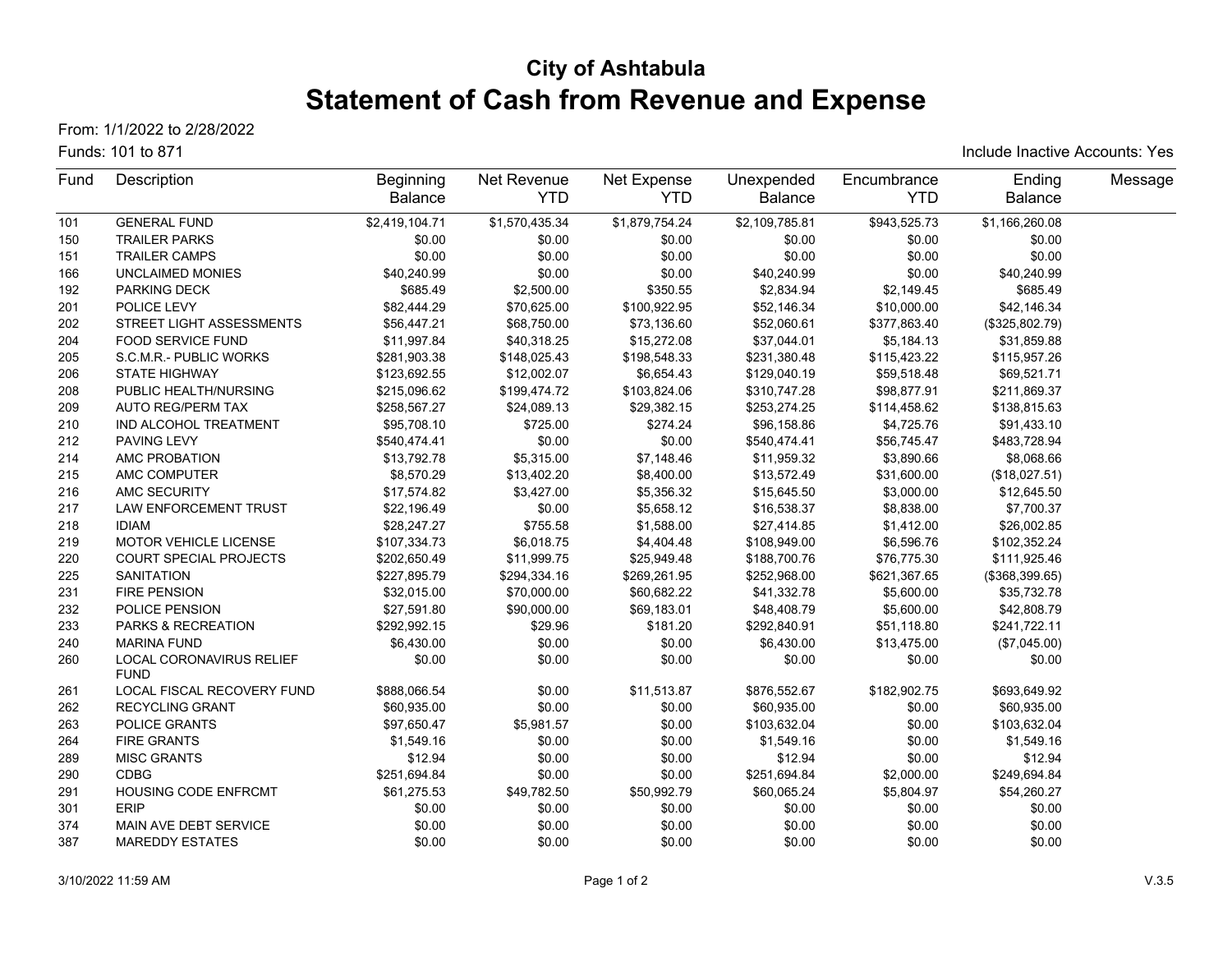|              | <b>Statement of Cash from Revenue and Expense</b><br>From: 1/1/2022 to 2/28/2022 |                             |                     |                     |                              |                    |                          |         |  |  |  |
|--------------|----------------------------------------------------------------------------------|-----------------------------|---------------------|---------------------|------------------------------|--------------------|--------------------------|---------|--|--|--|
| Fund         | Description                                                                      | Beginning<br><b>Balance</b> | Net Revenue<br>YTD. | Net Expense<br>YTD. | Unexpended<br><b>Balance</b> | Encumbrance<br>YTD | Ending<br><b>Balance</b> | Message |  |  |  |
| 388          | VOTED BOND/DEBT RET                                                              | \$65,104.34                 | \$0.00              | \$0.00              | \$65,104.34                  | \$0.00             | \$65,104.34              |         |  |  |  |
| 389          | <b>BOND/DEBT RET</b>                                                             | \$0.00                      | \$0.00              | \$0.00              | \$0.00                       | \$0.00             | \$0.00                   |         |  |  |  |
| 412          | PERM IMPROVEMENT                                                                 | \$1,429,521.70              | \$136,014.63        | \$162,885.53        | \$1,402,650.80               | \$1,591,122.04     | (\$188,471.24)           |         |  |  |  |
| 495          | <b>JUSTICE CENTER CONSTR</b>                                                     | \$0.00                      | \$0.00              | \$0.00              | \$0.00                       | \$0.00             | \$0.00                   |         |  |  |  |
| 503          | WPC/WASTEWATER                                                                   | \$1,815,471.26              | \$546,742.24        | \$584,743.33        | \$1,777,470.17               | \$1,230,880.22     | \$546,589.95             |         |  |  |  |
| 504          | <b>WPC CAPITAL</b>                                                               | \$1,535,515.04              | \$161,657.25        | \$286,079.29        | \$1,411,093.00               | \$1,107,772.95     | \$303,320.05             |         |  |  |  |
| 602          | <b>SELF INSURANCE</b>                                                            | \$673,497.35                | \$471,518.09        | \$479,518.48        | \$665,496.96                 | \$2,072,716.52     | (\$1,407,219.56)         |         |  |  |  |
| 622          | <b>WORKERS' COMPENSATION</b>                                                     | \$513,722.58                | \$30,422.06         | \$24,858.64         | \$519,286.00                 | \$92,962.00        | \$426,324.00             |         |  |  |  |
| 801          | JEDD-1 - SAYBROOK TWP DEPOT<br><b>RD</b>                                         | \$24,732.25                 | \$5,829.20          | \$0.00              | \$30,561.45                  | \$23,326.13        | \$7,235.32               |         |  |  |  |
| 802          | JEDD-2 ASHTABULA TWP                                                             | \$7,138.05                  | \$3,327.64          | \$0.00              | \$10,465.69                  | \$6,417.12         | \$4,048.57               |         |  |  |  |
| 803          | JEDD 1 - SAYBROOK TWP RTE 20                                                     | \$0.00                      | \$0.00              | \$0.00              | \$0.00                       | \$0.00             | \$0.00                   |         |  |  |  |
| 834          | <b>LAW LIBRARY</b>                                                               | \$4,297.47                  | \$3,097.50          | \$2,072.22          | \$5,322.75                   | \$30,000.00        | (\$24,677.25)            |         |  |  |  |
| 844          | STREET DEPOSITS FUND                                                             | \$0.00                      | \$0.00              | \$0.00              | \$0.00                       | \$0.00             | \$0.00                   |         |  |  |  |
| 871          | <b>FIRE ESCROW FUND</b>                                                          | \$101,781.36                | \$48,742.51         | \$13,000.00         | \$137,523.87                 | \$0.00             | \$137,523.87             |         |  |  |  |
| Grand Total: |                                                                                  | \$12,645,620.35             | \$4,095,342.53      | \$4,481,597.02      | \$12,259,365.86              | \$8,963,651.04     | \$3,295,714.82           |         |  |  |  |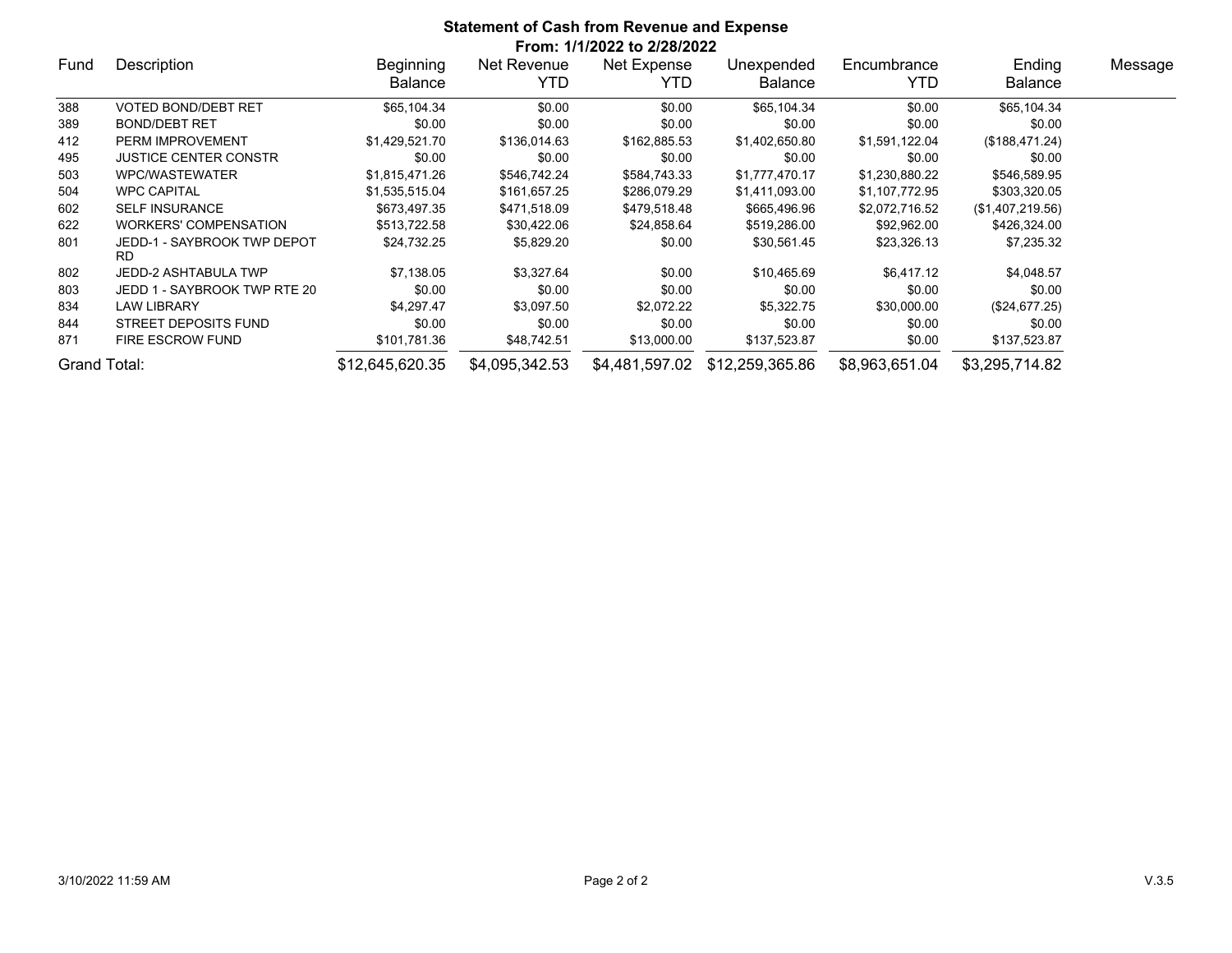|                                  |                                              | <b>YTD</b><br><b>Expected</b><br>Revenue<br>2022 | <b>MTD</b><br>Actual<br>Revenue<br>2022 | <b>YTD</b><br>Actual<br>Revenue<br>2022 | <b>YTD</b><br><b>Uncollected</b><br><b>Balance</b><br>2022 | Percent<br><b>Collected</b><br>2022 |  |  |  |  |
|----------------------------------|----------------------------------------------|--------------------------------------------------|-----------------------------------------|-----------------------------------------|------------------------------------------------------------|-------------------------------------|--|--|--|--|
| <b>* Report Contains Filters</b> |                                              |                                                  |                                         |                                         |                                                            |                                     |  |  |  |  |
| 101 GENERAL FUND                 |                                              |                                                  |                                         |                                         |                                                            |                                     |  |  |  |  |
|                                  | 101.010.4110 GENERAL PROPERTY TAXES          | 878,500.00                                       | 0.00                                    | 0.00                                    | 878,500.00                                                 | $0.00\%$                            |  |  |  |  |
|                                  | 101.010.4114 HOUSE TRAILER TAX               | 2,300.00                                         | 0.00                                    | 0.00                                    | 2,300.00                                                   | $0.00\%$                            |  |  |  |  |
|                                  | 101.010.4118 SENIOR LEVY                     | 57.602.00                                        | 0.00                                    | 0.00                                    | 57,602.00                                                  | $0.00\%$                            |  |  |  |  |
| 101.010.4160 BED TAX             |                                              | 2,941.00                                         | 0.00                                    | 1,797.87                                | 1,143.13                                                   | 61.13%                              |  |  |  |  |
|                                  | 101.020.4140 CITY INCOME TAX                 | 6,400,000.00                                     | 513,685.18                              | 1,224,132.53                            | 5,175,867.47                                               | 19.13%                              |  |  |  |  |
|                                  | 101.020.4145 TAX PENALTY                     | 45,000.00                                        | 6,164.58                                | 13,435.08                               | 31,564.92                                                  | 29.86%                              |  |  |  |  |
| 101.030.4501 DISPATCH            |                                              | 91,500.00                                        | 0.00                                    | 17,325.00                               | 74,175.00                                                  | 18.93%                              |  |  |  |  |
|                                  | 101.030.4510 EMS BILLING                     | 150,000.00                                       | 16,536.50                               | 33,367.96                               | 116,632.04                                                 | 22.25%                              |  |  |  |  |
|                                  | 101.030.4843 NURSING SERVICES                | 0.00                                             | 460.00                                  | 460.00                                  | (460.00)                                                   | 0.00%                               |  |  |  |  |
|                                  | 101.040.4624 CITY MANAGER PERMITS            | 7,840.00                                         | 0.00                                    | 6,500.00                                | 1,340.00                                                   | 82.91%                              |  |  |  |  |
|                                  | 101.040.4633 STREET/TREELAWN CUTS            | 25,000.00                                        | 0.00                                    | 3,900.00                                | 21,100.00                                                  | 15.60%                              |  |  |  |  |
|                                  | 101.040.4636 PCD - ZONING                    | 8,000.00                                         | 570.00                                  | 1,130.00                                | 6,870.00                                                   | 14.13%                              |  |  |  |  |
|                                  | 101.040.4641 FEES, LICENSES & PERMITS        | 500.00                                           | 0.00                                    | 0.00                                    | 500.00                                                     | 0.00%                               |  |  |  |  |
| 101.050.4611 CIVIL COST          |                                              | 170,000.00                                       | 12,626.67                               | 24,368.99                               | 145,631.01                                                 | 14.33%                              |  |  |  |  |
|                                  | 101.050.4612 COURT FINES                     | 280,000.00                                       | 16,911.50                               | 29,776.00                               | 250,224.00                                                 | 10.63%                              |  |  |  |  |
|                                  | 101.050.4613 COURT COST                      | 45,000.00                                        | 2,677.00                                | 4,702.50                                | 40,297.50                                                  | 10.45%                              |  |  |  |  |
|                                  | 101.050.4616 STATE PATROL FINES              | 30,000.00                                        | 1,705.00                                | 3,097.50                                | 26,902.50                                                  | 10.33%                              |  |  |  |  |
|                                  | 101.050.4617 DRUG FINES                      | 1,000.00                                         | 0.00                                    | 0.00                                    | 1,000.00                                                   | $0.00\%$                            |  |  |  |  |
|                                  | 101.050.4620 DRIVER TREATMENT                | 1,200.00                                         | 155.00                                  | 190.00                                  | 1,010.00                                                   | 15.83%                              |  |  |  |  |
|                                  | 101.060.4111 HOMESTEAD                       | 45,000.00                                        | 0.00                                    | 0.00                                    | 45,000.00                                                  | $0.00\%$                            |  |  |  |  |
| 101.060.4113 ROLLBACK            |                                              | 62,000.00                                        | 0.00                                    | 0.00                                    | 62,000.00                                                  | 0.00%                               |  |  |  |  |
|                                  | 101.060.4120 AMHA - PILOT                    | 2,700.00                                         | 0.00                                    | 0.00                                    | 2,700.00                                                   | $0.00\%$                            |  |  |  |  |
|                                  | 101.060.4130 LOCAL GOVT FUND                 | 662,892.00                                       | 78,985.35                               | 149,116.68                              | 513,775.32                                                 | 22.49%                              |  |  |  |  |
|                                  | 101.060.4230 CIGARETTE TAX                   | 750.00                                           | 0.00                                    | 0.00                                    | 750.00                                                     | $0.00\%$                            |  |  |  |  |
|                                  | 101.060.4240 LIQUOR TAX                      | 27,500.00                                        | 0.00                                    | 0.00                                    | 27,500.00                                                  | 0.00%                               |  |  |  |  |
|                                  | 101.060.4250 STATE SHARED REV                | 300.00                                           | 0.00                                    | 0.00                                    | 300.00                                                     | 0.00%                               |  |  |  |  |
|                                  | 101.060.4310 JEDD COLLECTIONS - CITY PORTION | 27,000.00                                        | 4,222.96                                | 9,156.72                                | 17,843.28                                                  | 33.91%                              |  |  |  |  |
| 101.060.4810 CHIP ADMN           |                                              | 4,000.00                                         | 0.00                                    | 0.00                                    | 4,000.00                                                   | $0.00\%$                            |  |  |  |  |
|                                  | 101.060.4881 MISC INTRGVT REV                | 1,000.00                                         | 35.00                                   | 70.00                                   | 930.00                                                     | 7.00%                               |  |  |  |  |
|                                  | 101.060.4910 REIMB & REFUNDS - INTERGOV'TL   | 33,060.00                                        | 11,425.92                               | 16,991.24                               | 16,068.76                                                  | 51.40%                              |  |  |  |  |
| 101.070.4820 INTEREST            |                                              | 100.00                                           | 12.91                                   | 22.40                                   | 77.60                                                      | 22.40%                              |  |  |  |  |
|                                  | 101.080.4100 TRANSACTION FEES                | 2,000.00                                         | 150.00                                  | 330.00                                  | 1,670.00                                                   | 16.50%                              |  |  |  |  |
|                                  | 101.080.4830 RENTAL FEES                     | 5,400.00                                         | 0.00                                    | 0.00                                    | 5,400.00                                                   | $0.00\%$                            |  |  |  |  |
|                                  | 101.080.4835 HOFFMANS RENT                   | 8,400.00                                         | 700.00                                  | 1,400.00                                | 7,000.00                                                   | 16.67%                              |  |  |  |  |
|                                  | 101.080.4840 MUNI BUILDING RENT              | 0.00                                             | 14,072.00                               | 26,005.33                               | (26,005.33)                                                | $0.00\%$                            |  |  |  |  |
|                                  | 101.080.4880 FRANCHISE FEE                   | 220,000.00                                       | 0.00                                    | 0.00                                    | 220,000.00                                                 | 0.00%                               |  |  |  |  |
|                                  | 101.080.4881 MISC REVENUE                    | 5,800.00                                         | 3,777.55                                | 2,980.86                                | 2,819.14                                                   | 51.39%                              |  |  |  |  |
|                                  | 101.080.4905 RESOURCE OFFICER REIMB          | 158,603.00                                       | 0.00                                    | 0.00                                    | 158,603.00                                                 | 0.00%                               |  |  |  |  |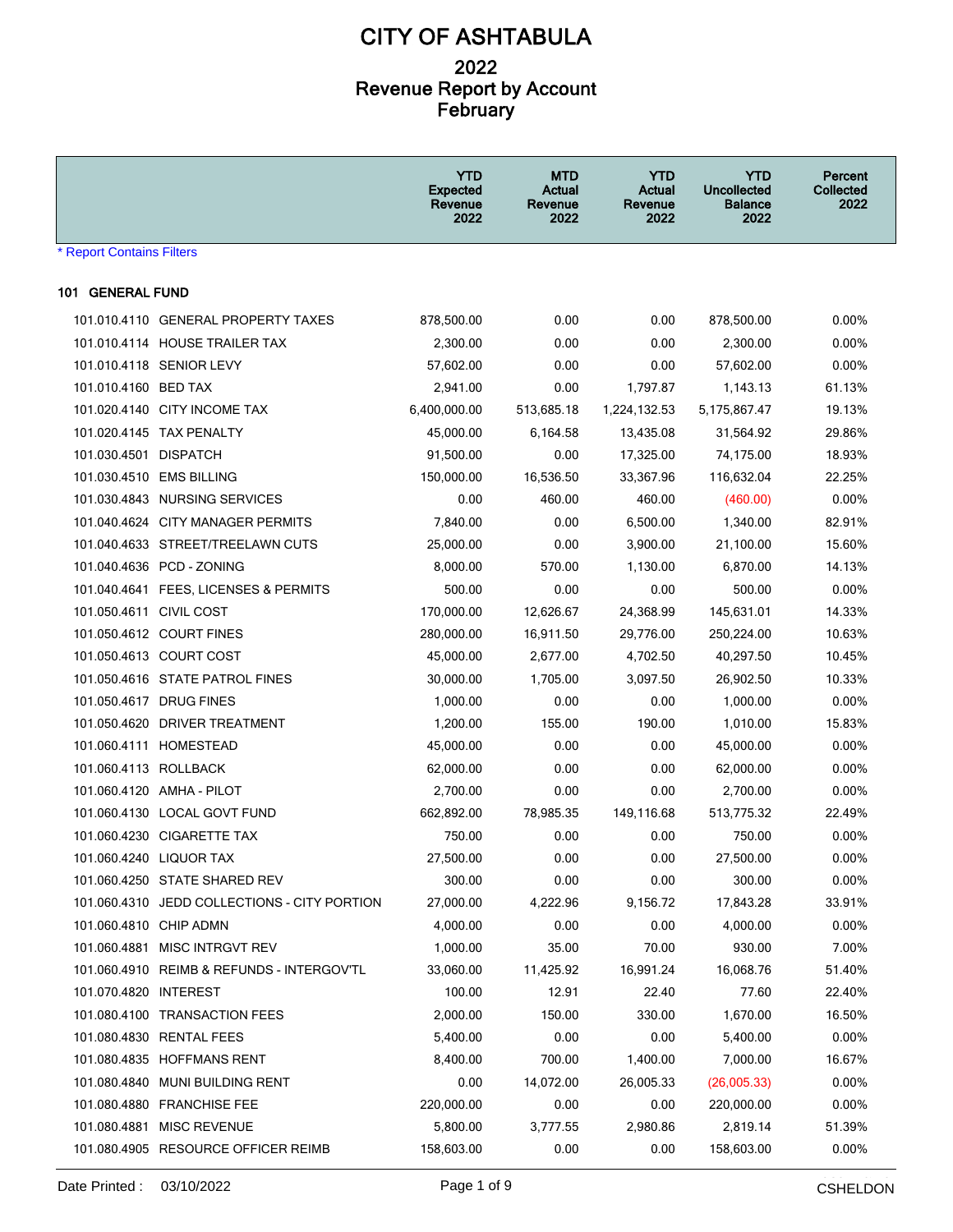|                                                                 | <b>YTD</b><br><b>Expected</b><br>Revenue<br>2022 | MTD<br>Actual<br>Revenue<br>2022 | <b>YTD</b><br>Actual<br>Revenue<br>2022 | YTD<br><b>Uncollected</b><br><b>Balance</b><br>2022 | Percent<br><b>Collected</b><br>2022 |
|-----------------------------------------------------------------|--------------------------------------------------|----------------------------------|-----------------------------------------|-----------------------------------------------------|-------------------------------------|
| <b>* Report Contains Filters</b>                                |                                                  |                                  |                                         |                                                     |                                     |
| 101.080.4910 REIMB & REFUNDS                                    | 0.00                                             | 36.68                            | 178.68                                  | (178.68)                                            | $0.00\%$                            |
| 101.080.4912 REIMB CRUISER COSTS                                | 4.000.00                                         | 0.00                             | 0.00                                    | 4.000.00                                            | $0.00\%$                            |
| 101.080.4914 FRANCHISE FEES AQUA                                | 56,500.00                                        | 0.00                             | 0.00                                    | 56,500.00                                           | $0.00\%$                            |
| 101.090.4014 TRANSFER IN - AMC (214-216, 420)                   | 5,000.00                                         | 0.00                             | 0.00                                    | 5,000.00                                            | $0.00\%$                            |
| 101.090.4066 TRANSFER IN - UNCLAIMED MONIES                     | 26,645.42                                        | 0.00                             | 0.00                                    | 26,645.42                                           | $0.00\%$                            |
| Sub Total 101 GENERAL FUND                                      | 9,555,033.42                                     | 684,909.80                       | 1,570,435.34                            | 7,984,598.08                                        | 16.44%                              |
| <b>166 UNCLAIMED MONIES</b>                                     |                                                  |                                  |                                         |                                                     |                                     |
| 166.080.4066 UNCLAIMED MONEY                                    | 3,000.00                                         | 0.00                             | 0.00                                    | 3,000.00                                            | 0.00%                               |
| Sub Total 166 UNCLAIMED MONIES                                  | 3,000.00                                         | 0.00                             | 0.00                                    | 3,000.00                                            | 0.00%                               |
| <b>192 PARKING DECK</b>                                         |                                                  |                                  |                                         |                                                     |                                     |
| 192.090.4001 TRANSFER IN - GENERAL                              | 2,500.00                                         | 0.00                             | 2,500.00                                | 0.00                                                | 100.00%                             |
| Sub Total 192 PARKING DECK                                      | 2,500.00                                         | 0.00                             | 2,500.00                                | 0.00                                                | 100.00%                             |
| 201 POLICE LEVY                                                 |                                                  |                                  |                                         |                                                     |                                     |
|                                                                 |                                                  |                                  |                                         |                                                     |                                     |
| 201.010.4116 POLICE LEVY                                        | 489,293.00                                       | 0.00                             | 0.00                                    | 489,293.00                                          | $0.00\%$                            |
| 201.060.4111 HOMESTEAD                                          | 25,000.00                                        | 0.00                             | 0.00                                    | 25,000.00                                           | $0.00\%$                            |
| 201.060.4120 AMHA - PILOT                                       | 1,600.00                                         | 0.00                             | 0.00                                    | 1,600.00                                            | $0.00\%$                            |
| 201.090.4001 TRANSFER IN - GENERAL<br>Sub Total 201 POLICE LEVY | 165,000.00                                       | 50,000.00                        | 70,625.00                               | 94,375.00                                           | 42.80%                              |
|                                                                 | 680,893.00                                       | 50,000.00                        | 70,625.00                               | 610,268.00                                          | 10.37%                              |
| 202 STREET LIGHT ASSESSMENTS                                    |                                                  |                                  |                                         |                                                     |                                     |
| 202.010.4115 ST LIGHT ASSESSEMENTS                              | 303,000.00                                       | 0.00                             | 0.00                                    | 303,000.00                                          | 0.00%                               |
| 202.090.4001 TRANSFER IN - GENERAL                              | 150,000.00                                       | 50,000.00                        | 68,750.00                               | 81,250.00                                           | 45.83%                              |
| Sub Total 202 STREET LIGHT ASSESSMENTS                          | 453,000.00                                       | 50,000.00                        | 68,750.00                               | 384,250.00                                          | 15.18%                              |
| 204 FOOD SERVICE FUND                                           |                                                  |                                  |                                         |                                                     |                                     |
| 204.030.4881 MISC CHRGES FOR SVCS                               | 45.00                                            | 0.00                             | 0.00                                    | 45.00                                               | 0.00%                               |
| 204.040.4500 VENDING LICENSES                                   | 1,000.00                                         | 713.25                           | 713.25                                  | 286.75                                              | 71.33%                              |
| 204.040.4550 MOBILE FOOD LICENSES                               | 825.00                                           | 0.00                             | 0.00                                    | 825.00                                              | 0.00%                               |
| 204.040.4620 FOOD SERVICE OPERATION                             | 31,015.00                                        | 22,936.00                        | 23,136.00                               | 7,879.00                                            | 74.60%                              |
| 204.040.4625 FOOD ESTABLISHMENTS                                | 11,540.00                                        | 6,419.00                         | 6,419.00                                | 5,121.00                                            | 55.62%                              |
| 204.080.4881 MISC REVENUE                                       | 0.00                                             | 0.00                             | 50.00                                   | (50.00)                                             | 0.00%                               |
| 204.090.4001 TRANSFER IN - GENERAL                              | 40,000.00                                        | 0.00                             | 10,000.00                               | 30,000.00                                           | 25.00%                              |
| Sub Total 204 FOOD SERVICE FUND                                 | 84,425.00                                        | 30,068.25                        | 40,318.25                               | 44,106.75                                           | 47.76%                              |
| 205 S.C.M.R.- PUBLIC WORKS                                      |                                                  |                                  |                                         |                                                     |                                     |
| 205.030.4910 CHARGES FOR SERVICES                               | 100.00                                           | 0.00                             | 0.00                                    | 100.00                                              | 0.00%                               |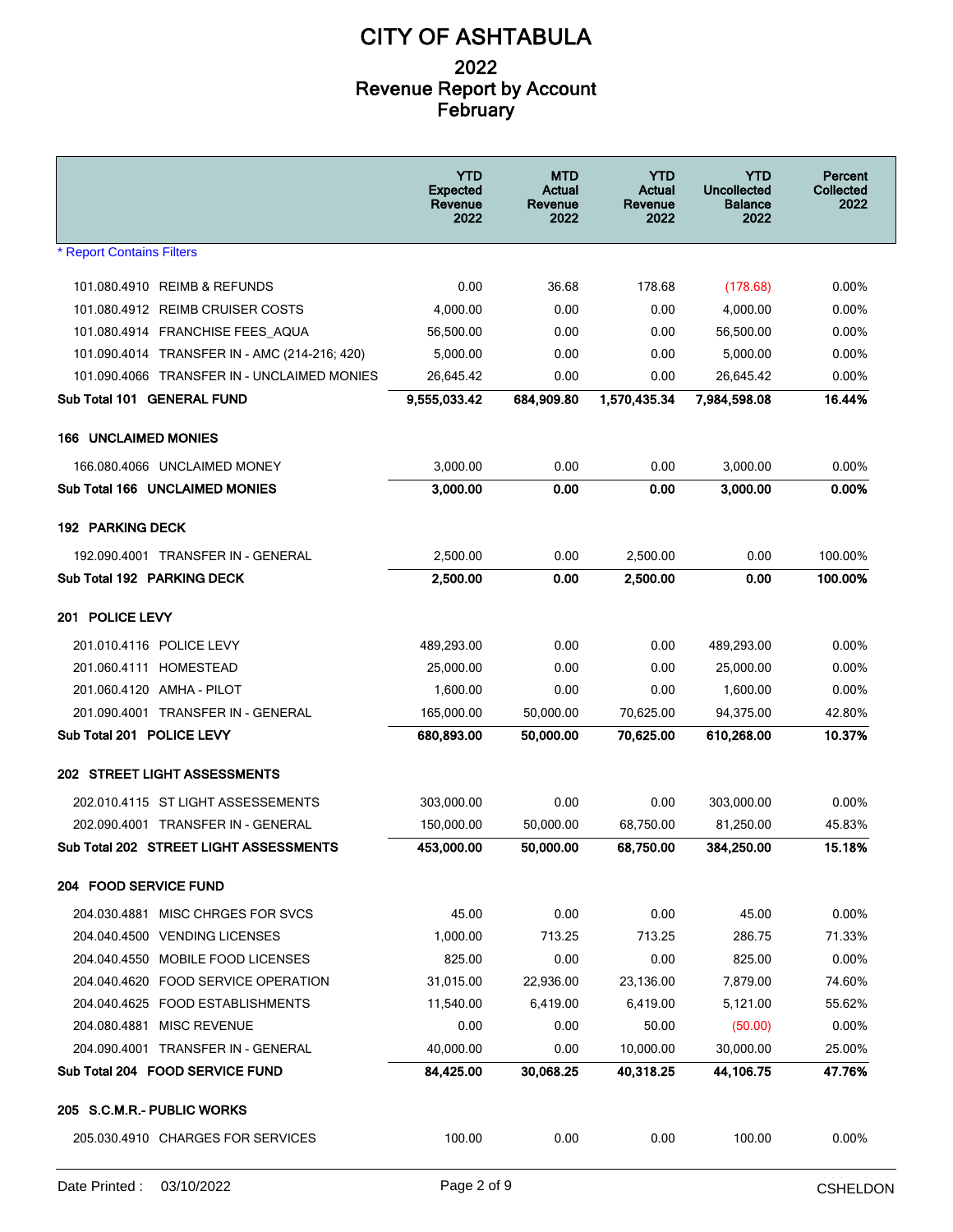|                                          | <b>YTD</b><br><b>Expected</b><br>Revenue<br>2022 | <b>MTD</b><br>Actual<br>Revenue<br>2022 | <b>YTD</b><br>Actual<br>Revenue<br>2022 | <b>YTD</b><br><b>Uncollected</b><br><b>Balance</b><br>2022 | Percent<br><b>Collected</b><br>2022 |
|------------------------------------------|--------------------------------------------------|-----------------------------------------|-----------------------------------------|------------------------------------------------------------|-------------------------------------|
| <b>* Report Contains Filters</b>         |                                                  |                                         |                                         |                                                            |                                     |
| 205.060.4250 GASOLINE TAX                | 795,000.00                                       | 68,223.67                               | 131,244.50                              | 663,755.50                                                 | 16.51%                              |
| 205.060.4260 AUTO LICENSE TAX            | 109,000.00                                       | 8,268.27                                | 16,780.93                               | 92,219.07                                                  | 15.40%                              |
| 205.090.4001 TRANSFER IN - GENERAL       | 75,000.00                                        | 0.00                                    | 0.00                                    | 75,000.00                                                  | 0.00%                               |
| Sub Total 205 S.C.M.R.- PUBLIC WORKS     | 979,100.00                                       | 76,491.94                               | 148,025.43                              | 831,074.57                                                 | 15.12%                              |
| <b>206 STATE HIGHWAY</b>                 |                                                  |                                         |                                         |                                                            |                                     |
| 206.060.4250 GASOLINE TAX                | 62,500.00                                        | 5,531.65                                | 10,641.45                               | 51,858.55                                                  | 17.03%                              |
| 206.060.4260 AUTO LICENSE TAX            | 7,500.00                                         | 670.40                                  | 1,360.62                                | 6,139.38                                                   | 18.14%                              |
| Sub Total 206 STATE HIGHWAY              | 70,000.00                                        | 6,202.05                                | 12,002.07                               | 57,997.93                                                  | 17.15%                              |
| 208 PUBLIC HEALTH/NURSING                |                                                  |                                         |                                         |                                                            |                                     |
| 208.030.4541 BIRTH CERTIFICATES          | 60,000.00                                        | 3.750.00                                | 7,000.00                                | 53,000.00                                                  | 11.67%                              |
| 208.030.4542 DEATH CERTIFICATES          | 25,000.00                                        | 3,250.00                                | 7,050.00                                | 17,950.00                                                  | 28.20%                              |
| 208.030.4543 BURIAL PERMITS              | 1,200.00                                         | 108.00                                  | 300.00                                  | 900.00                                                     | 25.00%                              |
| 208.030.4545 HEALTH MONITORING DEVICES   | 25.00                                            | 14.00                                   | 24.00                                   | 1.00                                                       | 96.00%                              |
| 208.030.4550 MISC CHARGES FOR SERVICES   | 125.00                                           | 8.32                                    | 28.90                                   | 96.10                                                      | 23.12%                              |
| 208.030.4843 NURSING SERVICES            | 3,000.00                                         | 16.00                                   | (76.68)                                 | 3,076.68                                                   | $-2.56%$                            |
| 208.030.4850 TOBACCO VENDOR LICENSES     | 1,100.00                                         | 50.00                                   | 50.00                                   | 1,050.00                                                   | 4.55%                               |
| 208.040.4400<br><b>PARKS &amp; CAMPS</b> | 1,200.00                                         | 0.00                                    | 0.00                                    | 1,200.00                                                   | 0.00%                               |
| 208.040.4530 POOLS & SPAS                | 1,180.00                                         | 0.00                                    | 0.00                                    | 1,180.00                                                   | $0.00\%$                            |
| 208.040.4531 STATE SUBSIDY               | 3,587.76                                         | 0.00                                    | 0.00                                    | 3,587.76                                                   | $0.00\%$                            |
| 208.040.4535<br><b>MARINA LICENSES</b>   | 2,698.00                                         | 0.00                                    | 0.00                                    | 2,698.00                                                   | 0.00%                               |
| 208.040.4539<br><b>MISC LICENSES</b>     | 430.00                                           | 0.00                                    | 752.50                                  | (322.50)                                                   | 175.00%                             |
| 208.060.4260 VITAL STATISTICS            | 1,625.00                                         | 0.00                                    | 0.00                                    | 1,625.00                                                   | $0.00\%$                            |
| 208.060.4950 FEDERAL GRANTS              | 208,043.60                                       | 119,146.00                              | 119,146.00                              | 88,897.60                                                  | 57.27%                              |
| 208.090.4001 TRANSFER IN - GENERAL       | 326,000.00                                       | 32,600.00                               | 65,200.00                               | 260,800.00                                                 | 20.00%                              |
| Sub Total 208 PUBLIC HEALTH/NURSING      | 635,214.36                                       | 158,942.32                              | 199,474.72                              | 435,739.64                                                 | 31.40%                              |
| 209 AUTO REG/PERM TAX                    |                                                  |                                         |                                         |                                                            |                                     |
| 209.060.4260 AUTO LICENSE TAX            | 150,000.00                                       | 11,945.00                               | 24,075.00                               | 125,925.00                                                 | 16.05%                              |
| 209.070.4820 INTEREST                    | 100.00                                           | 0.00                                    | 14.13                                   | 85.87                                                      | 14.13%                              |
| Sub Total 209 AUTO REG/PERM TAX          | 150,100.00                                       | 11,945.00                               | 24,089.13                               | 126,010.87                                                 | 16.05%                              |
| 210 IND ALCOHOL TREATMENT                |                                                  |                                         |                                         |                                                            |                                     |
| 210.050.4620 DRIVER TREATMENT            | 6,000.00                                         | 461.50                                  | 725.00                                  | 5,275.00                                                   | 12.08%                              |
| 210.060.4620 IDAT - STATE                | 6,000.00                                         | 0.00                                    | 0.00                                    | 6,000.00                                                   | 0.00%                               |
| Sub Total 210 IND ALCOHOL TREATMENT      | 12,000.00                                        | 461.50                                  | 725.00                                  | 11,275.00                                                  | 6.04%                               |

#### **212 PAVING LEVY**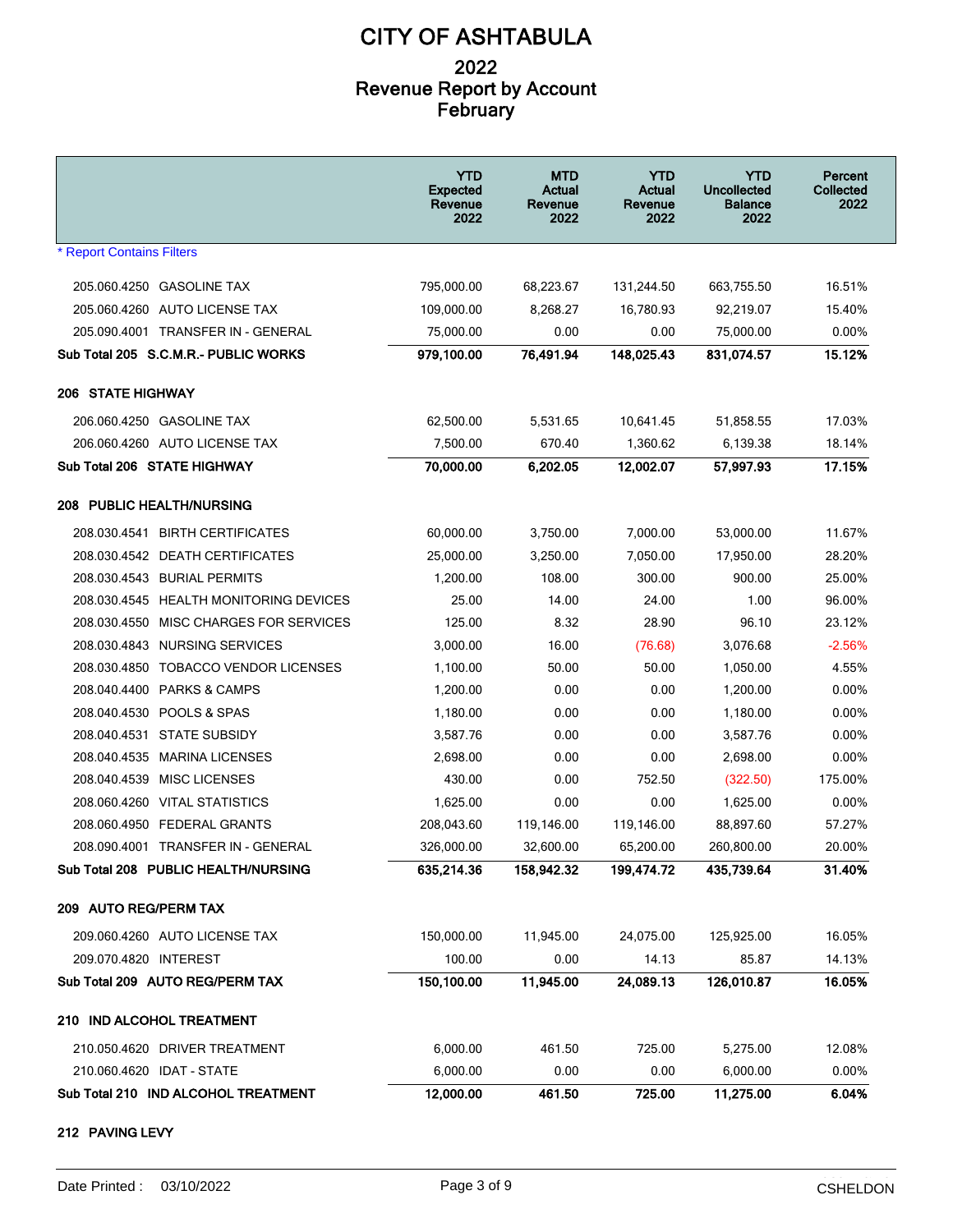|                                             | <b>YTD</b><br><b>Expected</b><br>Revenue<br>2022 | MTD<br>Actual<br>Revenue<br>2022 | <b>YTD</b><br>Actual<br>Revenue<br>2022 | YTD<br><b>Uncollected</b><br><b>Balance</b><br>2022 | Percent<br><b>Collected</b><br>2022 |
|---------------------------------------------|--------------------------------------------------|----------------------------------|-----------------------------------------|-----------------------------------------------------|-------------------------------------|
| <b>* Report Contains Filters</b>            |                                                  |                                  |                                         |                                                     |                                     |
| 212.010.4116 PAVING LEVY                    | 805,993.00                                       | 0.00                             | 0.00                                    | 805,993.00                                          | $0.00\%$                            |
| 212.060.4111 HOMESTEAD                      | 40,000.00                                        | 0.00                             | 0.00                                    | 40,000.00                                           | 0.00%                               |
| 212.060.4113 ROLLBACKS                      | 50,000.00                                        | 0.00                             | 0.00                                    | 50,000.00                                           | $0.00\%$                            |
| 212.060.4120 AMHA - PILOT                   | 2,565.00                                         | 0.00                             | 0.00                                    | 2,565.00                                            | $0.00\%$                            |
| Sub Total 212 PAVING LEVY                   | 898,558.00                                       | 0.00                             | 0.00                                    | 898,558.00                                          | 0.00%                               |
| 214 AMC PROBATION                           |                                                  |                                  |                                         |                                                     |                                     |
| 214.030.4100 PROBATION MONITORING           | 35,000.00                                        | 3,308.50                         | 5,315.00                                | 29,685.00                                           | 15.19%                              |
| Sub Total 214 AMC PROBATION                 | 35,000.00                                        | 3,308.50                         | 5,315.00                                | 29,685.00                                           | 15.19%                              |
| 215 AMC COMPUTER                            |                                                  |                                  |                                         |                                                     |                                     |
| 215.050.4613 COURT COSTS                    | 28,000.00                                        | 1,833.00                         | 3,402.20                                | 24,597.80                                           | 12.15%                              |
| 215.090.4024 TRANSFER IN - COURT SPECIAL    | 25,000.00                                        | 10,000.00                        | 10.000.00                               | 15,000.00                                           | 40.00%                              |
| Sub Total 215 AMC COMPUTER                  | 53,000.00                                        | 11,833.00                        | 13,402.20                               | 39.597.80                                           | 25.29%                              |
| 216 AMC SECURITY                            |                                                  |                                  |                                         |                                                     |                                     |
| 216.050.4613 COURT COSTS                    | 28,000.00                                        | 1,858.00                         | 3,427.00                                | 24,573.00                                           | 12.24%                              |
| 216.090.4025 TRANSFER IN - COURT SPECIAL    | 10,000.00                                        | 0.00                             | 0.00                                    | 10,000.00                                           | $0.00\%$                            |
| Sub Total 216 AMC SECURITY                  | 38,000.00                                        | 1,858.00                         | 3,427.00                                | 34,573.00                                           | 9.02%                               |
| 217 LAW ENFORCEMENT TRUST                   |                                                  |                                  |                                         |                                                     |                                     |
| 217.050.4100 LETF - FINES & FORFEITURES     | 30,000.00                                        | 0.00                             | 0.00                                    | 30,000.00                                           | 0.00%                               |
| Sub Total 217 LAW ENFORCEMENT TRUST         | 30,000.00                                        | 0.00                             | 0.00                                    | 30,000.00                                           | 0.00%                               |
| 218 IDIAM                                   |                                                  |                                  |                                         |                                                     |                                     |
| 218.060.4620 IDIAM - OVI                    | 6,750.00                                         | 445.78                           | 755.58                                  | 5,994.42                                            | 11.19%                              |
| Sub Total 218 IDIAM                         | 6,750.00                                         | 445.78                           | 755.58                                  | 5,994.42                                            | 11.19%                              |
| 219 MOTOR VEHICLE LICENSE                   |                                                  |                                  |                                         |                                                     |                                     |
| 219.060.4150 MOTOR VEHICLE TAX -            | 37,500.00                                        | 2,986.25                         | 6,018.75                                | 31,481.25                                           | 16.05%                              |
| Sub Total 219 MOTOR VEHICLE LICENSE         | 37,500.00                                        | 2,986.25                         | 6,018.75                                | 31,481.25                                           | 16.05%                              |
| 220 COURT SPECIAL PROJECTS                  |                                                  |                                  |                                         |                                                     |                                     |
| 220.050.4200 AMC SPECIAL PROJECTS           | 75,000.00                                        | 5,887.00                         | 11,999.75                               | 63,000.25                                           | 16.00%                              |
| 220.050.4616 RECOVERY COURT                 | 20,000.00                                        | 0.00                             | 0.00                                    | 20,000.00                                           | 0.00%                               |
| 220.090.4033 TRANSFER IN - INDIGENT ALCOHOL | 9,508.00                                         | 0.00                             | 0.00                                    | 9,508.00                                            | 0.00%                               |
| Sub Total 220 COURT SPECIAL PROJECTS        | 104,508.00                                       | 5,887.00                         | 11,999.75                               | 92,508.25                                           | 11.48%                              |

#### **225 SANITATION**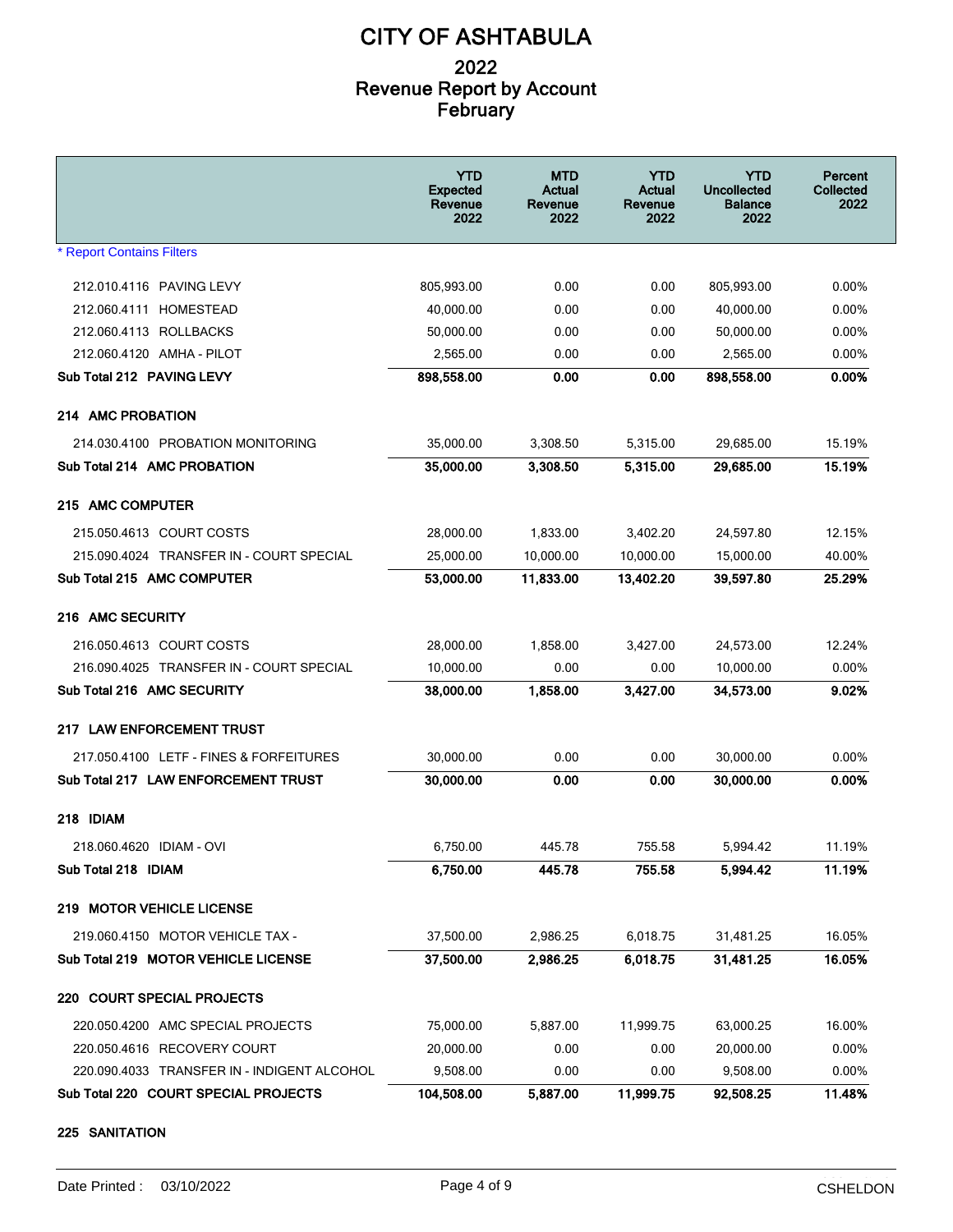|                                        | <b>YTD</b><br><b>Expected</b><br>Revenue<br>2022 | <b>MTD</b><br>Actual<br>Revenue<br>2022 | <b>YTD</b><br>Actual<br>Revenue<br>2022 | YTD<br><b>Uncollected</b><br><b>Balance</b><br>2022 | Percent<br><b>Collected</b><br>2022 |
|----------------------------------------|--------------------------------------------------|-----------------------------------------|-----------------------------------------|-----------------------------------------------------|-------------------------------------|
| <b>* Report Contains Filters</b>       |                                                  |                                         |                                         |                                                     |                                     |
| 225.030.4500 TRASH FEES                | 1,120,000.00                                     | 53,736.82                               | 198,244.54                              | 921,755.46                                          | 17.70%                              |
| 225.030.4501 LATE CHARGES              | 25,000.00                                        | 2,172.85                                | 4,065.38                                | 20,934.62                                           | 16.26%                              |
| 225.030.4530 REFUSE COLLECTIONS - PRVT | 200,000.00                                       | 6,941.80                                | 15,269.60                               | 184,730.40                                          | 7.63%                               |
| 225.030.4535 COMMERCIAL CONTAINERS     | 425,000.00                                       | 32,677.02                               | 71,564.64                               | 353,435.36                                          | 16.84%                              |
| 225.030.4545 SPECIAL PICKUPS           | 6,500.00                                         | 270.00                                  | 390.00                                  | 6,110.00                                            | 6.00%                               |
| 225.030.4550 RECYCLING                 | 3,500.00                                         | 0.00                                    | 0.00                                    | 3,500.00                                            | 0.00%                               |
| 225.030.4632 DELINQUENT TRASH FEES     | 300,000.00                                       | 0.00                                    | 0.00                                    | 300,000.00                                          | 0.00%                               |
| 225.060.4575 RECYCLE - INTGVT          | 12,480.00                                        | 1,680.00                                | 4,800.00                                | 7,680.00                                            | 38.46%                              |
| <b>Sub Total 225 SANITATION</b>        | 2,092,480.00                                     | 97,478.49                               | 294,334.16                              | 1,798,145.84                                        | 14.07%                              |
| 231 FIRE PENSION                       |                                                  |                                         |                                         |                                                     |                                     |
| 231.010.4110 GENERAL PROPERTY TAX      | 276,993.00                                       | 0.00                                    | 0.00                                    | 276,993.00                                          | $0.00\%$                            |
| 231.010.4114 HOUSE TRAILER TAX         | 500.00                                           | 0.00                                    | 0.00                                    | 500.00                                              | $0.00\%$                            |
| 231.060.4111 HOMESTEAD - INTGVT        | 14,000.00                                        | 0.00                                    | 0.00                                    | 14,000.00                                           | $0.00\%$                            |
| 231.060.4113 ROLLBACK - INTGVT         | 18,500.00                                        | 0.00                                    | 0.00                                    | 18,500.00                                           | $0.00\%$                            |
| 231.060.4120 AMHA - INTGVT             | 850.00                                           | 0.00                                    | 0.00                                    | 850.00                                              | 0.00%                               |
| 231.090.4001 TRANSFER IN - GENERAL     | 100,000.00                                       | 20,000.00                               | 70,000.00                               | 30,000.00                                           | 70.00%                              |
| Sub Total 231 FIRE PENSION             | 410,843.00                                       | 20,000.00                               | 70,000.00                               | 340,843.00                                          | 17.04%                              |
| 232 POLICE PENSION                     |                                                  |                                         |                                         |                                                     |                                     |
| 232.010.4110 GENERAL PROPERTY TAX      | 276,993.00                                       | 0.00                                    | 0.00                                    | 276,993.00                                          | $0.00\%$                            |
| 232.010.4114 HOUSE TRAILER TAX         | 500.00                                           | 0.00                                    | 0.00                                    | 500.00                                              | $0.00\%$                            |
| 232.060.4111 HOMESTEAD - INTGVT        | 14,000.00                                        | 0.00                                    | 0.00                                    | 14,000.00                                           | $0.00\%$                            |
| 232.060.4113 ROLLBACK - INTGVT         | 18,500.00                                        | 0.00                                    | 0.00                                    | 18,500.00                                           | 0.00%                               |
| 232.060.4120 AMHA - INTGVT             | 850.00                                           | 0.00                                    | 0.00                                    | 850.00                                              | $0.00\%$                            |
| 232.090.4001 TRANSFER IN - GENERAL     | 160,000.00                                       | 10,000.00                               | 90,000.00                               | 70,000.00                                           | 56.25%                              |
| Sub Total 232 POLICE PENSION           | 470,843.00                                       | 10,000.00                               | 90,000.00                               | 380,843.00                                          | 19.11%                              |
| 233 PARKS & RECREATION                 |                                                  |                                         |                                         |                                                     |                                     |
| 233.010.4117 PARK LEVY                 | 293,575.00                                       | 0.00                                    | 0.00                                    | 293,575.00                                          | $0.00\%$                            |
| 233.060.4111 HOMESTEAD                 | 14,500.00                                        | 0.00                                    | 0.00                                    | 14,500.00                                           | 0.00%                               |
| 233.060.4120 AMHA - PILOT              | 900.00                                           | 0.00                                    | 0.00                                    | 900.00                                              | 0.00%                               |
| 233.080.4912 DONATIONS FOR PRGRMS      | 0.00                                             | 29.96                                   | 29.96                                   | (29.96)                                             | 0.00%                               |
| Sub Total 233 PARKS & RECREATION       | 308,975.00                                       | 29.96                                   | 29.96                                   | 308,945.04                                          | 0.01%                               |
| 240 MARINA FUND                        |                                                  |                                         |                                         |                                                     |                                     |
| 240.040.4410 MARINA & BOAT DOCKS       | 13,475.00                                        | 0.00                                    | 0.00                                    | 13,475.00                                           | 0.00%                               |
| Sub Total 240 MARINA FUND              | 13,475.00                                        | 0.00                                    | 0.00                                    | 13,475.00                                           | 0.00%                               |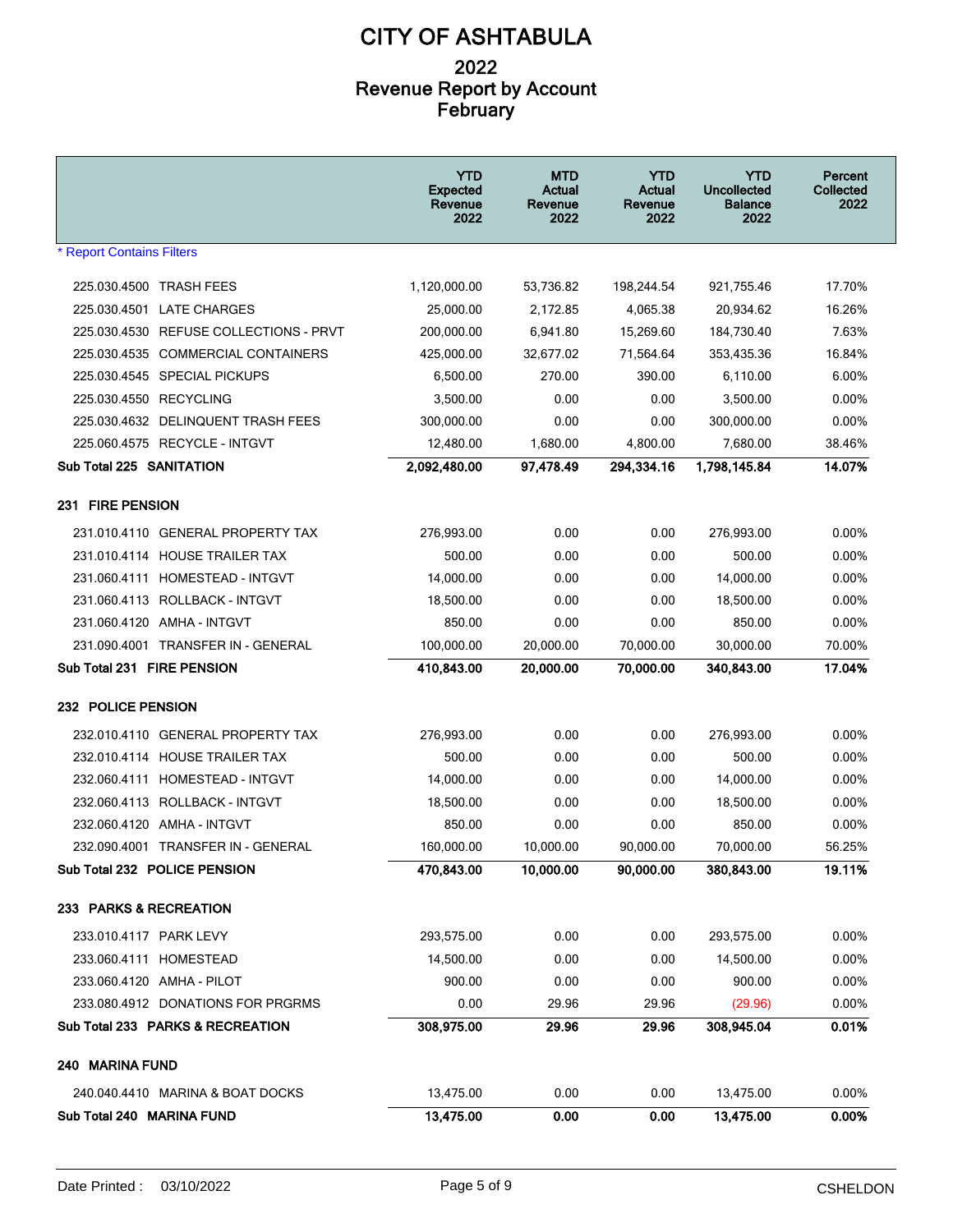| <b>* Report Contains Filters</b><br><b>261 LOCAL FISCAL RECOVERY FUND</b><br>261.060.4950 FEDERAL GRANTS<br>943,649.92<br>0.00<br>0.00<br>943,649.92<br>$0.00\%$<br>Sub Total 261 LOCAL FISCAL RECOVERY FUND<br>943,649.92<br>0.00%<br>0.00<br>0.00<br>943,649.92<br>263.060.4950 FEDERAL GRANTS<br>25,000.00<br>0.00<br>1,507.34<br>23,492.66<br>6.03%<br>263.060.4951 NON-FEDERAL GRANTS<br>8,948.00<br>0.00<br>4,473.77<br>50.00%<br>4,474.23<br>33,948.00<br>17.62%<br>Sub Total 263 POLICE GRANTS<br>0.00<br>27,966.43<br>5,981.57<br><b>264 FIRE GRANTS</b><br>3,000.00<br>0.00<br>0.00<br>264.060.4950 FIRE GRANTS<br>3,000.00<br>$0.00\%$<br>Sub Total 264 FIRE GRANTS<br>3,000.00<br>0.00<br>0.00<br>3,000.00<br>0.00%<br>100,000.00<br>0.00<br>100,000.00<br>290.060.4115 ALLOCATION GRANT<br>0.00<br>$0.00\%$<br>290.060.4451 PRGM INCOME HOME HOUSING<br>1,500.00<br>0.00<br>0.00<br>1,500.00<br>$0.00\%$<br>101,500.00<br>Sub Total 290 CDBG<br>0.00<br>0.00<br>101,500.00<br>0.00%<br>0.00<br>1,500.00<br>291.030.4632 DELINQUENT - WEEDS<br>1,500.00<br>0.00<br>$0.00\%$<br>291.040.4500 CODE ENFORCEMENT - RENTAL<br>165,000.00<br>9,625.00<br>22,182.50<br>142,817.50<br>13.44%<br>291.040.4501 CODE ENFORCEMENT - INSPECTION<br>0.00<br>0.00<br>9,000.00<br>$0.00\%$<br>9,000.00<br>291.040.4502 CODE ENFORCEMENT - VACANCY<br>6,000.00<br>1,200.00<br>2,600.00<br>3,400.00<br>43.33%<br>291.050.4881 MISC FINES<br>1,500.00<br>0.00<br>0.00<br>1,500.00<br>$0.00\%$<br>15,000.00<br>291.060.4810 CHIP ADMIN<br>0.00<br>0.00<br>15,000.00<br>$0.00\%$<br>291.090.4001 TRANSFER IN - GENERAL<br>150,000.00<br>0.00<br>25,000.00<br>16.67%<br>125,000.00<br>14.31%<br>Sub Total 291 HOUSING CODE ENFRCMT<br>348,000.00<br>10,825.00<br>49,782.50<br>298,217.50<br>0.00<br>0.00<br>412.010.4110 GENERAL PROPERTY TAX<br>426,112.00<br>426,112.00<br>0.00%<br>0.00<br>412.010.4114 HOUSE TRAILER TAX<br>800.00<br>0.00<br>800.00<br>0.00%<br>412.020.4140 CITY INCOME TAX<br>683,500.00<br>57,076.09<br>136,014.63<br>547,485.37<br>19.90%<br>412.060.4111 HOMESTEAD<br>20,000.00<br>0.00<br>0.00<br>20,000.00<br>0.00%<br>0.00<br>26,500.00<br>412.060.4113 ROLLBACK<br>26,500.00<br>0.00<br>0.00%<br>412.060.4120 AMHA - PILOT<br>1,300.00<br>0.00<br>0.00<br>1,300.00<br>0.00%<br>11.74%<br>Sub Total 412 PERM IMPROVEMENT<br>1,158,212.00<br>57,076.09<br>136,014.63<br>1,022,197.37<br>503 WPC/WASTEWATER<br>503.030.4100 ADMN CHRG<br>350,000.00<br>29,133.56<br>74,474.26<br>275,525.74<br>21.28% |                          | <b>YTD</b><br><b>Expected</b><br>Revenue<br>2022 | <b>MTD</b><br>Actual<br>Revenue<br>2022 | <b>YTD</b><br>Actual<br>Revenue<br>2022 | <b>YTD</b><br><b>Uncollected</b><br><b>Balance</b><br>2022 | Percent<br>Collected<br>2022 |
|------------------------------------------------------------------------------------------------------------------------------------------------------------------------------------------------------------------------------------------------------------------------------------------------------------------------------------------------------------------------------------------------------------------------------------------------------------------------------------------------------------------------------------------------------------------------------------------------------------------------------------------------------------------------------------------------------------------------------------------------------------------------------------------------------------------------------------------------------------------------------------------------------------------------------------------------------------------------------------------------------------------------------------------------------------------------------------------------------------------------------------------------------------------------------------------------------------------------------------------------------------------------------------------------------------------------------------------------------------------------------------------------------------------------------------------------------------------------------------------------------------------------------------------------------------------------------------------------------------------------------------------------------------------------------------------------------------------------------------------------------------------------------------------------------------------------------------------------------------------------------------------------------------------------------------------------------------------------------------------------------------------------------------------------------------------------------------------------------------------------------------------------------------------------------------------------------------------------------------------------------------------------------------------------------------------------------------------------------------------------------------------------------------------------------------------------------------------------------------------------------------------------|--------------------------|--------------------------------------------------|-----------------------------------------|-----------------------------------------|------------------------------------------------------------|------------------------------|
|                                                                                                                                                                                                                                                                                                                                                                                                                                                                                                                                                                                                                                                                                                                                                                                                                                                                                                                                                                                                                                                                                                                                                                                                                                                                                                                                                                                                                                                                                                                                                                                                                                                                                                                                                                                                                                                                                                                                                                                                                                                                                                                                                                                                                                                                                                                                                                                                                                                                                                                        |                          |                                                  |                                         |                                         |                                                            |                              |
|                                                                                                                                                                                                                                                                                                                                                                                                                                                                                                                                                                                                                                                                                                                                                                                                                                                                                                                                                                                                                                                                                                                                                                                                                                                                                                                                                                                                                                                                                                                                                                                                                                                                                                                                                                                                                                                                                                                                                                                                                                                                                                                                                                                                                                                                                                                                                                                                                                                                                                                        |                          |                                                  |                                         |                                         |                                                            |                              |
|                                                                                                                                                                                                                                                                                                                                                                                                                                                                                                                                                                                                                                                                                                                                                                                                                                                                                                                                                                                                                                                                                                                                                                                                                                                                                                                                                                                                                                                                                                                                                                                                                                                                                                                                                                                                                                                                                                                                                                                                                                                                                                                                                                                                                                                                                                                                                                                                                                                                                                                        |                          |                                                  |                                         |                                         |                                                            |                              |
|                                                                                                                                                                                                                                                                                                                                                                                                                                                                                                                                                                                                                                                                                                                                                                                                                                                                                                                                                                                                                                                                                                                                                                                                                                                                                                                                                                                                                                                                                                                                                                                                                                                                                                                                                                                                                                                                                                                                                                                                                                                                                                                                                                                                                                                                                                                                                                                                                                                                                                                        |                          |                                                  |                                         |                                         |                                                            |                              |
|                                                                                                                                                                                                                                                                                                                                                                                                                                                                                                                                                                                                                                                                                                                                                                                                                                                                                                                                                                                                                                                                                                                                                                                                                                                                                                                                                                                                                                                                                                                                                                                                                                                                                                                                                                                                                                                                                                                                                                                                                                                                                                                                                                                                                                                                                                                                                                                                                                                                                                                        | <b>263 POLICE GRANTS</b> |                                                  |                                         |                                         |                                                            |                              |
|                                                                                                                                                                                                                                                                                                                                                                                                                                                                                                                                                                                                                                                                                                                                                                                                                                                                                                                                                                                                                                                                                                                                                                                                                                                                                                                                                                                                                                                                                                                                                                                                                                                                                                                                                                                                                                                                                                                                                                                                                                                                                                                                                                                                                                                                                                                                                                                                                                                                                                                        |                          |                                                  |                                         |                                         |                                                            |                              |
|                                                                                                                                                                                                                                                                                                                                                                                                                                                                                                                                                                                                                                                                                                                                                                                                                                                                                                                                                                                                                                                                                                                                                                                                                                                                                                                                                                                                                                                                                                                                                                                                                                                                                                                                                                                                                                                                                                                                                                                                                                                                                                                                                                                                                                                                                                                                                                                                                                                                                                                        |                          |                                                  |                                         |                                         |                                                            |                              |
|                                                                                                                                                                                                                                                                                                                                                                                                                                                                                                                                                                                                                                                                                                                                                                                                                                                                                                                                                                                                                                                                                                                                                                                                                                                                                                                                                                                                                                                                                                                                                                                                                                                                                                                                                                                                                                                                                                                                                                                                                                                                                                                                                                                                                                                                                                                                                                                                                                                                                                                        |                          |                                                  |                                         |                                         |                                                            |                              |
|                                                                                                                                                                                                                                                                                                                                                                                                                                                                                                                                                                                                                                                                                                                                                                                                                                                                                                                                                                                                                                                                                                                                                                                                                                                                                                                                                                                                                                                                                                                                                                                                                                                                                                                                                                                                                                                                                                                                                                                                                                                                                                                                                                                                                                                                                                                                                                                                                                                                                                                        |                          |                                                  |                                         |                                         |                                                            |                              |
|                                                                                                                                                                                                                                                                                                                                                                                                                                                                                                                                                                                                                                                                                                                                                                                                                                                                                                                                                                                                                                                                                                                                                                                                                                                                                                                                                                                                                                                                                                                                                                                                                                                                                                                                                                                                                                                                                                                                                                                                                                                                                                                                                                                                                                                                                                                                                                                                                                                                                                                        |                          |                                                  |                                         |                                         |                                                            |                              |
|                                                                                                                                                                                                                                                                                                                                                                                                                                                                                                                                                                                                                                                                                                                                                                                                                                                                                                                                                                                                                                                                                                                                                                                                                                                                                                                                                                                                                                                                                                                                                                                                                                                                                                                                                                                                                                                                                                                                                                                                                                                                                                                                                                                                                                                                                                                                                                                                                                                                                                                        |                          |                                                  |                                         |                                         |                                                            |                              |
|                                                                                                                                                                                                                                                                                                                                                                                                                                                                                                                                                                                                                                                                                                                                                                                                                                                                                                                                                                                                                                                                                                                                                                                                                                                                                                                                                                                                                                                                                                                                                                                                                                                                                                                                                                                                                                                                                                                                                                                                                                                                                                                                                                                                                                                                                                                                                                                                                                                                                                                        | 290 CDBG                 |                                                  |                                         |                                         |                                                            |                              |
|                                                                                                                                                                                                                                                                                                                                                                                                                                                                                                                                                                                                                                                                                                                                                                                                                                                                                                                                                                                                                                                                                                                                                                                                                                                                                                                                                                                                                                                                                                                                                                                                                                                                                                                                                                                                                                                                                                                                                                                                                                                                                                                                                                                                                                                                                                                                                                                                                                                                                                                        |                          |                                                  |                                         |                                         |                                                            |                              |
|                                                                                                                                                                                                                                                                                                                                                                                                                                                                                                                                                                                                                                                                                                                                                                                                                                                                                                                                                                                                                                                                                                                                                                                                                                                                                                                                                                                                                                                                                                                                                                                                                                                                                                                                                                                                                                                                                                                                                                                                                                                                                                                                                                                                                                                                                                                                                                                                                                                                                                                        |                          |                                                  |                                         |                                         |                                                            |                              |
|                                                                                                                                                                                                                                                                                                                                                                                                                                                                                                                                                                                                                                                                                                                                                                                                                                                                                                                                                                                                                                                                                                                                                                                                                                                                                                                                                                                                                                                                                                                                                                                                                                                                                                                                                                                                                                                                                                                                                                                                                                                                                                                                                                                                                                                                                                                                                                                                                                                                                                                        |                          |                                                  |                                         |                                         |                                                            |                              |
|                                                                                                                                                                                                                                                                                                                                                                                                                                                                                                                                                                                                                                                                                                                                                                                                                                                                                                                                                                                                                                                                                                                                                                                                                                                                                                                                                                                                                                                                                                                                                                                                                                                                                                                                                                                                                                                                                                                                                                                                                                                                                                                                                                                                                                                                                                                                                                                                                                                                                                                        | 291 HOUSING CODE ENFRCMT |                                                  |                                         |                                         |                                                            |                              |
|                                                                                                                                                                                                                                                                                                                                                                                                                                                                                                                                                                                                                                                                                                                                                                                                                                                                                                                                                                                                                                                                                                                                                                                                                                                                                                                                                                                                                                                                                                                                                                                                                                                                                                                                                                                                                                                                                                                                                                                                                                                                                                                                                                                                                                                                                                                                                                                                                                                                                                                        |                          |                                                  |                                         |                                         |                                                            |                              |
|                                                                                                                                                                                                                                                                                                                                                                                                                                                                                                                                                                                                                                                                                                                                                                                                                                                                                                                                                                                                                                                                                                                                                                                                                                                                                                                                                                                                                                                                                                                                                                                                                                                                                                                                                                                                                                                                                                                                                                                                                                                                                                                                                                                                                                                                                                                                                                                                                                                                                                                        |                          |                                                  |                                         |                                         |                                                            |                              |
|                                                                                                                                                                                                                                                                                                                                                                                                                                                                                                                                                                                                                                                                                                                                                                                                                                                                                                                                                                                                                                                                                                                                                                                                                                                                                                                                                                                                                                                                                                                                                                                                                                                                                                                                                                                                                                                                                                                                                                                                                                                                                                                                                                                                                                                                                                                                                                                                                                                                                                                        |                          |                                                  |                                         |                                         |                                                            |                              |
|                                                                                                                                                                                                                                                                                                                                                                                                                                                                                                                                                                                                                                                                                                                                                                                                                                                                                                                                                                                                                                                                                                                                                                                                                                                                                                                                                                                                                                                                                                                                                                                                                                                                                                                                                                                                                                                                                                                                                                                                                                                                                                                                                                                                                                                                                                                                                                                                                                                                                                                        |                          |                                                  |                                         |                                         |                                                            |                              |
|                                                                                                                                                                                                                                                                                                                                                                                                                                                                                                                                                                                                                                                                                                                                                                                                                                                                                                                                                                                                                                                                                                                                                                                                                                                                                                                                                                                                                                                                                                                                                                                                                                                                                                                                                                                                                                                                                                                                                                                                                                                                                                                                                                                                                                                                                                                                                                                                                                                                                                                        |                          |                                                  |                                         |                                         |                                                            |                              |
|                                                                                                                                                                                                                                                                                                                                                                                                                                                                                                                                                                                                                                                                                                                                                                                                                                                                                                                                                                                                                                                                                                                                                                                                                                                                                                                                                                                                                                                                                                                                                                                                                                                                                                                                                                                                                                                                                                                                                                                                                                                                                                                                                                                                                                                                                                                                                                                                                                                                                                                        |                          |                                                  |                                         |                                         |                                                            |                              |
|                                                                                                                                                                                                                                                                                                                                                                                                                                                                                                                                                                                                                                                                                                                                                                                                                                                                                                                                                                                                                                                                                                                                                                                                                                                                                                                                                                                                                                                                                                                                                                                                                                                                                                                                                                                                                                                                                                                                                                                                                                                                                                                                                                                                                                                                                                                                                                                                                                                                                                                        |                          |                                                  |                                         |                                         |                                                            |                              |
|                                                                                                                                                                                                                                                                                                                                                                                                                                                                                                                                                                                                                                                                                                                                                                                                                                                                                                                                                                                                                                                                                                                                                                                                                                                                                                                                                                                                                                                                                                                                                                                                                                                                                                                                                                                                                                                                                                                                                                                                                                                                                                                                                                                                                                                                                                                                                                                                                                                                                                                        |                          |                                                  |                                         |                                         |                                                            |                              |
|                                                                                                                                                                                                                                                                                                                                                                                                                                                                                                                                                                                                                                                                                                                                                                                                                                                                                                                                                                                                                                                                                                                                                                                                                                                                                                                                                                                                                                                                                                                                                                                                                                                                                                                                                                                                                                                                                                                                                                                                                                                                                                                                                                                                                                                                                                                                                                                                                                                                                                                        | 412 PERM IMPROVEMENT     |                                                  |                                         |                                         |                                                            |                              |
|                                                                                                                                                                                                                                                                                                                                                                                                                                                                                                                                                                                                                                                                                                                                                                                                                                                                                                                                                                                                                                                                                                                                                                                                                                                                                                                                                                                                                                                                                                                                                                                                                                                                                                                                                                                                                                                                                                                                                                                                                                                                                                                                                                                                                                                                                                                                                                                                                                                                                                                        |                          |                                                  |                                         |                                         |                                                            |                              |
|                                                                                                                                                                                                                                                                                                                                                                                                                                                                                                                                                                                                                                                                                                                                                                                                                                                                                                                                                                                                                                                                                                                                                                                                                                                                                                                                                                                                                                                                                                                                                                                                                                                                                                                                                                                                                                                                                                                                                                                                                                                                                                                                                                                                                                                                                                                                                                                                                                                                                                                        |                          |                                                  |                                         |                                         |                                                            |                              |
|                                                                                                                                                                                                                                                                                                                                                                                                                                                                                                                                                                                                                                                                                                                                                                                                                                                                                                                                                                                                                                                                                                                                                                                                                                                                                                                                                                                                                                                                                                                                                                                                                                                                                                                                                                                                                                                                                                                                                                                                                                                                                                                                                                                                                                                                                                                                                                                                                                                                                                                        |                          |                                                  |                                         |                                         |                                                            |                              |
|                                                                                                                                                                                                                                                                                                                                                                                                                                                                                                                                                                                                                                                                                                                                                                                                                                                                                                                                                                                                                                                                                                                                                                                                                                                                                                                                                                                                                                                                                                                                                                                                                                                                                                                                                                                                                                                                                                                                                                                                                                                                                                                                                                                                                                                                                                                                                                                                                                                                                                                        |                          |                                                  |                                         |                                         |                                                            |                              |
|                                                                                                                                                                                                                                                                                                                                                                                                                                                                                                                                                                                                                                                                                                                                                                                                                                                                                                                                                                                                                                                                                                                                                                                                                                                                                                                                                                                                                                                                                                                                                                                                                                                                                                                                                                                                                                                                                                                                                                                                                                                                                                                                                                                                                                                                                                                                                                                                                                                                                                                        |                          |                                                  |                                         |                                         |                                                            |                              |
|                                                                                                                                                                                                                                                                                                                                                                                                                                                                                                                                                                                                                                                                                                                                                                                                                                                                                                                                                                                                                                                                                                                                                                                                                                                                                                                                                                                                                                                                                                                                                                                                                                                                                                                                                                                                                                                                                                                                                                                                                                                                                                                                                                                                                                                                                                                                                                                                                                                                                                                        |                          |                                                  |                                         |                                         |                                                            |                              |
|                                                                                                                                                                                                                                                                                                                                                                                                                                                                                                                                                                                                                                                                                                                                                                                                                                                                                                                                                                                                                                                                                                                                                                                                                                                                                                                                                                                                                                                                                                                                                                                                                                                                                                                                                                                                                                                                                                                                                                                                                                                                                                                                                                                                                                                                                                                                                                                                                                                                                                                        |                          |                                                  |                                         |                                         |                                                            |                              |
|                                                                                                                                                                                                                                                                                                                                                                                                                                                                                                                                                                                                                                                                                                                                                                                                                                                                                                                                                                                                                                                                                                                                                                                                                                                                                                                                                                                                                                                                                                                                                                                                                                                                                                                                                                                                                                                                                                                                                                                                                                                                                                                                                                                                                                                                                                                                                                                                                                                                                                                        |                          |                                                  |                                         |                                         |                                                            |                              |
|                                                                                                                                                                                                                                                                                                                                                                                                                                                                                                                                                                                                                                                                                                                                                                                                                                                                                                                                                                                                                                                                                                                                                                                                                                                                                                                                                                                                                                                                                                                                                                                                                                                                                                                                                                                                                                                                                                                                                                                                                                                                                                                                                                                                                                                                                                                                                                                                                                                                                                                        |                          |                                                  |                                         |                                         |                                                            |                              |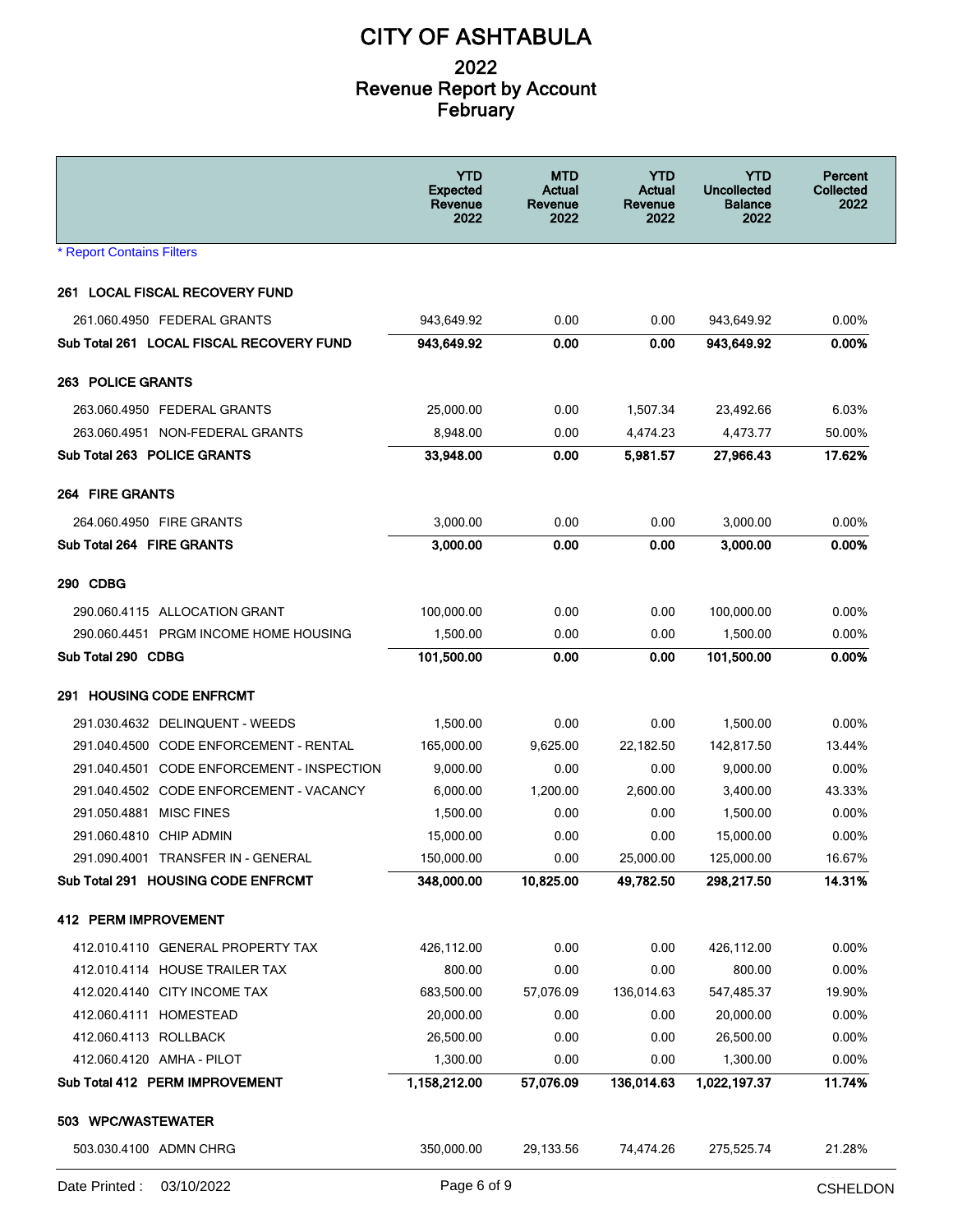|                                              | <b>YTD</b><br><b>Expected</b><br>Revenue<br>2022 | MTD<br>Actual<br>Revenue<br>2022 | <b>YTD</b><br>Actual<br>Revenue<br>2022 | YTD<br><b>Uncollected</b><br><b>Balance</b><br>2022 | Percent<br>Collected<br>2022 |
|----------------------------------------------|--------------------------------------------------|----------------------------------|-----------------------------------------|-----------------------------------------------------|------------------------------|
| <b>* Report Contains Filters</b>             |                                                  |                                  |                                         |                                                     |                              |
| 503.030.4500 SEWER                           | 2,100,000.00                                     | 143,381.69                       | 373,781.77                              | 1,726,218.23                                        | 17.80%                       |
| 503.030.4501 LATE CHARGES                    | 45,000.00                                        | 3,993.90                         | 7,331.43                                | 37,668.57                                           | 16.29%                       |
| 503.030.4561 DELQ SEWER RENT                 | 425,000.00                                       | 0.00                             | 0.00                                    | 425,000.00                                          | 0.00%                        |
| 503.030.4600 INDUSTRIAL PRE-TREATMENT        | 45,000.00                                        | 4,619.00                         | 7,131.07                                | 37,868.93                                           | 15.85%                       |
| 503.030.4960 COUNTY SEWER                    | 515,000.00                                       | 17,201.18                        | 82,683.52                               | 432,316.48                                          | 16.06%                       |
| 503.030.4961 COUNTY PENALTY                  | 8,500.00                                         | 802.84                           | 1,256.19                                | 7,243.81                                            | 14.78%                       |
| 503.040.4641 FEES, LICENSES & PERMITS        | 2,500.00                                         | 0.00                             | 0.00                                    | 2,500.00                                            | 0.00%                        |
| 503.080.4250 TAP IN - OUTSIDE                | 1,500.00                                         | 0.00                             | 0.00                                    | 1,500.00                                            | 0.00%                        |
| 503.080.4910 REIMB & REFUNDS                 | 0.00                                             | 84.00                            | 84.00                                   | (84.00)                                             | 0.00%                        |
| Sub Total 503 WPC/WASTEWATER                 | 3,492,500.00                                     | 199,216.17                       | 546,742.24                              | 2,945,757.76                                        | 15.65%                       |
| 504 WPC CAPITAL                              |                                                  |                                  |                                         |                                                     |                              |
| 504.030.4200 RET BASIN/ CPTL DEBT CHG        | 375,000.00                                       | 26,131.19                        | 70,923.33                               | 304,076.67                                          | 18.91%                       |
| 504.030.4261 DELQ RETENTION BASIN            | 75,000.00                                        | 0.00                             | 0.00                                    | 75,000.00                                           | 0.00%                        |
| 504.030.4505 CAPITAL CHARGE                  | 500,000.00                                       | 35,517.92                        | 86,713.86                               | 413,286.14                                          | 17.34%                       |
| 504.030.4561 DELQ CAPITAL CHRG               | 75,000.00                                        | 0.00                             | 0.00                                    | 75,000.00                                           | 0.00%                        |
| 504.060.4310 JEDD INC TAX COLLECTIONS - WWTP | 12,000.00                                        | 1,854.01                         | 4,020.06                                | 7,979.94                                            | 33.50%                       |
| 504.080.4100 LOAN PROCEEDS                   | 50,000.00                                        | 0.00                             | 0.00                                    | 50,000.00                                           | 0.00%                        |
| Sub Total 504 WPC CAPITAL                    | 1,087,000.00                                     | 63,503.12                        | 161,657.25                              | 925,342.75                                          | 14.87%                       |
| <b>602 SELF INSURANCE</b>                    |                                                  |                                  |                                         |                                                     |                              |
| 602.030.4910 CHARGES FOR SERVICES            | 2,844,567.00                                     | 0.00                             | 0.00                                    | 2,844,567.00                                        | 0.00%                        |
| 602.080.4910 REIMB & REFUNDS                 | 120,000.00                                       | 9.288.00                         | 18,751.00                               | 101,249.00                                          | 15.63%                       |
| 602.090.4001 TRANSFER IN - GENERAL           | 0.00                                             | 138,778.74                       | 279,299.96                              | (279, 299.96)                                       | 0.00%                        |
| 602.090.4003 TRANSFER IN - WPC               | 0.00                                             | 30,846.40                        | 61,501.34                               | (61, 501.34)                                        | 0.00%                        |
| 602.090.4004 TRANSFER IN - FOOD SERVICE      | 0.00                                             | 910.10                           | 1,815.28                                | (1,815.28)                                          | $0.00\%$                     |
| 602.090.4008 TRANSFER IN - POLICE LEVY       | 0.00                                             | 10,782.28                        | 21,564.56                               | (21, 564.56)                                        | 0.00%                        |
| 602.090.4014 TRANSFER IN - AMC PROBATION     | 0.00                                             | 843.18                           | 1,686.36                                | (1,686.36)                                          | 0.00%                        |
| 602.090.4020 TRANSFER IN - PUBLIC WORKS      | 0.00                                             | 14,391.82                        | 28,698.72                               | (28, 698.72)                                        | 0.00%                        |
| 602.090.4025 TRANSFER IN - SANITATION        | 0.00                                             | 18,240.33                        | 37,499.52                               | (37, 499.52)                                        | 0.00%                        |
| 602.090.4045 TRANSFER IN - HEALTH/NURSING    | 0.00                                             | 2,664.56                         | 5,335.67                                | (5,335.67)                                          | $0.00\%$                     |
| 602.090.4090 TRANSFER IN - COURT SPECIAL     | 0.00                                             | 972.10                           | 1,944.20                                | (1,944.20)                                          | 0.00%                        |
| 602.090.4091 TRANSFER IN - CODE ENF          | 0.00                                             | 6,649.56                         | 13,421.48                               | (13, 421.48)                                        | 0.00%                        |
| Sub Total 602 SELF INSURANCE                 | 2,964,567.00                                     | 234,367.07                       | 471,518.09                              | 2,493,048.91                                        | 15.91%                       |
| 622 WORKERS' COMPENSATION                    |                                                  |                                  |                                         |                                                     |                              |
| 622.060.4150 BWC REFUND                      | 0.00                                             | 0.00                             | 11,844.86                               | (11,844.86)                                         | 0.00%                        |
| 622.090.4001 TRANSFER IN - GENERAL           | 55,126.00                                        | 5,512.60                         | 11,025.20                               | 44,100.80                                           | 20.00%                       |
| 622.090.4003 TRANSFER IN -WPC                | 12,702.00                                        | 1,270.20                         | 2,540.40                                | 10,161.60                                           | 20.00%                       |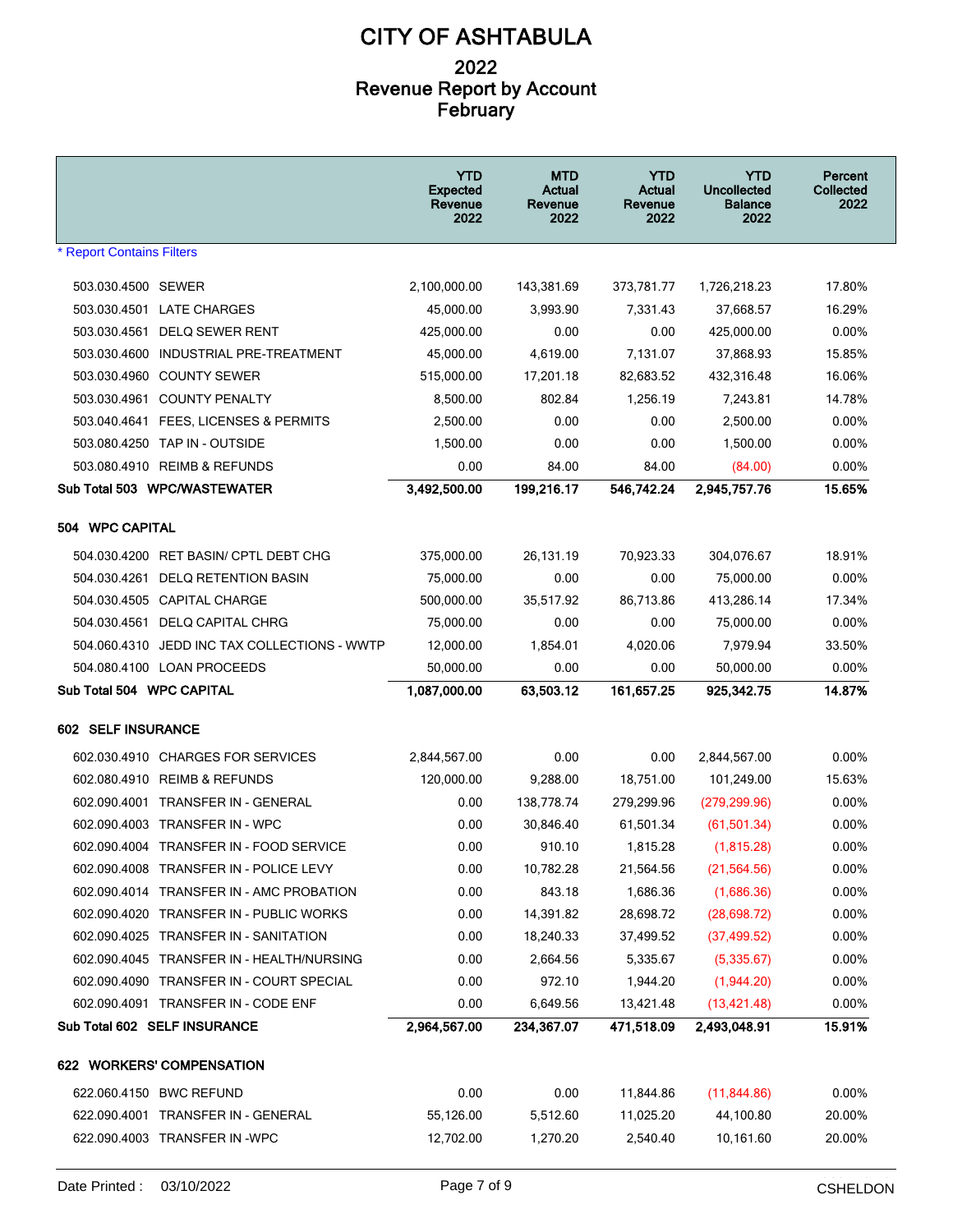|                                                   | <b>YTD</b><br><b>Expected</b><br>Revenue<br>2022 | <b>MTD</b><br>Actual<br>Revenue<br>2022 | <b>YTD</b><br>Actual<br>Revenue<br>2022 | <b>YTD</b><br>Uncollected<br><b>Balance</b><br>2022 | Percent<br>Collected<br>2022 |
|---------------------------------------------------|--------------------------------------------------|-----------------------------------------|-----------------------------------------|-----------------------------------------------------|------------------------------|
| <b>* Report Contains Filters</b>                  |                                                  |                                         |                                         |                                                     |                              |
| 622.090.4025 TRANSFER IN - SANITATION             | 8,107.00                                         | 810.70                                  | 1,621.40                                | 6,485.60                                            | 20.00%                       |
| 622.090.4028 TRANSFER IN - PARKS & REC            | 953.00                                           | 0.00                                    | 0.00                                    | 953.00                                              | 0.00%                        |
| 622.090.4091 TRANSFER IN - CODE ENF               | 2.036.00                                         | 203.60                                  | 407.20                                  | 1,628.80                                            | 20.00%                       |
| 622.090.4201 TRANSFER IN - POLICE LEVY            | 4,520.00                                         | 452.00                                  | 904.00                                  | 3,616.00                                            | 20.00%                       |
| 622.090.4204<br><b>TRANSFER IN - FOOD SERVICE</b> | 472.00                                           | 47.20                                   | 94.40                                   | 377.60                                              | 20.00%                       |
| 622.090.4205 TRANSFER IN - PUBLIC WORKS           | 5,574.00                                         | 557.40                                  | 1,114.80                                | 4,459.20                                            | 20.00%                       |
| 622.090.4208 TRANSFER IN - PUBLIC                 | 4,349.00                                         | 434.90                                  | 869.80                                  | 3,479.20                                            | 20.00%                       |
| 622.090.4214 TRANSFER IN - AMC PROBATION          | 232.00                                           | 0.00                                    | 0.00                                    | 232.00                                              | $0.00\%$                     |
| 622.090.4216 TRANSFER IN - AMC COURT              | 258.00                                           | 0.00                                    | 0.00                                    | 258.00                                              | $0.00\%$                     |
| 622.090.4220 TRANSFER IN - AMC SPECIAL            | 538.00                                           | 0.00                                    | 0.00                                    | 538.00                                              | $0.00\%$                     |
| 622.091.4001 ADVANCE IN                           | 25,000.00                                        | 0.00                                    | 0.00                                    | 25,000.00                                           | $0.00\%$                     |
| Sub Total 622 WORKERS' COMPENSATION               | 119,867.00                                       | 9,288.60                                | 30.422.06                               | 89,444.94                                           | 25.38%                       |
| JEDD-1 - SAYBROOK TWP DEPOT RD<br>801.            |                                                  |                                         |                                         |                                                     |                              |
| 801.020.4140 INCOME TAX                           | 28.000.00                                        | 2,165.46                                | 5,829.20                                | 22.170.80                                           | 20.82%                       |
| Sub Total 801 JEDD-1 - SAYBROOK TWP DEPOT RD      | 28,000.00                                        | 2,165.46                                | 5,829.20                                | 22,170.80                                           | 20.82%                       |
| 802 JEDD-2 ASHTABULA TWP                          |                                                  |                                         |                                         |                                                     |                              |
| 802.020.4140 INCOME TAX                           | 18,000.00                                        | 2,057.57                                | 3,327.64                                | 14,672.36                                           | 18.49%                       |
| Sub Total 802 JEDD-2 ASHTABULA TWP                | 18,000.00                                        | 2,057.57                                | 3,327.64                                | 14,672.36                                           | 18.49%                       |
| 834 LAW LIBRARY                                   |                                                  |                                         |                                         |                                                     |                              |
| 834.050.4616 STATE PATROL FINES                   | 30,000.00                                        | 1,705.00                                | 3,097.50                                | 26,902.50                                           | 10.33%                       |
| Sub Total 834 LAW LIBRARY                         | 30,000.00                                        | 1,705.00                                | 3,097.50                                | 26,902.50                                           | 10.33%                       |
| 871 FIRE ESCROW FUND                              |                                                  |                                         |                                         |                                                     |                              |
| 871.040.4400 FIRE ESCROW                          | 18,000.00                                        | 48,742.51                               | 48,742.51                               | (30,742.51)                                         | 270.79%                      |
| Sub Total 871 FIRE ESCROW FUND                    | 18,000.00                                        | 48,742.51                               | 48,742.51                               | (30, 742.51)                                        | 270.79%                      |
|                                                   |                                                  |                                         |                                         |                                                     |                              |
| Report Total:                                     | 27,471,441.70                                    | 1,851,794.43                            | 4,095,342.53                            | 23,376,099.17                                       | 14.91%                       |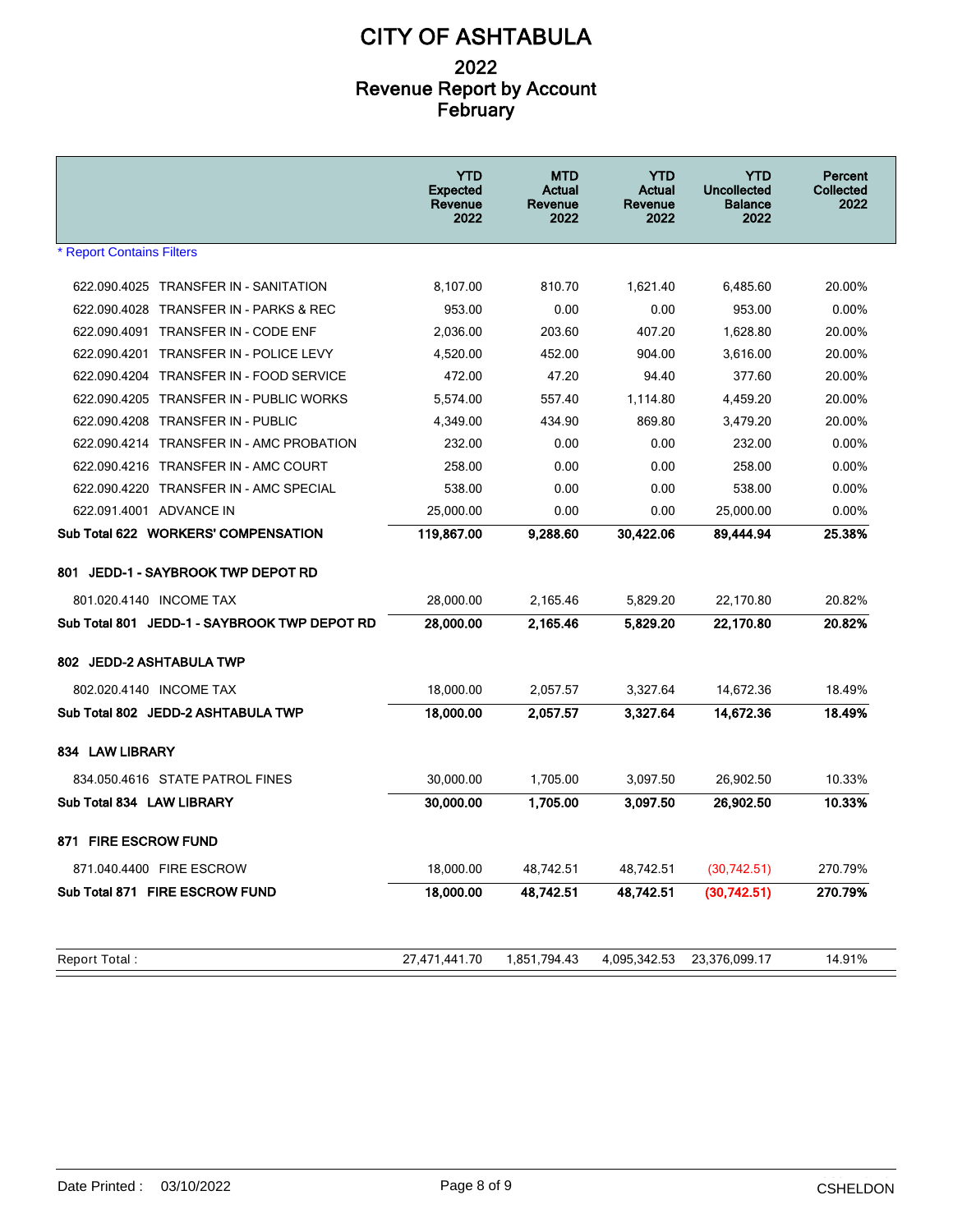#### Selected Filters

Account Type Include - Revenue Fund Exclude - 9 other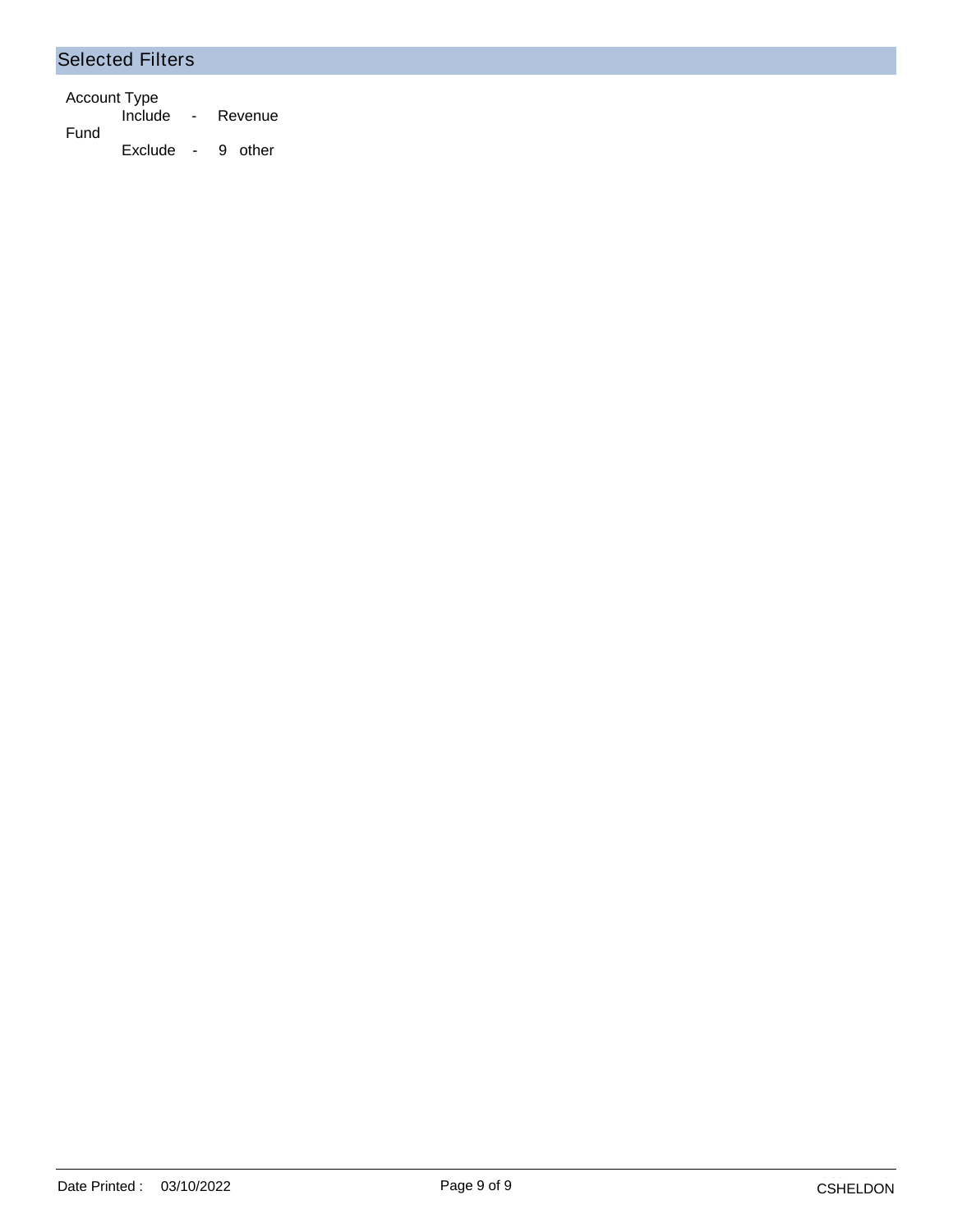|                                 | <b>YTD</b><br><b>Budget</b> | <b>MTD</b><br><b>Actual</b> | <b>YTD</b><br><b>Actual</b> | <b>YTD</b><br><b>Balance</b><br><b>Before</b><br>Encumbrance | <b>YTD</b><br>Encumbrance | <b>YTD</b><br>PreEncumbrance | <b>Available</b><br><b>Budget</b> |
|---------------------------------|-----------------------------|-----------------------------|-----------------------------|--------------------------------------------------------------|---------------------------|------------------------------|-----------------------------------|
| <b>Report Contains Filters</b>  |                             |                             |                             |                                                              |                           |                              |                                   |
| 101 GENERAL FUND                |                             |                             |                             |                                                              |                           |                              |                                   |
| 111 LEGISLATIVE                 |                             |                             |                             |                                                              |                           |                              |                                   |
| 101.111.5101 SALARIES & WAGES   | 28,739                      | 1,930                       | 3,726                       | 25,013                                                       | 0                         | 0                            | 25,013                            |
| 101.111.5104 SALARIES &         | 17,000                      | 1,308                       | 2,615                       | 14,385                                                       | 0                         | 0                            | 14,385                            |
| 101.111.5130 P.E.R.S.           | 6,067                       | 409                         | 822                         | 5,245                                                        | 0                         | $\mathbf 0$                  | 5,245                             |
| 101.111.5131 PENSION PICK-UP    | 1,437                       | 90                          | 180                         | 1,257                                                        | 0                         | 0                            | 1,257                             |
| 101.111.5135 MANDATORY MEDICARE | 1,270                       | 89                          | 176                         | 1,094                                                        | 0                         | 0                            | 1,094                             |
| 101.111.5142 HEALTH INSURANCE   | 79,854                      | 6,617                       | 13,233                      | 66,621                                                       | $\mathbf{0}$              | 0                            | 66,621                            |
| 101.111.5149 OTHER BENEFITS     | 13,800                      | 1,050                       | 2,100                       | 11,700                                                       | 0                         | 0                            | 11,700                            |
| 101.111.5220 TRAVEL & TRAINING  | 6,000                       | 85                          | 85                          | 5,915                                                        | 1,915                     | $\mathbf 0$                  | 4,000                             |
| 101.111.5320 PROFESSIONAL       | 16,000                      | 172                         | 173                         | 15,827                                                       | 4,830                     | 0                            | 10,997                            |
| 101.111.5420 OPERATING EXPENSES | 2,000                       | 312                         | 312                         | 1,688                                                        | 288                       | 0                            | 1,400                             |
| Sub Total 111 LEGISLATIVE       | 172,167                     | 12,061                      | 23,423                      | 148,744                                                      | 7,033                     | 0                            | 141,711                           |
| <b>112 ADMINISTRATIVE</b>       |                             |                             |                             |                                                              |                           |                              |                                   |
| 101.112.5101 SALARIES & WAGES   | 80,614                      | 6,305                       | 12,433                      | 68,181                                                       | 0                         | 0                            | 68,181                            |
| 101.112.5130 P.E.R.S.           | 11,466                      | 858                         | 1,693                       | 9,773                                                        | 0                         | $\mathbf 0$                  | 9,773                             |
| 101.112.5131 PENSION PICK-UP    | 1,909                       | 139                         | 278                         | 1,631                                                        | 0                         | $\mathbf 0$                  | 1,631                             |
| 101.112.5135 MANDATORY MEDICARE | 1,245                       | 95                          | 188                         | 1,057                                                        | 0                         | 0                            | 1,057                             |
| 101.112.5142 HEALTH INSURANCE   | 8,370                       | 680                         | 1,361                       | 7,009                                                        | 0                         | 0                            | 7,009                             |
| 101.112.5149 OTHER BENEFITS     | 3,863                       | 175                         | 350                         | 3,513                                                        | 0                         | 0                            | 3,513                             |
| 101.112.5320 PROFESSIONAL       | 500                         | 4                           | 10                          | 490                                                          | 0                         | $\mathbf 0$                  | 490                               |
| 101.112.5420 OPERATING EXPENSES | 500                         | 0                           | 0                           | 500                                                          | 0                         | 0                            | 500                               |
| Sub Total 112 ADMINISTRATIVE    | 108,467                     | 8,257                       | 16,313                      | 92,154                                                       | 0                         | 0                            | 92,154                            |
| 113 FINANCE                     |                             |                             |                             |                                                              |                           |                              |                                   |
| 101.113.5101 SALARIES & WAGES   | 166,249                     | 12,824                      | 25,032                      | 141,217                                                      | 0                         | 0                            | 141,217                           |
|                                 |                             |                             |                             |                                                              |                           |                              | المتنبذة والممالي                 |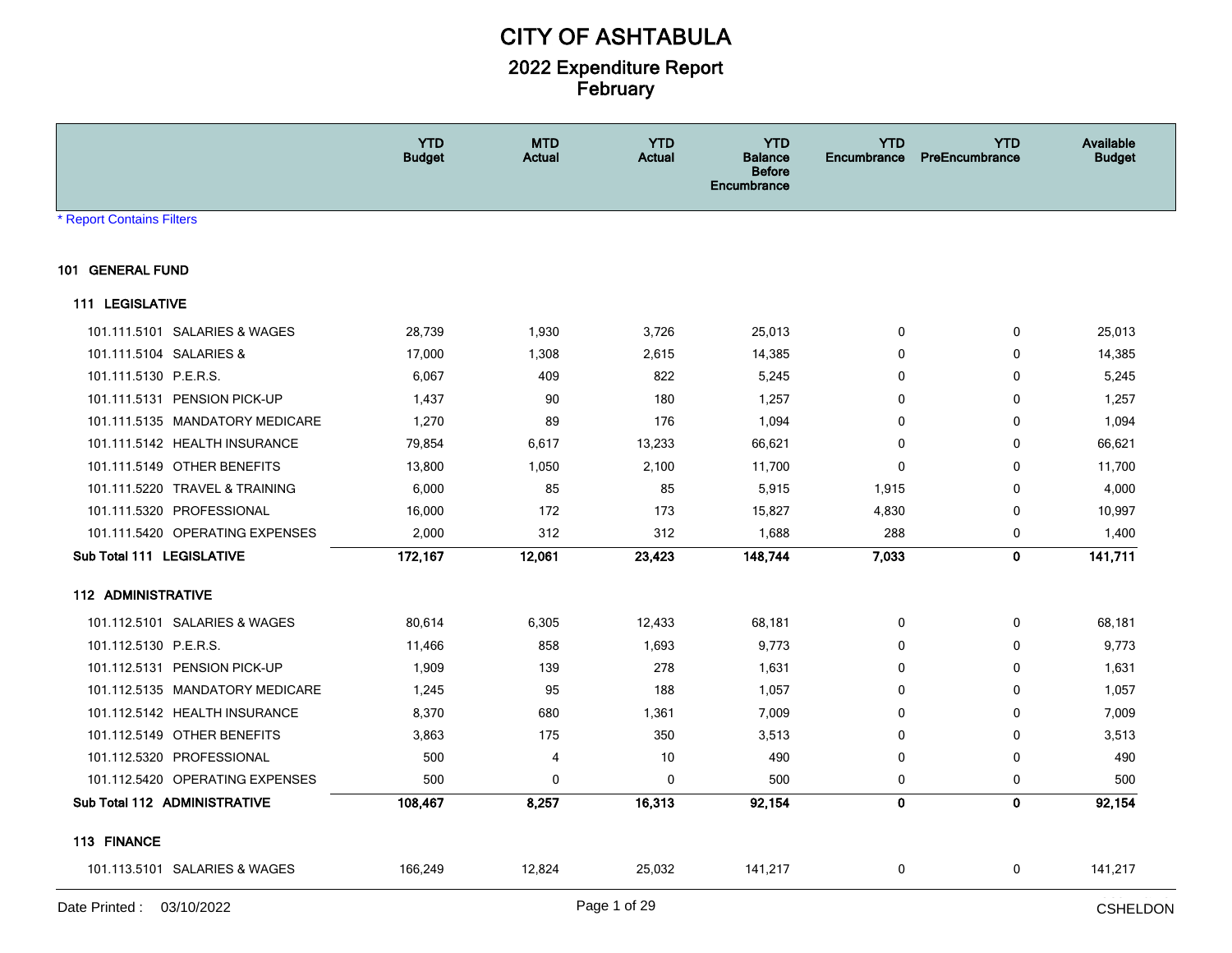|                                                                 | <b>YTD</b><br><b>Budget</b> | <b>MTD</b><br><b>Actual</b> | <b>YTD</b><br><b>Actual</b> | <b>YTD</b><br>Balance<br><b>Before</b><br>Encumbrance | <b>YTD</b><br>Encumbrance | <b>YTD</b><br>PreEncumbrance | Available<br><b>Budget</b> |
|-----------------------------------------------------------------|-----------------------------|-----------------------------|-----------------------------|-------------------------------------------------------|---------------------------|------------------------------|----------------------------|
| <b>Report Contains Filters</b>                                  |                             |                             |                             |                                                       |                           |                              |                            |
|                                                                 |                             |                             |                             |                                                       |                           |                              |                            |
| 101.113.5109 SALARIES & WAGES                                   | 8,000                       | 19                          | 37                          | 7,963                                                 | 0                         | 0                            | 7,963                      |
| 101.113.5130 P.E.R.S.                                           | 24,795                      | 1,712                       | 3,452                       | 21,343<br>7,623                                       | 0                         | 0                            | 21,343                     |
| 101.113.5131 PENSION PICK-UP<br>101.113.5135 MANDATORY MEDICARE | 8,856<br>2,808              | 611<br>197                  | 1,233<br>372                | 2,436                                                 | 0<br>$\mathbf 0$          | 0<br>$\mathbf 0$             | 7,623<br>2,436             |
| 101.113.5142 HEALTH INSURANCE                                   | 36,340                      | 6,085                       | 12,170                      | 24,170                                                | 0                         | $\mathbf 0$                  | 24,170                     |
| 101.113.5149 OTHER BENEFITS                                     | 11,501                      | 816                         | 816                         | 10,686                                                | $\Omega$                  | $\mathbf 0$                  | 10,686                     |
| 101.113.5220 TRAVEL & TRAINING                                  | 2,500                       | 45                          | 85                          | 2,415                                                 | 255                       | 0                            | 2,160                      |
| 101.113.5320 PROFESSIONAL                                       | 24,560                      | 438                         | 11,018                      | 13,542                                                | 936                       | 0                            | 12,606                     |
| 101.113.5420 OPERATING EXPENSES                                 | 4,200                       | 375                         | 465                         | 3,735                                                 | 1,884                     | 0                            | 1,851                      |
| Sub Total 113 FINANCE                                           | 289,809                     | 23,121                      | 54,680                      | 235,129                                               | 3,075                     | $\mathbf{0}$                 | 232,055                    |
|                                                                 |                             |                             |                             |                                                       |                           |                              |                            |
| 116 JUDICIAL - MUNICIPAL COURT                                  |                             |                             |                             |                                                       |                           |                              |                            |
| 101.116.5101 SALARIES & WAGES                                   | 580,106                     | 45,047                      | 88,192                      | 491,914                                               | 0                         | 0                            | 491,914                    |
| 101.116.5109 SALARIES & WAGES                                   | 2,500                       | 0                           | 0                           | 2,500                                                 | 0                         | 0                            | 2,500                      |
| 101.116.5130 P.E.R.S.                                           | 82,291                      | 6,041                       | 12,122                      | 70,169                                                | 0                         | 0                            | 70,169                     |
| 101.116.5131 PENSION PICK-UP                                    | 27,499                      | 2,012                       | 4,038                       | 23,461                                                | 0                         | 0                            | 23,461                     |
| 101.116.5135 MANDATORY MEDICARE                                 | 8,842                       | 673                         | 1,317                       | 7,525                                                 | 0                         | 0                            | 7,525                      |
| 101.116.5142 HEALTH INSURANCE                                   | 278,178                     | 20,668                      | 41,336                      | 236,842                                               | $\mathbf 0$               | 0                            | 236,842                    |
| 101.116.5149 OTHER BENEFITS                                     | 13,934                      | 700                         | 1,400                       | 12,534                                                | 0                         | 0                            | 12,534                     |
| 101.116.5220 TRAVEL & TRAINING                                  | 5,000                       | 50                          | 50                          | 4,950                                                 | 2,450                     | 0                            | 2,500                      |
| 101.116.5310 UTILITIES                                          | 3,350                       | 136                         | 418                         | 2,932                                                 | 2,932                     | 0                            | 0                          |
| 101.116.5320 PROFESSIONAL                                       | 67,430                      | 381                         | 1,591                       | 65,839                                                | 28,534                    | 0                            | 37,305                     |
| 101.116.5420 OPERATING EXPENSES                                 | 40,084                      | 5,611                       | 6,793                       | 33,291                                                | 13,291                    | 0                            | 20,000                     |
| Sub Total 116 JUDICIAL - MUNICIPAL                              | 1,109,214                   | 81,318                      | 157,258                     | 951,956                                               | 47,208                    | 0                            | 904,749                    |
| 117 SOLICITOR                                                   |                             |                             |                             |                                                       |                           |                              |                            |
| 101.117.5101 SALARIES & WAGES                                   | 202,341                     | 15,491                      | 30,800                      | 171,541                                               | 0                         | 0                            | 171,541                    |
| 101.117.5130 P.E.R.S.                                           | 28,748                      | 2,143                       | 4,287                       | 24,461                                                | 0                         | 0                            | 24,461                     |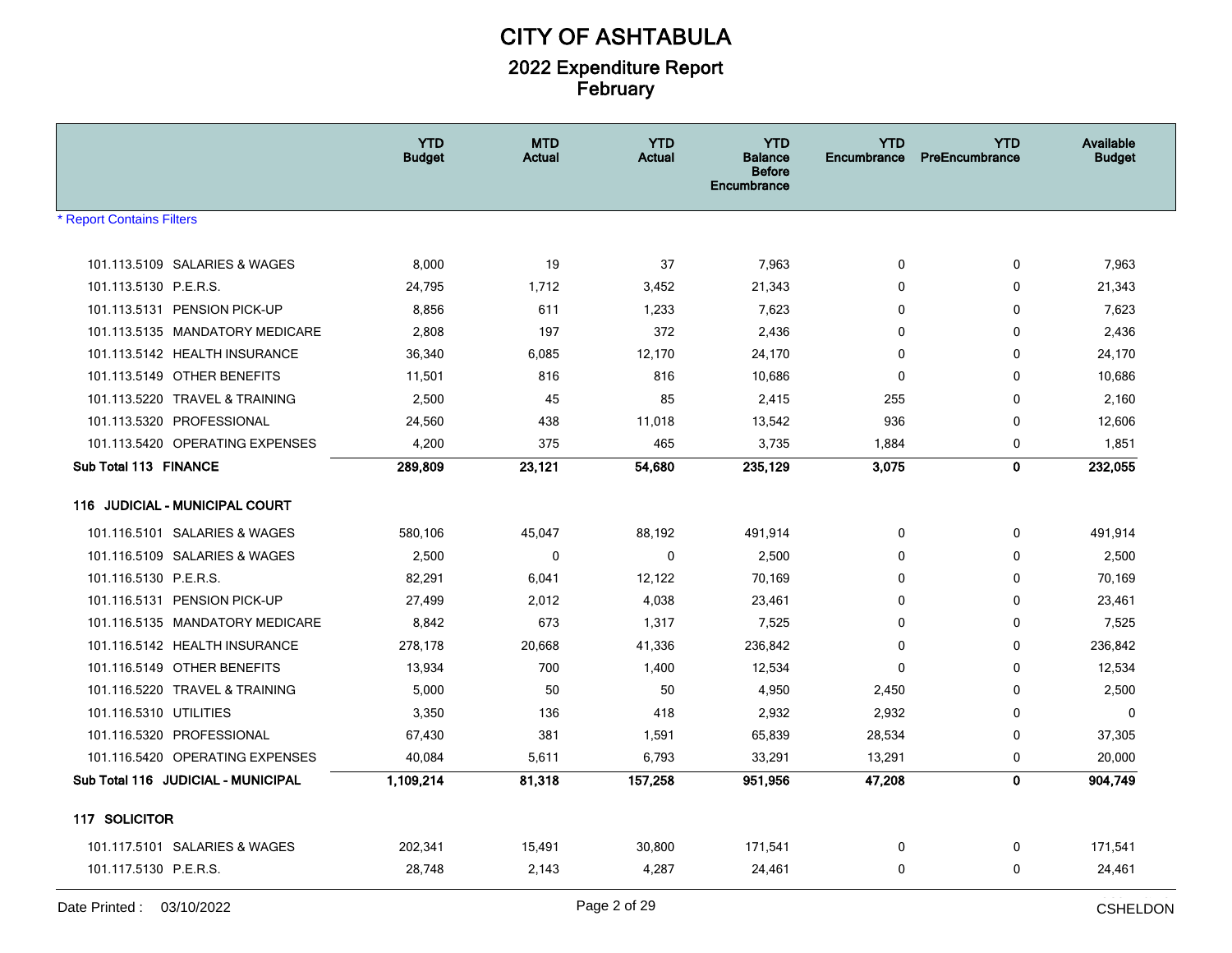|                                     | <b>YTD</b><br><b>Budget</b> | <b>MTD</b><br>Actual | <b>YTD</b><br><b>Actual</b> | <b>YTD</b><br>Balance<br><b>Before</b><br>Encumbrance | <b>YTD</b><br>Encumbrance | <b>YTD</b><br>PreEncumbrance | Available<br><b>Budget</b> |
|-------------------------------------|-----------------------------|----------------------|-----------------------------|-------------------------------------------------------|---------------------------|------------------------------|----------------------------|
| <b>* Report Contains Filters</b>    |                             |                      |                             |                                                       |                           |                              |                            |
| 101.117.5131 PENSION PICK-UP        | 8,178                       | 606                  | 1,211                       | 6,967                                                 | $\mathbf 0$               | 0                            | 6,967                      |
| 101.117.5135 MANDATORY MEDICARE     | 3,116                       | 280                  | 503                         | 2,613                                                 | $\Omega$                  | 0                            | 2,613                      |
| 101.117.5142 HEALTH INSURANCE       | 69,900                      | 5,683                | 11,366                      | 58,534                                                | 0                         | 0                            | 58,534                     |
| 101.117.5149 OTHER BENEFITS         | 3,860                       | $\mathbf 0$          | 0                           | 3,860                                                 | $\mathbf 0$               | $\mathbf 0$                  | 3,860                      |
| 101.117.5199 RETIRE/COMP ABS        | 3,822                       | 3,822                | 3,822                       | $\mathbf 0$                                           | 0                         | $\mathbf 0$                  | $\mathbf 0$                |
| 101.117.5220 TRAVEL AND TRAINING    | 5,000                       | 0                    | 250                         | 4,750                                                 | $\mathbf 0$               | $\mathbf 0$                  | 4,750                      |
| 101.117.5320 PROFESSIONAL           | 4,030                       | $\mathbf 0$          | 250                         | 3,780                                                 | 30                        | 0                            | 3,750                      |
| 101.117.5420 OPERATING EXPENSES     | 4,071                       | 655                  | 726                         | 3,345                                                 | 680                       | 0                            | 2,665                      |
| Sub Total 117 SOLICITOR             | 333,066                     | 28,681               | 53,215                      | 279,851                                               | 710                       | 0                            | 279,141                    |
| 118 POLICE                          |                             |                      |                             |                                                       |                           |                              |                            |
| 101.118.5101 SALARIES & WAGES -     | 1,635,470                   | 131,355              | 258,630                     | 1,376,841                                             | 0                         | 0                            | 1,376,841                  |
| 101.118.5102 SALARIES & WAGES -     | 302,897                     | 19,754               | 39,037                      | 263,860                                               | $\Omega$                  | 0                            | 263,860                    |
| 101.118.5108 SALARIES & WAGES       | 11,000                      | 1,371                | 2,605                       | 8,395                                                 | $\Omega$                  | 0                            | 8,395                      |
| 101.118.5109 SALARIES & WAGES       | 300,000                     | 23,932               | 44,309                      | 255,691                                               | $\mathbf 0$               | 0                            | 255,691                    |
| 101.118.5129 PENSION PICK-UP (OP&F) | 99,937                      | 6,166                | 12,556                      | 87,381                                                | $\mathbf 0$               | 0                            | 87,381                     |
| 101.118.5130 P.E.R.S.               | 45,144                      | 2,889                | 6,027                       | 39,117                                                | 0                         | 0                            | 39,117                     |
| 101.118.5131 PENSION PICK-UP (PERS) | 16,123                      | 1,003                | 2,077                       | 14,046                                                | $\Omega$                  | 0                            | 14,046                     |
| 101.118.5135 MANDATORY MEDICARE     | 35,993                      | 3,139                | 5,590                       | 30,403                                                | $\Omega$                  | $\mathbf{0}$                 | 30,403                     |
| 101.118.5140 UNIFORM ALLW - CIV &   | 18,200                      | 0                    | 0                           | 18,200                                                | $\mathbf 0$               | 0                            | 18,200                     |
| 101.118.5142 HEALTH INSURANCE       | 598,566                     | 49,824               | 99,667                      | 498,899                                               | $\mathbf 0$               | 0                            | 498,899                    |
| 101.118.5145 UNIFORM MAINT          | 7,000                       | $\mathbf 0$          | $\mathbf 0$                 | 7,000                                                 | 0                         | 0                            | 7,000                      |
| 101.118.5149 OTHER BENEFITS         | 90,767                      | 12,081               | 13,193                      | 77,574                                                | 0                         | 0                            | 77,574                     |
| 101.118.5199 RETIRE/COMP ABS        | 27,372                      | 27,372               | 27,372                      | $\mathbf{0}$                                          | $\mathbf{0}$              | 0                            | $\mathbf 0$                |
| 101.118.5220 TRAVEL & TRAINING      | 15,000                      | 214                  | 214                         | 14,786                                                | 9,786                     | 0                            | 5,000                      |
| 101.118.5310 UTILITIES              | 3,000                       | 245                  | 530                         | 2,470                                                 | 2,470                     | $\Omega$                     | $\mathbf 0$                |
| 101.118.5320 PROFESSIONAL           | 114,977                     | 2,777                | 11,226                      | 103,751                                               | 102,186                   | $\mathbf 0$                  | 1,565                      |
| 101.118.5420 OPERATING EXPENSES     | 102,725                     | 6,133                | 14,913                      | 87,812                                                | 84,962                    | 0                            | 2,850                      |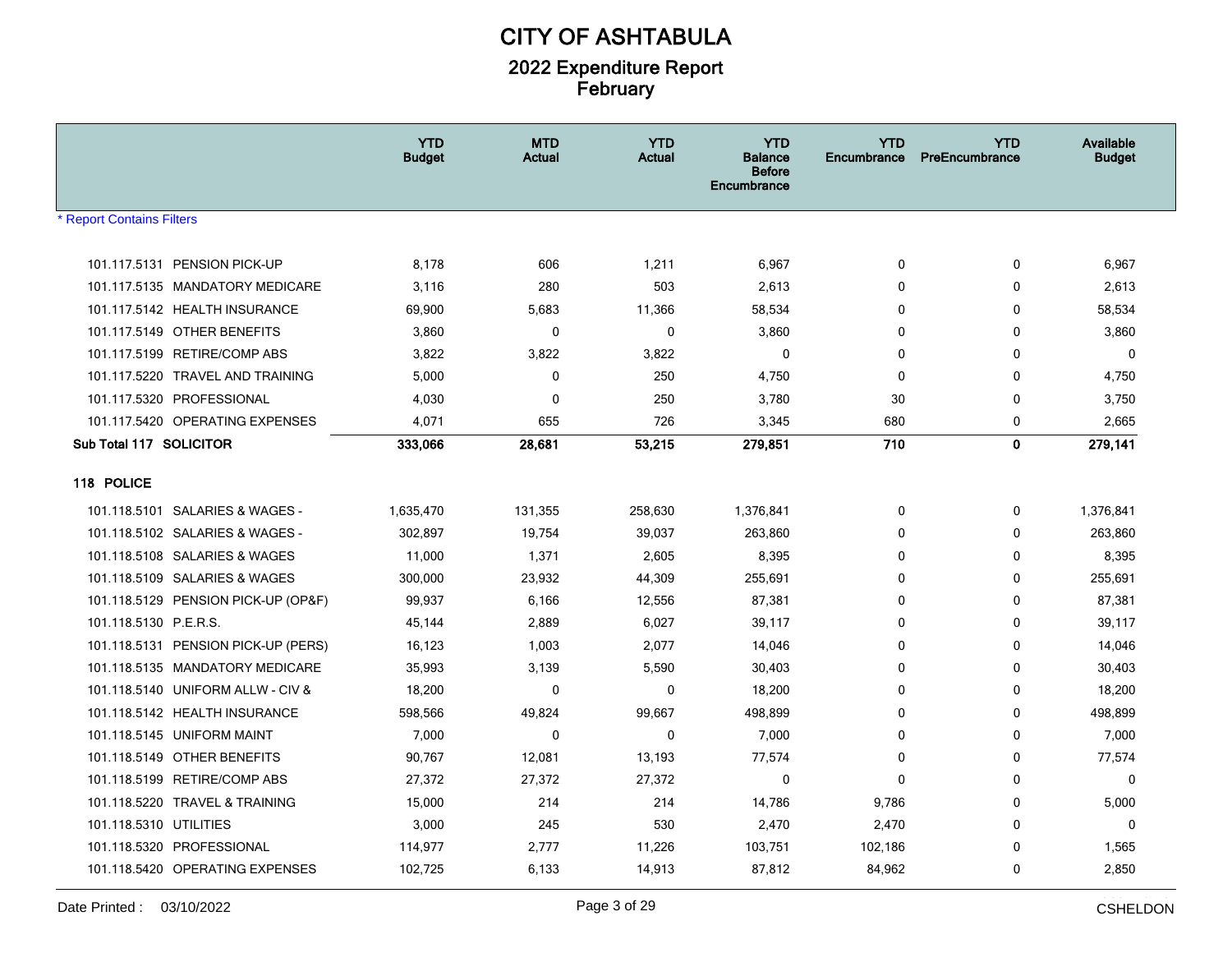|                                 | <b>YTD</b><br>Budget | <b>MTD</b><br>Actual | <b>YTD</b><br><b>Actual</b> | <b>YTD</b><br><b>Balance</b><br><b>Before</b><br>Encumbrance | <b>YTD</b><br><b>Encumbrance</b> | <b>YTD</b><br>PreEncumbrance | Available<br><b>Budget</b> |
|---------------------------------|----------------------|----------------------|-----------------------------|--------------------------------------------------------------|----------------------------------|------------------------------|----------------------------|
| <b>Report Contains Filters</b>  |                      |                      |                             |                                                              |                                  |                              |                            |
|                                 |                      |                      |                             |                                                              |                                  |                              |                            |
| 101.118.5705 SERVICE AGREEMENTS | 26,522               | 873                  | 1,795                       | 24,727                                                       | 24,627                           | 0                            | 100                        |
| Sub Total 118 POLICE            | 3,450,693            | 289,129              | 539,740                     | 2,910,953                                                    | 224,031                          | $\mathbf 0$                  | 2,686,922                  |
| <b>119 MOTOR MAINTENANCE</b>    |                      |                      |                             |                                                              |                                  |                              |                            |
| 101.119.5101 SALARIES & WAGES   | 97,595               | 5,113                | 10,669                      | 86,926                                                       | 0                                | 0                            | 86,926                     |
| 101.119.5109 SALARIES & WAGES   | 5,000                | 0                    | 308                         | 4,692                                                        | $\mathbf{0}$                     | 0                            | 4,692                      |
| 101.119.5130 P.E.R.S.           | 14,666               | 821                  | 2,003                       | 12,663                                                       | $\mathbf{0}$                     | 0                            | 12,663                     |
| 101.119.5131 PENSION PICK-UP    | 5,238                | 293                  | 715                         | 4,523                                                        | $\mathbf{0}$                     | 0                            | 4,523                      |
| 101.119.5135 MANDATORY MEDICARE | 1,557                | 80                   | 167                         | 1,390                                                        | $\mathbf{0}$                     | $\mathbf{0}$                 | 1,390                      |
| 101.119.5142 HEALTH INSURANCE   | 64,180               | 2,661                | 7,005                       | 57,175                                                       | $\Omega$                         | 0                            | 57,175                     |
| 101.119.5149 OTHER BENEFITS     | 3,460                | 350                  | 350                         | 3,110                                                        | $\mathbf 0$                      | 0                            | 3,110                      |
| 101.119.5320 PROFESSIONAL       | 1,100                | $\mathbf 0$          | $\mathbf 0$                 | 1,100                                                        | 900                              | 0                            | 200                        |
| 101.119.5420 OPERATING EXPENSES | 4,600                | 602                  | 602                         | 3,998                                                        | 2,198                            | 0                            | 1,800                      |
| Sub Total 119 MOTOR MAINTENANCE | 197,396              | 9,920                | 21,819                      | 175,577                                                      | 3,098                            | $\mathbf 0$                  | 172,479                    |
| <b>124 FIRE</b>                 |                      |                      |                             |                                                              |                                  |                              |                            |
| 101.124.5101 SALARIES & WAGES   | 1,479,510            | 117,615              | 230,074                     | 1,249,436                                                    | 0                                | 0                            | 1,249,436                  |
| 101.124.5109 SALARIES & WAGES   | 140,000              | 11,331               | 26,405                      | 113,595                                                      | $\mathbf{0}$                     | 0                            | 113,595                    |
| 101.124.5131 PENSION PICK-UP    | 83,536               | 6,397                | 12,642                      | 70,894                                                       | $\mathbf{0}$                     | 0                            | 70,894                     |
| 101.124.5135 MANDATORY MEDICARE | 26,181               | 2,019                | 4,224                       | 21,957                                                       | $\mathbf{0}$                     | 0                            | 21,957                     |
| 101.124.5140 UNIFORM ALLOWANCE  | 12,650               | 0                    | 12,650                      | $\mathbf{0}$                                                 | $\Omega$                         | 0                            | $\mathbf 0$                |
| 101.124.5142 HEALTH INSURANCE   | 476,700              | 41,063               | 82,126                      | 394,574                                                      | $\mathbf 0$                      | 0                            | 394,574                    |
| 101.124.5145 UNIFORM MAINT      | 5,750                | $\mathbf 0$          | 5,750                       | 0                                                            | $\Omega$                         | 0                            | 0                          |
| 101.124.5149 OTHER BENEFITS     | 83,050               | 2,500                | 5,000                       | 78,050                                                       | 0                                | 0                            | 78,050                     |
| 101.124.5199 RETIRE/COMP ABS    | 4,974                | 4,114                | 4,114                       | 860                                                          | 0                                | 0                            | 860                        |
| 101.124.5220 TRAVEL & TRAINING  | 5,000                | 0                    | $\mathbf 0$                 | 5,000                                                        | 0                                | 0                            | 5,000                      |
| 101.124.5310 UTILITIES          | 17,000               | 1,710                | 3,105                       | 13,895                                                       | 13,895                           | 0                            | 0                          |
| 101.124.5320 PROFESSIONAL       | 68,200               | 20,588               | 21,709                      | 46,491                                                       | 26,269                           | 0                            | 20,223                     |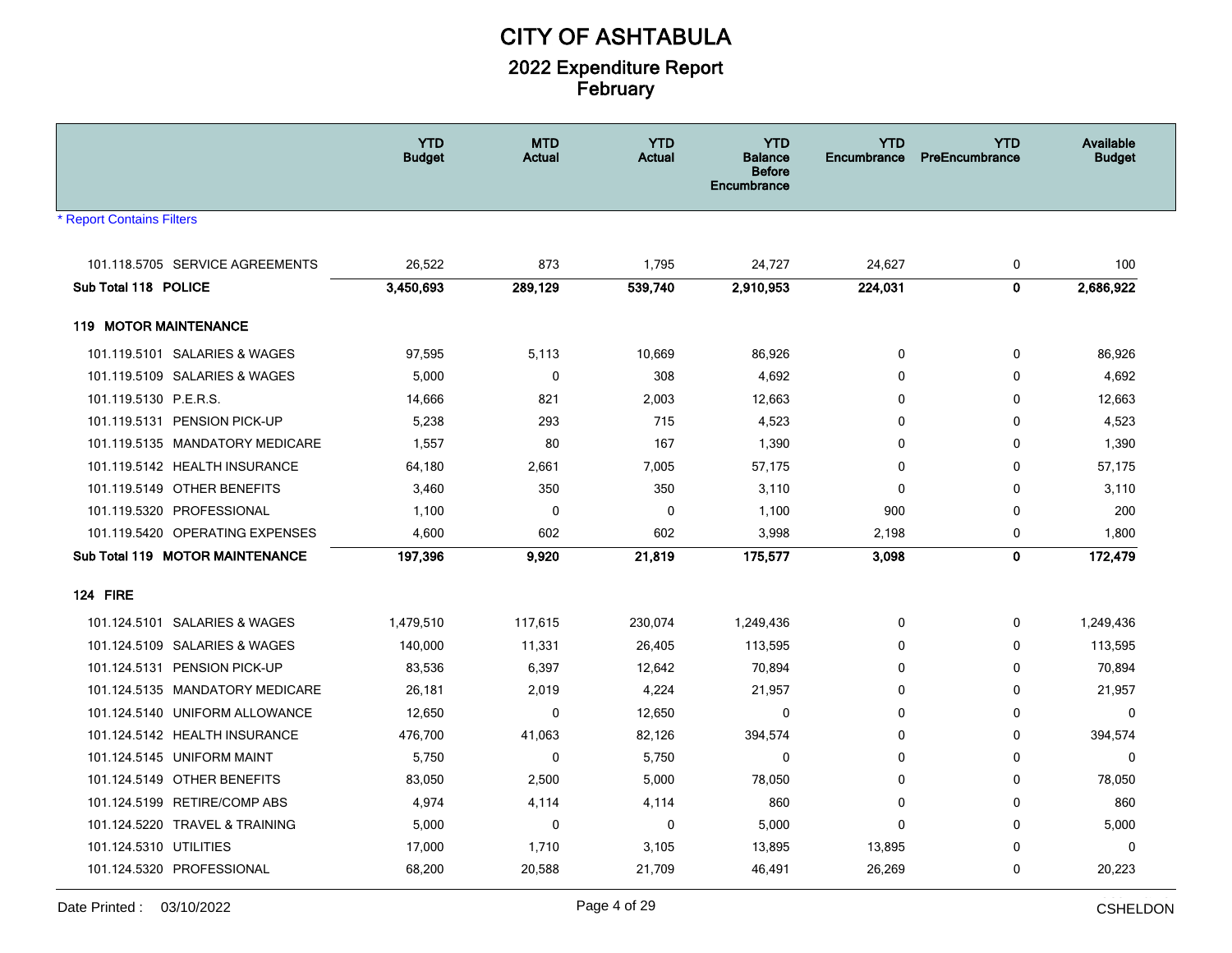|                                    | <b>YTD</b><br><b>Budget</b> | <b>MTD</b><br><b>Actual</b> | <b>YTD</b><br><b>Actual</b> | <b>YTD</b><br><b>Balance</b><br><b>Before</b><br>Encumbrance | <b>YTD</b><br>Encumbrance | <b>YTD</b><br>PreEncumbrance | <b>Available</b><br><b>Budget</b> |
|------------------------------------|-----------------------------|-----------------------------|-----------------------------|--------------------------------------------------------------|---------------------------|------------------------------|-----------------------------------|
| <b>Report Contains Filters</b>     |                             |                             |                             |                                                              |                           |                              |                                   |
| 101.124.5420 OPERATING EXPENSES    | 51,368                      | 3,521                       | 4,787                       | 46,581                                                       | 28,581                    | 0                            | 18,000                            |
| Sub Total 124 FIRE                 | 2,453,919                   | 210,857                     | 412,585                     | 2,041,334                                                    | 68,745                    | $\mathbf 0$                  | 1,972,589                         |
| 129 PLANNING & COMMUNITY DEV       |                             |                             |                             |                                                              |                           |                              |                                   |
| 101.129.5101 SALARIES & WAGES      | 51,974                      | 4,011                       | 7,931                       | 44,043                                                       | 0                         | 0                            | 44,043                            |
| 101.129.5109 SALARIES & WAGES      | 500                         | 0                           | $\mathbf 0$                 | 500                                                          | $\mathbf 0$               | 0                            | 500                               |
| 101.129.5130 P.E.R.S.              | 7,523                       | 549                         | 1,097                       | 6,426                                                        | 0                         | 0                            | 6,426                             |
| 101.129.5131 PENSION PICK-UP       | 2,687                       | 196                         | 392                         | 2,295                                                        | 0                         | 0                            | 2,295                             |
| 101.129.5135 MANDATORY MEDICARE    | 803                         | 64                          | 121                         | 682                                                          | $\Omega$                  | $\mathbf 0$                  | 682                               |
| 101.129.5142 HEALTH INSURANCE      | 27,057                      | 2,098                       | 4,264                       | 22,793                                                       | $\Omega$                  | $\mathbf 0$                  | 22,793                            |
| 101.129.5149 OTHER BENEFITS        | 1,910                       | 350                         | 350                         | 1,560                                                        | $\mathbf 0$               | $\mathbf 0$                  | 1,560                             |
| 101.129.5220 TRAVEL & TRAINING     | 500                         | 0                           | 0                           | 500                                                          | 0                         | 0                            | 500                               |
| 101.129.5320 PROFESSIONAL          | 3,200                       | 46                          | 99                          | 3,101                                                        | 0                         | 0                            | 3,101                             |
| 101.129.5420 OPERATING EXPENSES    | 1,000                       | 0                           | $\mathbf 0$                 | 1,000                                                        | 500                       | $\mathbf 0$                  | 500                               |
| Sub Total 129 PLANNING & COMMUNITY | 97,154                      | 7,313                       | 14,254                      | 82,900                                                       | 500                       | $\mathbf 0$                  | 82,400                            |
| 139 FEES & REV RED                 |                             |                             |                             |                                                              |                           |                              |                                   |
| 101.139.5461 COUNTY/STATE FEES     | 20,000                      | 0                           | 0                           | 20,000                                                       | 20,000                    | 0                            | 0                                 |
| 101.139.5462 FORFEITED LAND/       | 10,000                      | $\mathbf 0$                 | $\mathbf 0$                 | 10,000                                                       | 10,000                    | 0                            | $\mathbf 0$                       |
| 101.139.5463 ELECTION EXPENSES     | 9,000                       | 0                           | $\mathbf 0$                 | 9,000                                                        | 9,000                     | 0                            | $\mathbf 0$                       |
| 101.139.5465 CITY INCOME TAX       | 90,000                      | 7,151                       | 7,151                       | 82,849                                                       | 82,849                    | $\mathbf 0$                  | $\Omega$                          |
| 101.139.5466 AUDIT COSTS           | 34,987                      | 1,785                       | 1,785                       | 33,202                                                       | 30,777                    | 0                            | 2,425                             |
| 101.139.5500 SENIOR CENTER LEVY    | 60,200                      | $\mathbf 0$                 | 0                           | 60,200                                                       | 60,200                    | 0                            | $\mathbf 0$                       |
| Sub Total 139 FEES & REV RED       | 224,187                     | 8,935                       | 8,935                       | 215,251                                                      | 212,826                   | $\mathbf{0}$                 | 2,425                             |
| 140 GENERAL GOVERNMENT             |                             |                             |                             |                                                              |                           |                              |                                   |
| 101.140.5124 OCCUPATIONAL HEALTH   | 13,958                      | 458                         | 458                         | 13,500                                                       | 6,500                     | 0                            | 7,000                             |
| 101.140.5128 LIFE INSURANCE        | 16,000                      | 1,269                       | 1,579                       | 14,421                                                       | 13,416                    | 0                            | 1,005                             |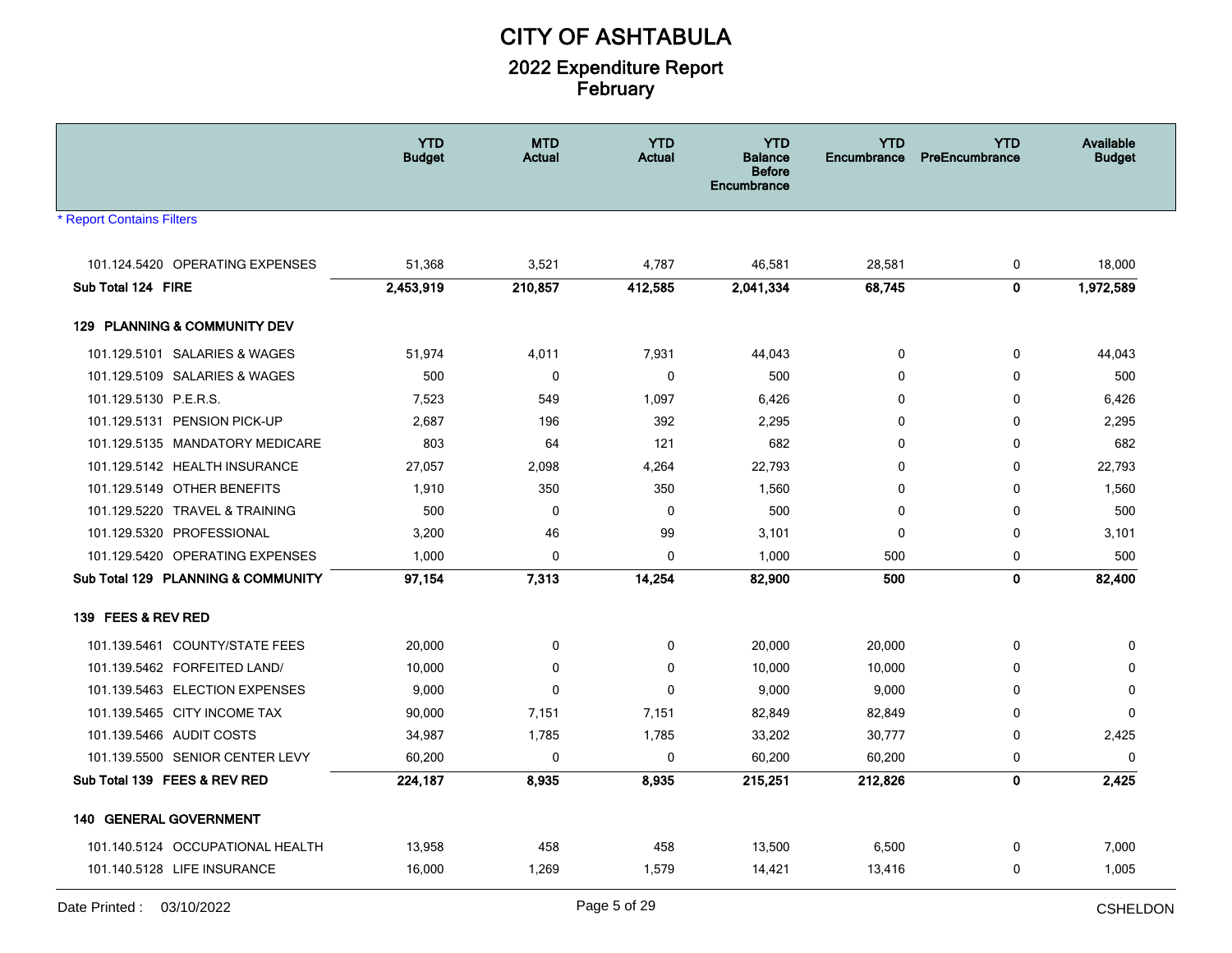|                             |                                   | <b>YTD</b><br><b>Budget</b> | <b>MTD</b><br><b>Actual</b> | <b>YTD</b><br><b>Actual</b> | <b>YTD</b><br><b>Balance</b><br><b>Before</b><br>Encumbrance | <b>YTD</b><br>Encumbrance | <b>YTD</b><br>PreEncumbrance | Available<br><b>Budget</b> |
|-----------------------------|-----------------------------------|-----------------------------|-----------------------------|-----------------------------|--------------------------------------------------------------|---------------------------|------------------------------|----------------------------|
| * Report Contains Filters   |                                   |                             |                             |                             |                                                              |                           |                              |                            |
|                             | 101.140.5313 VIADUCT LIGHTING     | 1,687                       | 0                           | 687                         | 1,000                                                        | 1,000                     | $\mathbf 0$                  | $\mathbf 0$                |
|                             | 101.140.5320 PROFESSIONAL         | 40,499                      | 1,982                       | 4,966                       | 35,533                                                       | 35,288                    | 0                            | 245                        |
| 101.140.5321 LEGAL ADS      |                                   | 15,663                      | 1,663                       | 1,663                       | 14,000                                                       | 14,000                    | 0                            | $\Omega$                   |
|                             | 101.140.5350 LIABILITY INSURANCE  | 94,000                      | 52,906                      | 52,906                      | 41,094                                                       | $\mathbf 0$               | 0                            | 41,094                     |
|                             | 101.140.5402 EQUIPMENT MAINT      | 1,000                       | 0                           | 0                           | 1,000                                                        | 500                       | 0                            | 500                        |
| 101.140.5424 FUEL           |                                   | 104,100                     | 8,660                       | 8,660                       | 95,440                                                       | 59,740                    | $\mathbf 0$                  | 35,700                     |
|                             | 101.140.5470 UNEMPLOYMENT         | 3,854                       | 0                           | 103                         | 3,751                                                        | 2,251                     | 0                            | 1,500                      |
|                             | 101.140.5803 BUS SUBSIDY          | 38,500                      | 7,500                       | 7,500                       | 31,000                                                       | $\mathbf 0$               | $\mathbf 0$                  | 31,000                     |
|                             | 101.140.5806 PUBLIC DEFENDER      | 30,000                      | 0                           | 0                           | 30,000                                                       | 0                         | 0                            | 30,000                     |
|                             | 101.140.5807 INDIGENT BURIALS     | 8,250                       | 0                           | 750                         | 7,500                                                        | $\mathbf{0}$              | 0                            | 7,500                      |
|                             | 101.140.5817 SETTLEMENT OF CLAIMS | 50,000                      | 0                           | $\mathbf 0$                 | 50,000                                                       | 25,000                    | $\mathbf 0$                  | 25,000                     |
|                             | 101.140.5818 DUES & FEES          | 12,048                      | 6,840                       | 6,890                       | 5,158                                                        | 3,620                     | 0                            | 1,538                      |
| 101.140.5950 BANK FEES      |                                   | 8,000                       | 76                          | 159                         | 7,841                                                        | 0                         | 0                            | 7,841                      |
|                             | 101.140.5999 CLEARING ACCOUNT     | 3,600                       | $-421$                      | 89                          | 3,511                                                        | 2,600                     | 0                            | 911                        |
|                             | Sub Total 140 GENERAL GOVERNMENT  | 441,159                     | 80,931                      | 86,409                      | 354,750                                                      | 163,916                   | $\mathbf 0$                  | 190,834                    |
| 220 CIVIL SERVICE           |                                   |                             |                             |                             |                                                              |                           |                              |                            |
|                             | 101.220.5320 PROFESSIONAL         | 10,000                      | 0                           | 0                           | 10,000                                                       | 0                         | 0                            | 10,000                     |
| Sub Total 220 CIVIL SERVICE |                                   | 10,000                      | $\mathbf 0$                 | 0                           | 10,000                                                       | $\mathbf 0$               | $\mathbf 0$                  | 10,000                     |
| 221 LANDS & BUILDINGS       |                                   |                             |                             |                             |                                                              |                           |                              |                            |
|                             | 101.221.5101 SALARIES & WAGES     | 89,107                      | 7,043                       | 13,763                      | 75,344                                                       | 0                         | 0                            | 75,344                     |
|                             | 101.221.5109 SALARIES & WAGES     | 5,000                       | 1,628                       | 3,839                       | 1,161                                                        | $\mathbf{0}$              | 0                            | 1,161                      |
| 101.221.5130 P.E.R.S.       |                                   | 13,433                      | 1,250                       | 2,228                       | 11,205                                                       | $\mathbf 0$               | 0                            | 11,205                     |
|                             | 101.221.5131 PENSION PICK-UP      | 4,797                       | 447                         | 796                         | 4,001                                                        | $\mathbf{0}$              | 0                            | 4,001                      |
|                             | 101.221.5135 MANDATORY MEDICARE   | 1,423                       | 138                         | 269                         | 1,154                                                        | $\mathbf 0$               | $\mathbf 0$                  | 1,154                      |
|                             | 101.221.5142 HEALTH INSURANCE     | 41,484                      | 3,400                       | 6,772                       | 34,712                                                       | 0                         | 0                            | 34,712                     |
|                             | 101.221.5149 OTHER BENEFITS       | 3,140                       | 700                         | 700                         | 2,440                                                        | $\mathbf 0$               | 0                            | 2,440                      |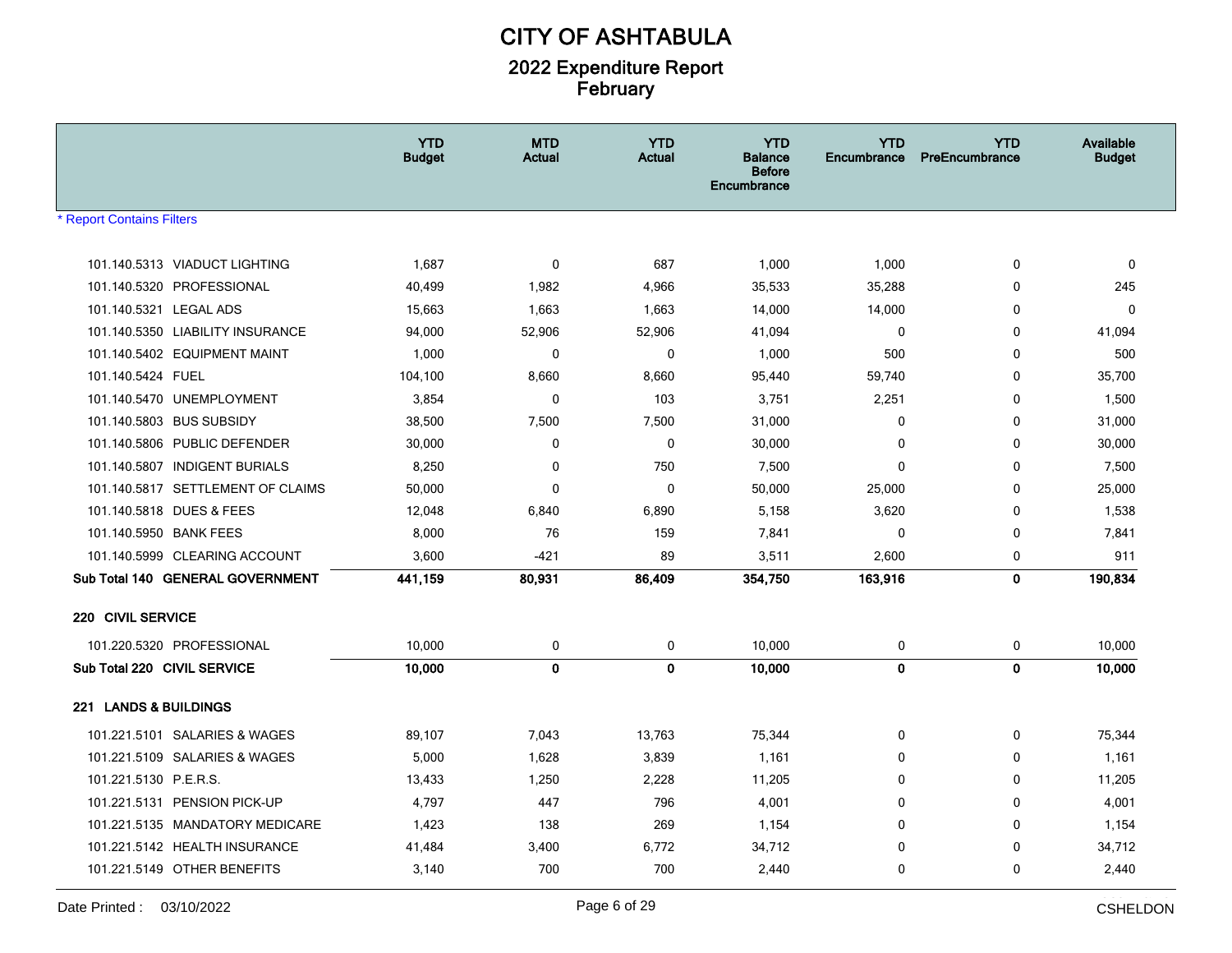|                                    | <b>YTD</b><br><b>Budget</b> | <b>MTD</b><br><b>Actual</b> | <b>YTD</b><br><b>Actual</b> | <b>YTD</b><br><b>Balance</b><br><b>Before</b><br>Encumbrance | <b>YTD</b><br><b>Encumbrance</b> | <b>YTD</b><br>PreEncumbrance | Available<br><b>Budget</b> |
|------------------------------------|-----------------------------|-----------------------------|-----------------------------|--------------------------------------------------------------|----------------------------------|------------------------------|----------------------------|
| <b>Report Contains Filters</b>     |                             |                             |                             |                                                              |                                  |                              |                            |
| 101.221.5310 UTILITIES             | 180,000                     | 13,395                      | 32,985                      | 147,015                                                      | 147,015                          | 0                            | $\Omega$                   |
| 101.221.5320 PROFESSIONAL          | 40,416                      | 1,249                       | 1,281                       | 39,135                                                       | 24,421                           | 0                            | 14,714                     |
| 101.221.5420 OPERATING EXPENSES    | 50,811                      | 1,466                       | 2,628                       | 48,183                                                       | 3,651                            | 0                            | 44,532                     |
| 101.221.5480 TAXES                 | 9,200                       | 9,032                       | 9,032                       | 168                                                          | 168                              | 0                            | $\mathbf 0$                |
| Sub Total 221 LANDS & BUILDINGS    | 438,811                     | 39,748                      | 74,293                      | 364,518                                                      | 175,255                          | 0                            | 189,263                    |
| <b>224 INFORMATION TECHNLOLGY</b>  |                             |                             |                             |                                                              |                                  |                              |                            |
| 101.224.5320 PROFESSIONAL          | 45,000                      | 3,730                       | 3,730                       | 41,270                                                       | 37,130                           | 0                            | 4,140                      |
| 101.224.5420 OPERATING - INFO TECH | 5,000                       | 0                           | 0                           | 5,000                                                        | 0                                | 0                            | 5,000                      |
| Sub Total 224 INFORMATION          | 50,000                      | 3,730                       | 3,730                       | 46,270                                                       | 37,130                           | $\mathbf{0}$                 | 9,140                      |
| 700 TRANSFERS                      |                             |                             |                             |                                                              |                                  |                              |                            |
| 101.700.5004 TRANSFER OUT - FOOD   | 40,000                      | 0                           | 10,000                      | 30,000                                                       | 0                                | 0                            | 30,000                     |
| 101.700.5005 TRANSFER OUT - PUBLIC | 75,000                      | 0                           | $\mathbf 0$                 | 75,000                                                       | $\mathbf 0$                      | 0                            | 75,000                     |
| 101.700.5012 TRANSFER OUT - POLICE | 165,000                     | 50,000                      | 70,625                      | 94,375                                                       | $\mathbf 0$                      | 0                            | 94,375                     |
| 101.700.5013 TRANSFER OUT -        | 2,500                       | 0                           | 2,500                       | 0                                                            | 0                                | 0                            | $\mathbf{0}$               |
| 101.700.5016 TRANSFER OUT -        | 150,000                     | $\mathbf 0$                 | 25,000                      | 125,000                                                      | 0                                | 0                            | 125,000                    |
| 101.700.5021 TRANSFER OUT - PUBLIC | 326,000                     | 32,600                      | 65,200                      | 260,800                                                      | $\mathbf 0$                      | 0                            | 260,800                    |
| 101.700.5022 TRANSFER OUT -        | 55,126                      | 5,513                       | 11,025                      | 44,101                                                       | 0                                | 0                            | 44,101                     |
| 101.700.5025 TRANSFER OUT - AMC    | 15,000                      | 0                           | 0                           | 15,000                                                       | 0                                | 0                            | 15,000                     |
| 101.700.5031 TRANSFER OUT - FIRE   | 100,000                     | 20,000                      | 70,000                      | 30,000                                                       | 0                                | 0                            | 30,000                     |
| 101.700.5032 TRANSFER OUT - POLICE | 160,000                     | 10,000                      | 90,000                      | 70,000                                                       | 0                                | 0                            | 70,000                     |
| 101.700.5202 TRANSFER OUT - ST     | 150,000                     | 50,000                      | 68,750                      | 81,250                                                       | 0                                | 0                            | 81,250                     |
| Sub Total 700 TRANSFERS            | 1,238,626                   | 168,113                     | 413,100                     | 825,526                                                      | 0                                | $\mathbf{0}$                 | 825,526                    |
| 701 ADVANCES                       |                             |                             |                             |                                                              |                                  |                              |                            |
| 101.701.5022 ADVANCE OUT           | 25,000                      | 0                           | 0                           | 25,000                                                       | 0                                | 0                            | 25,000                     |
| Sub Total 701 ADVANCES             | 25,000                      | 0                           | $\mathbf{0}$                | 25,000                                                       | 0                                | $\mathbf{0}$                 | 25,000                     |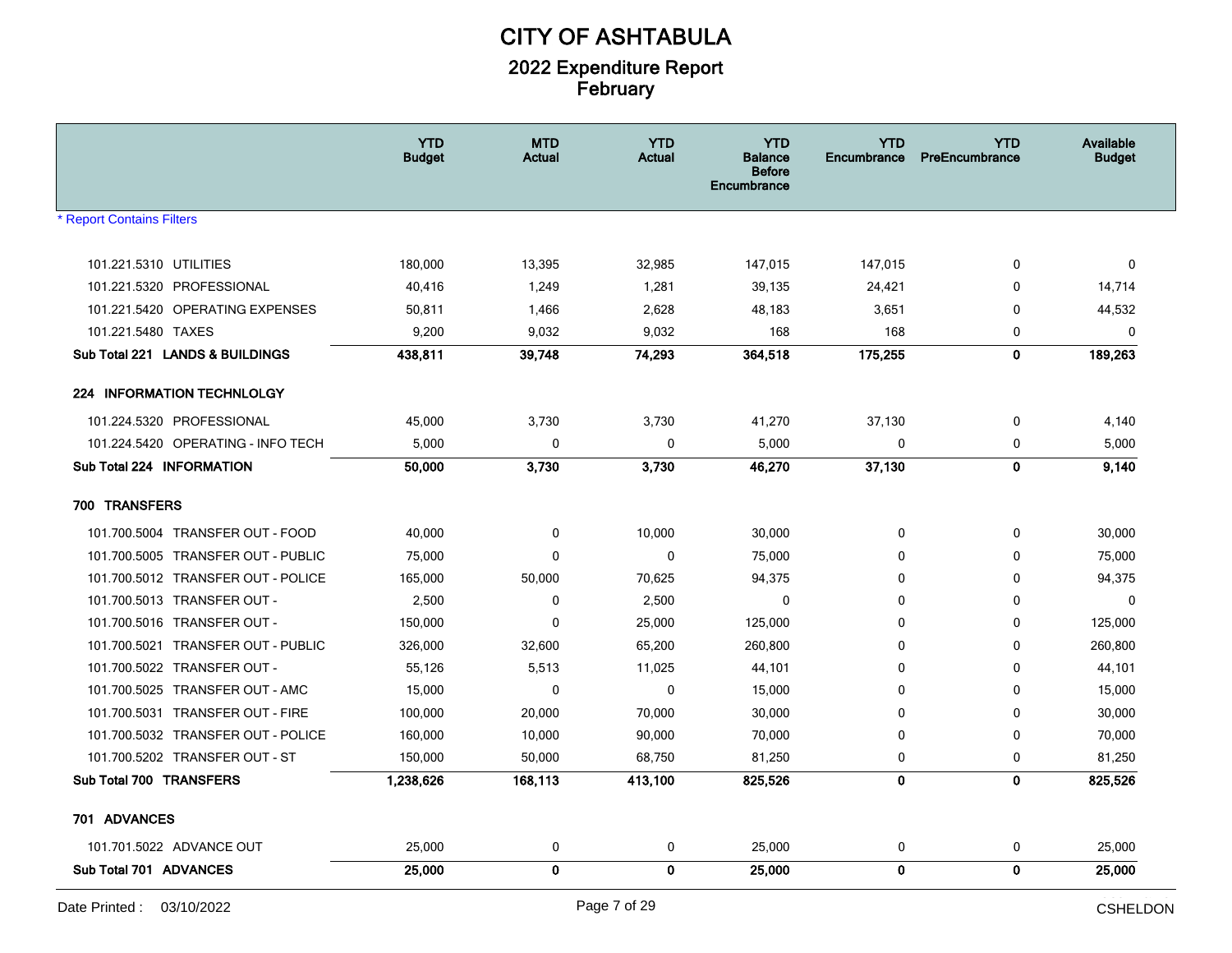|                                  | <b>YTD</b><br><b>Budget</b> | <b>MTD</b><br><b>Actual</b> | <b>YTD</b><br><b>Actual</b> | <b>YTD</b><br><b>Balance</b><br><b>Before</b><br>Encumbrance | <b>YTD</b><br><b>Encumbrance</b> | <b>YTD</b><br>PreEncumbrance | <b>Available</b><br><b>Budget</b> |
|----------------------------------|-----------------------------|-----------------------------|-----------------------------|--------------------------------------------------------------|----------------------------------|------------------------------|-----------------------------------|
| <b>* Report Contains Filters</b> |                             |                             |                             |                                                              |                                  |                              |                                   |
| Sub Total 101 GENERAL FUND       | 10,639,668                  | 972,114                     | 1,879,754                   | 8,759,913                                                    | 943,526                          | $\mathbf 0$                  | 7,816,388                         |
| <b>166 UNCLAIMED MONIES</b>      |                             |                             |                             |                                                              |                                  |                              |                                   |
| <b>181 UNCLAIMED FUNDS</b>       |                             |                             |                             |                                                              |                                  |                              |                                   |
| 166.181.5660 CLAIMS              | 2,000                       | 0                           | 0                           | 2,000                                                        | 0                                | 0                            | 2,000                             |
| Sub Total 181 UNCLAIMED FUNDS    | 2,000                       | $\pmb{0}$                   | $\pmb{0}$                   | 2,000                                                        | $\mathbf 0$                      | $\pmb{0}$                    | 2,000                             |
| 700 TRANSFERS                    |                             |                             |                             |                                                              |                                  |                              |                                   |
| 166.700.5001 TRANSFER OUT -      | 26,645                      | 0                           | 0                           | 26,645                                                       | 0                                | 0                            | 26,645                            |
| Sub Total 700 TRANSFERS          | 26,645                      | $\mathbf 0$                 | $\mathbf 0$                 | 26,645                                                       | $\mathbf 0$                      | $\mathbf 0$                  | 26,645                            |
| Sub Total 166 UNCLAIMED MONIES   | 28,645                      | $\pmb{0}$                   | $\pmb{0}$                   | 28,645                                                       | $\pmb{0}$                        | $\pmb{0}$                    | 28,645                            |
| 192 PARKING DECK                 |                             |                             |                             |                                                              |                                  |                              |                                   |
| 166 PARKING DECK                 |                             |                             |                             |                                                              |                                  |                              |                                   |
| 192.166.5310 UTILITIES           | 2,500                       | 187                         | 351                         | 2,149                                                        | 2,149                            | 0                            | 0                                 |
| Sub Total 166 PARKING DECK       | 2,500                       | 187                         | 351                         | 2,149                                                        | 2,149                            | $\mathbf 0$                  | $\mathbf 0$                       |
| Sub Total 192 PARKING DECK       | 2,500                       | 187                         | 351                         | 2,149                                                        | 2,149                            | $\pmb{0}$                    | 0                                 |
| 201 POLICE LEVY                  |                             |                             |                             |                                                              |                                  |                              |                                   |
| 118 POLICE                       |                             |                             |                             |                                                              |                                  |                              |                                   |
| 201.118.5101 SALARIES & WAGES    | 264,876                     | 20,458                      | 40,492                      | 224,384                                                      | 0                                | 0                            | 224,384                           |
| 201.118.5102 SALARIES & WAGES    | 69,757                      | 5,699                       | 11,019                      | 58,738                                                       | 0                                | 0                            | 58,738                            |
| 201.118.5108 OT DISPATCHERS      | 20,000                      | 0                           | $\mathbf 0$                 | 20,000                                                       | $\mathbf{0}$                     | $\Omega$                     | 20,000                            |
| 201.118.5109 OT                  | 75,000                      | 9,363                       | 14,718                      | 60,282                                                       | 0                                | 0                            | 60,282                            |
| 201.118.5124 NEW HIRE EXPENSES   | 6,000                       | $\mathbf 0$                 | 0                           | 6,000                                                        | 0                                | $\mathbf 0$                  | 6,000                             |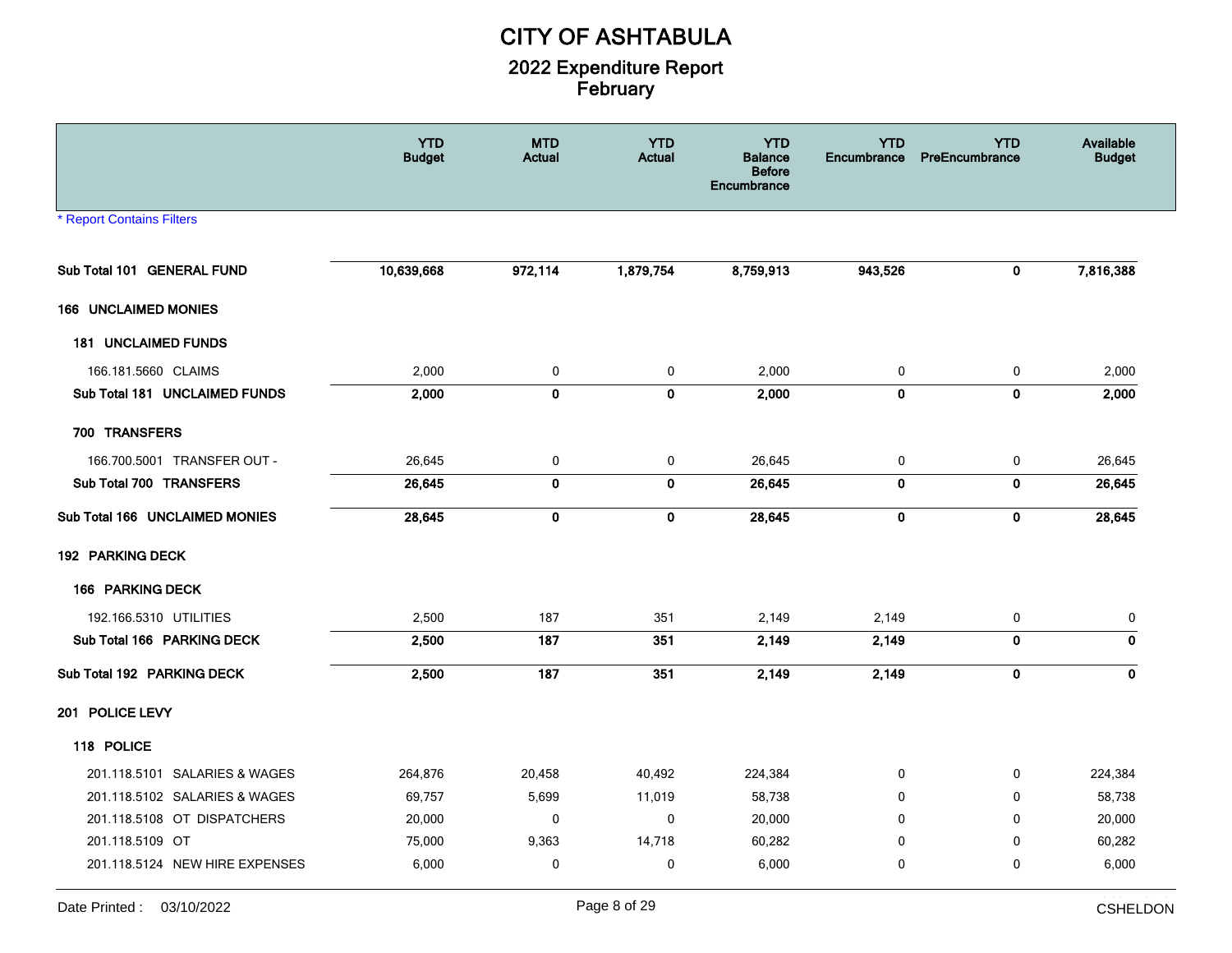|                                   | <b>YTD</b><br><b>Budget</b> | <b>MTD</b><br><b>Actual</b> | <b>YTD</b><br><b>Actual</b> | <b>YTD</b><br><b>Balance</b><br><b>Before</b><br><b>Encumbrance</b> | <b>YTD</b><br>Encumbrance | <b>YTD</b><br>PreEncumbrance | <b>Available</b><br><b>Budget</b> |
|-----------------------------------|-----------------------------|-----------------------------|-----------------------------|---------------------------------------------------------------------|---------------------------|------------------------------|-----------------------------------|
| <b>* Report Contains Filters</b>  |                             |                             |                             |                                                                     |                           |                              |                                   |
| 201.118.5129 OPFPF - PENSION      | 17,532                      | 2,452                       | 5,184                       | 12,348                                                              | 0                         | 0                            | 12,348                            |
| 201.118.5130 P.E.R.S.             | 12,678                      | 785                         | 1,670                       | 11,008                                                              | 0                         | $\mathbf 0$                  | 11,008                            |
| 201.118.5131 PENSION PICK-UP      | 4,528                       | 280                         | 596                         | 3,932                                                               | 0                         | $\mathbf 0$                  | 3,932                             |
| 201.118.5135 MANDATORY MEDICARE   | 6,784                       | 583                         | 1,049                       | 5,735                                                               | 0                         | 0                            | 5,735                             |
| 201.118.5140 UNIFORM ALLW - CIV & | 4,550                       | $\mathbf 0$                 | 0                           | 4,550                                                               | 0                         | 0                            | 4,550                             |
| 201.118.5142 HEALTH INSURANCE     | 144,451                     | 10,782                      | 21,565                      | 122,886                                                             | 0                         | $\mathbf 0$                  | 122,886                           |
| 201.118.5145 UNIFORM MAINT        | 1,750                       | $\mathbf 0$                 | 0                           | 1,750                                                               | $\mathbf 0$               | $\mathbf 0$                  | 1,750                             |
| 201.118.5149 OTHER BENEFITS       | 16,108                      | 3,377                       | 3,727                       | 12,381                                                              | 0                         | 0                            | 12,381                            |
| Sub Total 118 POLICE              | 644,014                     | 53,779                      | 100,019                     | 543,995                                                             | $\bf{0}$                  | $\mathbf 0$                  | 543,995                           |
| 139 FEES & REV RED                |                             |                             |                             |                                                                     |                           |                              |                                   |
| 201.139.5461 COUNTY/STATE FEES    | 10,000                      | 0                           | 0                           | 10,000                                                              | 10,000                    | 0                            | 0                                 |
| Sub Total 139 FEES & REV RED      | 10,000                      | $\mathbf 0$                 | 0                           | 10,000                                                              | 10,000                    | 0                            | 0                                 |
| 700 TRANSFERS                     |                             |                             |                             |                                                                     |                           |                              |                                   |
| 201.700.5022 TRANSFER OUT -       | 4,520                       | 452                         | 904                         | 3,616                                                               | 0                         | 0                            | 3,616                             |
| Sub Total 700 TRANSFERS           | 4,520                       | 452                         | 904                         | 3,616                                                               | $\mathbf 0$               | $\mathbf 0$                  | 3,616                             |
| Sub Total 201 POLICE LEVY         | 658,534                     | 54,231                      | 100,923                     | 557,611                                                             | 10,000                    | $\mathbf 0$                  | 547,611                           |
| 202 STREET LIGHT ASSESSMENTS      |                             |                             |                             |                                                                     |                           |                              |                                   |
| 139 FEES & REV RED                |                             |                             |                             |                                                                     |                           |                              |                                   |
| 202.139.5461 COUNTY FEES          | 12,000                      | 0                           | 0                           | 12,000                                                              | 12,000                    | 0                            | 0                                 |
| Sub Total 139 FEES & REV RED      | 12,000                      | $\mathbf{0}$                | 0                           | 12,000                                                              | 12,000                    | $\mathbf 0$                  | $\mathbf 0$                       |
| <b>140 GENERAL GOVERNMENT</b>     |                             |                             |                             |                                                                     |                           |                              |                                   |
| 202.140.5312 STREET LIGHTING      | 439,000                     | 36,518                      | 73,137                      | 365,863                                                             | 365,863                   | 0                            | 0                                 |
| Sub Total 140 GENERAL GOVERNMENT  | 439,000                     | 36,518                      | 73,137                      | 365,863                                                             | 365,863                   | $\mathbf 0$                  | 0                                 |
|                                   |                             |                             |                             |                                                                     |                           |                              |                                   |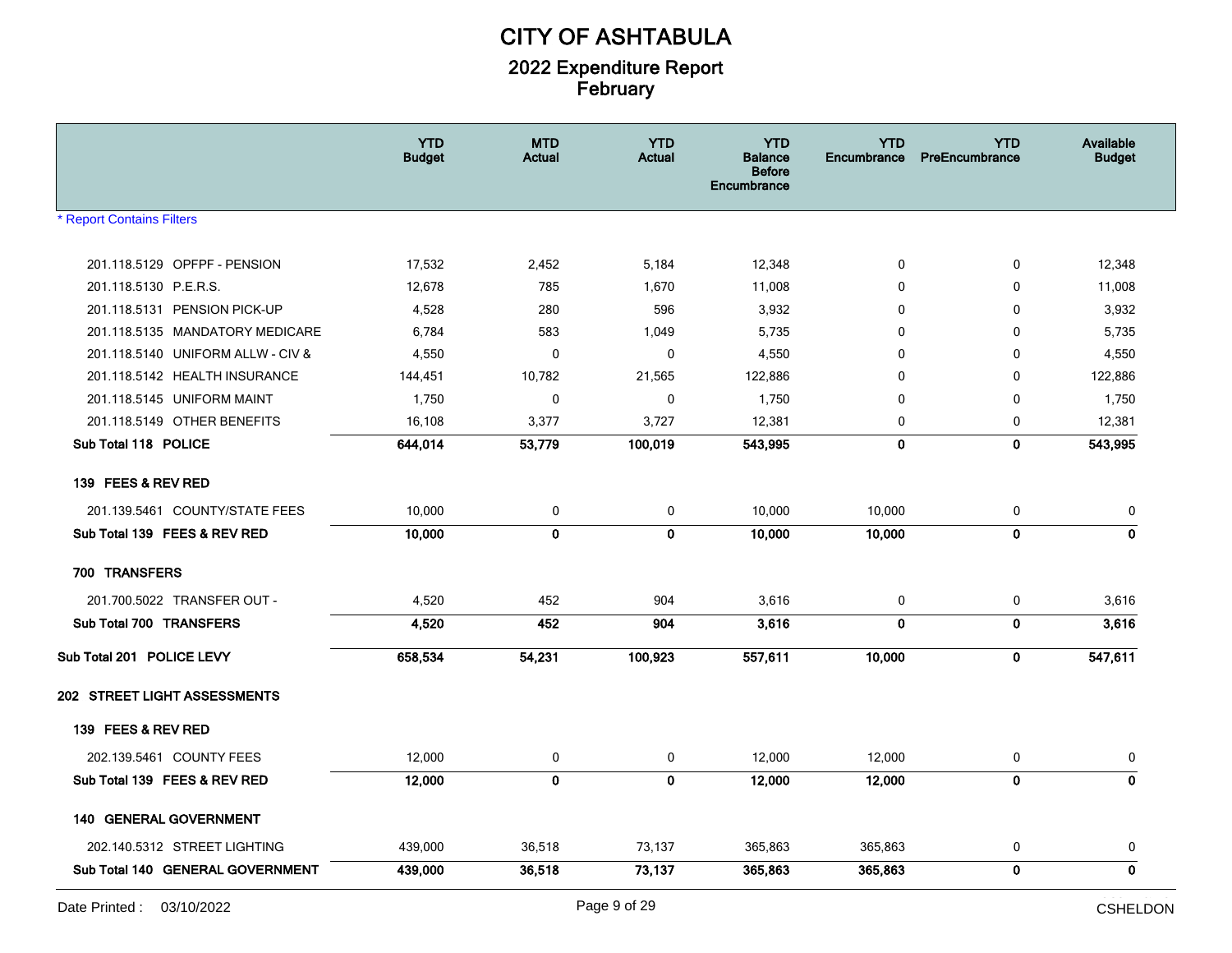|                                  | <b>YTD</b><br><b>Budget</b> | <b>MTD</b><br>Actual | <b>YTD</b><br><b>Actual</b> | <b>YTD</b><br><b>Balance</b><br><b>Before</b><br>Encumbrance | <b>YTD</b><br>Encumbrance | <b>YTD</b><br>PreEncumbrance | Available<br><b>Budget</b> |
|----------------------------------|-----------------------------|----------------------|-----------------------------|--------------------------------------------------------------|---------------------------|------------------------------|----------------------------|
| <b>* Report Contains Filters</b> |                             |                      |                             |                                                              |                           |                              |                            |
| Sub Total 202 STREET LIGHT       | 451,000                     | 36,518               | 73,137                      | 377,863                                                      | 377,863                   | 0                            | $\mathbf{0}$               |
| 204 FOOD SERVICE FUND            |                             |                      |                             |                                                              |                           |                              |                            |
| 152 FOOD SERVICE                 |                             |                      |                             |                                                              |                           |                              |                            |
| 204.152.5101 SALARIES & WAGES    | 39,955                      | 3,317                | 6,584                       | 33,371                                                       | 0                         | $\mathbf 0$                  | 33,371                     |
| 204.152.5109 SALARIES & WAGES    | 2,500                       | $\mathbf 0$          | $\pmb{0}$                   | 2,500                                                        | $\mathbf 0$               | 0                            | 2,500                      |
| 204.152.5130 P.E.R.S.            | 6,541                       | 457                  | 915                         | 5,626                                                        | 0                         | 0                            | 5,626                      |
| 204.152.5131 PENSION PICK-UP     | 2,336                       | 163                  | 327                         | 2,009                                                        | $\mathbf{0}$              | 0                            | 2,009                      |
| 204.152.5135 MANDATORY MEDICARE  | 701                         | 98                   | 147                         | 554                                                          | $\mathbf{0}$              | $\mathbf{0}$                 | 554                        |
| 204.152.5142 HEALTH INSURANCE    | 17,839                      | 910                  | 1,815                       | 16,024                                                       | $\mathbf 0$               | $\mathbf 0$                  | 16,024                     |
| 204.152.5149 OTHER BENEFITS      | 1,388                       | 0                    | 0                           | 1,388                                                        | 0                         | $\mathbf 0$                  | 1,388                      |
| 204.152.5199 RETIRE/COMP ABS     | 3,366                       | 3,366                | 3,366                       | $\mathbf 0$                                                  | $\mathbf 0$               | $\mathbf{0}$                 | $\mathbf{0}$               |
| 204.152.5320 PROFESSIONAL        | 1,239                       | 415                  | 444                         | 795                                                          | 150                       | 0                            | 645                        |
| 204.152.5420 OPERATING EXPENSES  | 2,822                       | 563                  | 597                         | 2,225                                                        | 150                       | $\mathbf 0$                  | 2,075                      |
| 204.152.5424 FUEL                | 300                         | 0                    | 0                           | 300                                                          | 300                       | 0                            | $\mathbf 0$                |
| 204.152.5468 REMIT TO STATE      | 5,954                       | $\mathbf 0$          | 982                         | 4,972                                                        | 4,584                     | 0                            | 388                        |
| Sub Total 152 FOOD SERVICE       | 84,941                      | 9,289                | 15,178                      | 69,763                                                       | 5,184                     | 0                            | 64,579                     |
| 700 TRANSFERS                    |                             |                      |                             |                                                              |                           |                              |                            |
| 204.700.5022 TRANSFER OUT -      | 472                         | 47                   | 94                          | 378                                                          | 0                         | 0                            | 378                        |
| Sub Total 700 TRANSFERS          | 472                         | 47                   | 94                          | 378                                                          | $\pmb{0}$                 | 0                            | 378                        |
| Sub Total 204 FOOD SERVICE FUND  | 85,413                      | 9,337                | 15,272                      | 70,141                                                       | 5,184                     | 0                            | 64,957                     |
| 205 S.C.M.R.- PUBLIC WORKS       |                             |                      |                             |                                                              |                           |                              |                            |
| <b>156 SCMR-PW</b>               |                             |                      |                             |                                                              |                           |                              |                            |
| 205.156.5101 SALARIES & WAGES    | 473,993                     | 32,980               | 78,201                      | 395,792                                                      | 0                         | 0                            | 395,792                    |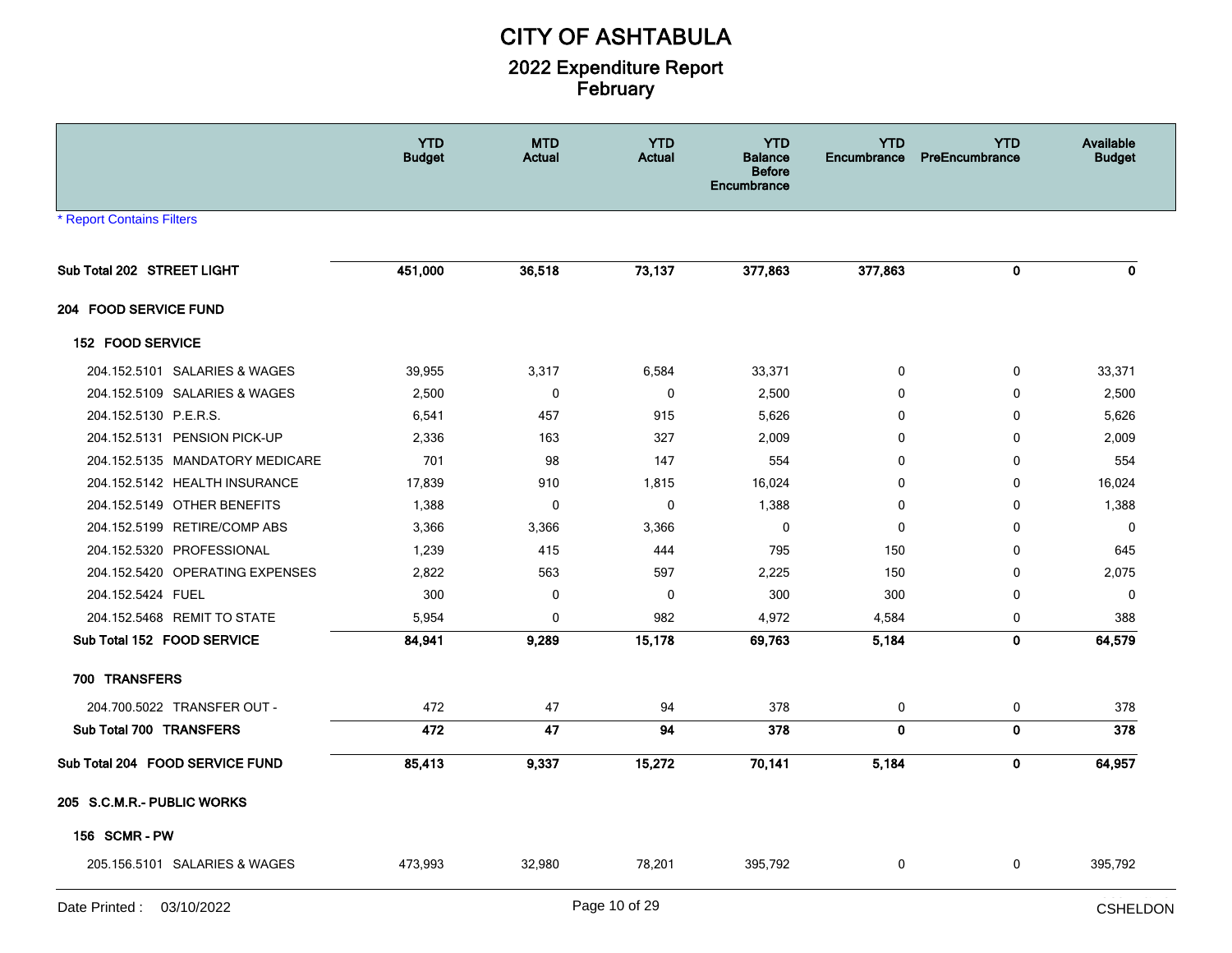|                                      | <b>YTD</b><br><b>Budget</b> | <b>MTD</b><br>Actual | <b>YTD</b><br><b>Actual</b> | <b>YTD</b><br><b>Balance</b><br><b>Before</b><br>Encumbrance | <b>YTD</b><br>Encumbrance | <b>YTD</b><br>PreEncumbrance | Available<br><b>Budget</b> |
|--------------------------------------|-----------------------------|----------------------|-----------------------------|--------------------------------------------------------------|---------------------------|------------------------------|----------------------------|
| <b>Report Contains Filters</b>       |                             |                      |                             |                                                              |                           |                              |                            |
| 205.156.5109 SALARIES & WAGES        | 43,500                      | 10,188               | 22,614                      | 20,886                                                       | 0                         | 0                            | 20,886                     |
| 205.156.5130 P.E.R.S.                | 74,446                      | 6,330                | 11,244                      | 63,202                                                       | 0                         | $\Omega$                     | 63,202                     |
| 205.156.5131 PENSION PICK-UP         | 26,588                      | 2,261                | 4,016                       | 22,572                                                       | 0                         | $\mathbf 0$                  | 22,572                     |
| 205.156.5135 MANDATORY MEDICARE      | 8,315                       | 813                  | 1,684                       | 6,631                                                        | 0                         | 0                            | 6,631                      |
| 205.156.5142 HEALTH INSURANCE        | 181,802                     | 14,392               | 28,699                      | 153,103                                                      | $\mathbf{0}$              | $\mathbf{0}$                 | 153,103                    |
| 205.156.5149 OTHER BENEFITS          | 32,430                      | 4,025                | 5,116                       | 27,314                                                       | 0                         | 0                            | 27,314                     |
| 205.156.5199 RETIRE/COMP ABS         | 7,469                       | 7,469                | 7,469                       | 0                                                            | $\mathbf{0}$              | $\mathbf 0$                  | $\mathbf 0$                |
| 205.156.5220 TRAVEL & TRAINING       | 500                         | $\mathbf 0$          | 0                           | 500                                                          | $\mathbf{0}$              | $\mathbf 0$                  | 500                        |
| 205.156.5310 UTILITIES               | 25,000                      | 3,703                | 6,534                       | 18,466                                                       | 18,466                    | 0                            | $\mathbf 0$                |
| 205.156.5320 PROFESSIONAL            | 74,800                      | 14,031               | 16,081                      | 58,719                                                       | 41,644                    | $\mathbf{0}$                 | 17,075                     |
| 205.156.5420 OPERATING EXPENSES      | 125,901                     | 2,915                | 3,715                       | 122,186                                                      | 46,372                    | 0                            | 75,814                     |
| 205.156.5424 FUEL                    | 21,000                      | 12,060               | 12,060                      | 8,940                                                        | 8,940                     | $\mathbf 0$                  | $\mathbf 0$                |
| 205.156.5470 UNEMPLOYMENT            | 1,002                       | 0                    | 0                           | 1,002                                                        | 2                         | 0                            | 1,000                      |
| Sub Total 156 SCMR - PW              | 1,096,746                   | 111,167              | 197,434                     | 899,312                                                      | 115,423                   | 0                            | 783,889                    |
| 700 TRANSFERS                        |                             |                      |                             |                                                              |                           |                              |                            |
| 205.700.5022 TRANSFER OUT -          | 5,574                       | 557                  | 1,115                       | 4,459                                                        | 0                         | 0                            | 4,459                      |
| Sub Total 700 TRANSFERS              | 5,574                       | 557                  | 1,115                       | 4,459                                                        | $\mathbf{0}$              | 0                            | 4,459                      |
| Sub Total 205 S.C.M.R.- PUBLIC WORKS | 1,102,320                   | 111,724              | 198,548                     | 903,772                                                      | 115,423                   | 0                            | 788,348                    |
| 206 STATE HIGHWAY                    |                             |                      |                             |                                                              |                           |                              |                            |
| 156 SCMR-PW                          |                             |                      |                             |                                                              |                           |                              |                            |
| 206.156.5425 ROAD SALT               | 66,173                      | 5,482                | 6,654                       | 59,518                                                       | 59,518                    | 0                            | 0                          |
| Sub Total 156 SCMR - PW              | 66,173                      | 5,482                | 6,654                       | 59,518                                                       | 59,518                    | 0                            | $\mathbf 0$                |
| Sub Total 206 STATE HIGHWAY          | 66,173                      | 5,482                | 6,654                       | 59,518                                                       | 59,518                    | 0                            | 0                          |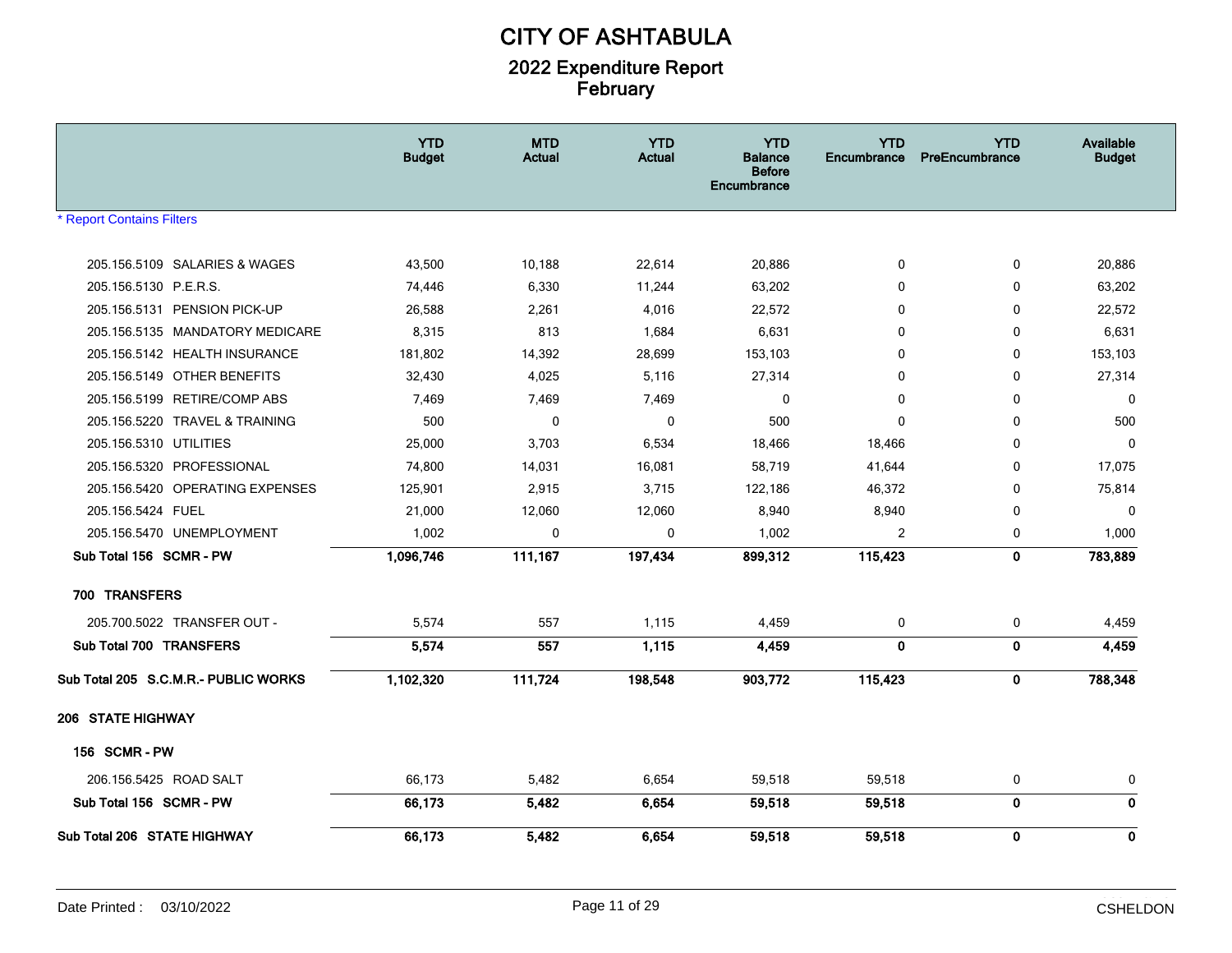|                                     | <b>YTD</b><br><b>Budget</b> | <b>MTD</b><br>Actual | <b>YTD</b><br><b>Actual</b> | <b>YTD</b><br>Balance<br><b>Before</b><br><b>Encumbrance</b> | <b>YTD</b><br>Encumbrance | <b>YTD</b><br><b>PreEncumbrance</b> | Available<br><b>Budget</b> |
|-------------------------------------|-----------------------------|----------------------|-----------------------------|--------------------------------------------------------------|---------------------------|-------------------------------------|----------------------------|
| * Report Contains Filters           |                             |                      |                             |                                                              |                           |                                     |                            |
| 208 PUBLIC HEALTH/NURSING           |                             |                      |                             |                                                              |                           |                                     |                            |
| 125 PUBLIC HEALTH                   |                             |                      |                             |                                                              |                           |                                     |                            |
| 208.125.5101 SALARIES & WAGES -     | 325,406                     | 18,675               | 36,374                      | 289,032                                                      | $\mathbf 0$               | 0                                   | 289,032                    |
| 208.125.5109 SALARIES & WAGES       | 100,000                     | 10,027               | 22,906                      | 77,094                                                       | 0                         | 0                                   | 77,094                     |
| 208.125.5130 P.E.R.S. - PUBLIC      | 60,072                      | 4,281                | 8,660                       | 51,412                                                       | 0                         | 0                                   | 51,412                     |
| 208.125.5131 PENSION PICK-UP        | 21,454                      | 1,529                | 3,093                       | 18,361                                                       | 0                         | 0                                   | 18,361                     |
| 208.125.5135 MANDATORY MEDICARE     | 6,606                       | 447                  | 912                         | 5,694                                                        | 0                         | 0                                   | 5,694                      |
| 208.125.5142 HEALTH INSURANCE       | 35,870                      | 2,665                | 5,336                       | 30,534                                                       | 0                         | 0                                   | 30,534                     |
| 208.125.5149 OTHER BENEFITS         | 9,480                       | 1,050                | 1,400                       | 8,080                                                        | $\mathbf{0}$              | $\mathbf 0$                         | 8,080                      |
| 208.125.5220 TRAVEL & TRAINING -    | 1,000                       | $\mathbf 0$          | $\mathbf 0$                 | 1,000                                                        | $\mathbf{0}$              | 0                                   | 1,000                      |
| 208.125.5320 PROFESSIONAL           | 80,860                      | 5,009                | 7,045                       | 73,815                                                       | 50,015                    | 0                                   | 23,800                     |
| 208.125.5321 PROFESSIONAL           | 3,720                       | 0                    | $\mathbf 0$                 | 3,720                                                        | 1,472                     | $\mathbf 0$                         | 2,248                      |
| 208.125.5420 OPERATING EXPENSES -   | 10,650                      | $\mathbf 0$          | $\mathbf 0$                 | 10,650                                                       | $\mathbf 0$               | 0                                   | 10,650                     |
| 208.125.5421 OPERATING EXPENSES -   | 31,467                      | 4,601                | 6,268                       | 25,199                                                       | 8,051                     | $\mathbf 0$                         | 17,148                     |
| 208.125.5468 REMIT TO STATE         | 75,801                      | 10,821               | 10,961                      | 64,840                                                       | 39,340                    | 0                                   | 25,500                     |
| Sub Total 125 PUBLIC HEALTH         | 762,386                     | 59,104               | 102,954                     | 659,432                                                      | 98,878                    | $\mathbf 0$                         | 560,554                    |
| 700 TRANSFERS                       |                             |                      |                             |                                                              |                           |                                     |                            |
| 208.700.5022 TRANSFER OUT -         | 4,349                       | 435                  | 870                         | 3,479                                                        | 0                         | $\mathbf 0$                         | 3,479                      |
| Sub Total 700 TRANSFERS             | 4,349                       | 435                  | 870                         | 3,479                                                        | $\mathbf 0$               | $\mathbf 0$                         | 3,479                      |
| Sub Total 208 PUBLIC HEALTH/NURSING | 766,735                     | 59,539               | 103,824                     | 662,911                                                      | 98,878                    | $\bf{0}$                            | 564,033                    |
| 209 AUTO REG/PERM TAX               |                             |                      |                             |                                                              |                           |                                     |                            |
| <b>156 SCMR-PW</b>                  |                             |                      |                             |                                                              |                           |                                     |                            |
| 209.156.5420 OPERATING SUPPLIES     | 10,000                      | 8,663                | 8,663                       | 1,337                                                        | 0                         | 0                                   | 1,337                      |
| 209.156.5424 FUEL                   | 18,000                      | 8,000                | 8,000                       | 10,000                                                       | 0                         | 0                                   | 10,000                     |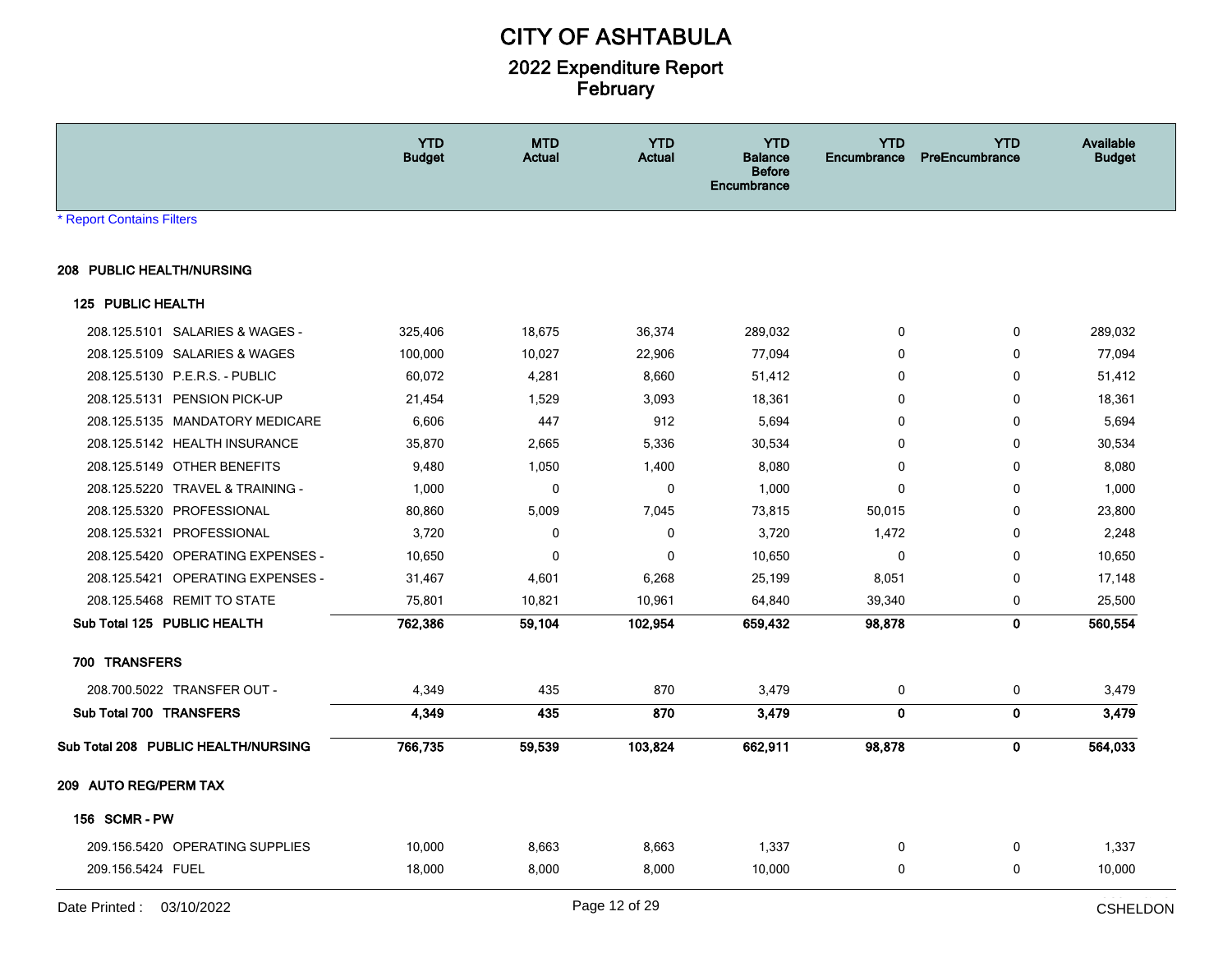|                                     | <b>YTD</b><br><b>Budget</b> | <b>MTD</b><br><b>Actual</b> | <b>YTD</b><br><b>Actual</b> | <b>YTD</b><br><b>Balance</b><br><b>Before</b><br>Encumbrance | <b>YTD</b><br>Encumbrance | <b>YTD</b><br>PreEncumbrance | Available<br><b>Budget</b> |
|-------------------------------------|-----------------------------|-----------------------------|-----------------------------|--------------------------------------------------------------|---------------------------|------------------------------|----------------------------|
| <b>* Report Contains Filters</b>    |                             |                             |                             |                                                              |                           |                              |                            |
| 209.156.5425 ROAD SALT              | 127,178                     | 10,541                      | 12,720                      | 114,459                                                      | 114,459                   | 0                            | 0                          |
| Sub Total 156 SCMR - PW             | 155,178                     | 27,204                      | 29,382                      | 125,796                                                      | 114,459                   | $\mathbf 0$                  | 11,337                     |
| Sub Total 209 AUTO REG/PERM TAX     | 155,178                     | 27,204                      | 29,382                      | 125,796                                                      | 114,459                   | $\mathbf 0$                  | 11,337                     |
| 210 IND ALCOHOL TREATMENT           |                             |                             |                             |                                                              |                           |                              |                            |
| 116 JUDICIAL - MUNICIPAL COURT      |                             |                             |                             |                                                              |                           |                              |                            |
| 210.116.5420 OPERATING EXPENSES     | 38,000                      | 274                         | 274                         | 37,726                                                       | 4,726                     | 0                            | 33,000                     |
| Sub Total 116 JUDICIAL - MUNICIPAL  | 38,000                      | 274                         | 274                         | 37,726                                                       | 4,726                     | $\mathbf 0$                  | 33,000                     |
| 700 TRANSFERS                       |                             |                             |                             |                                                              |                           |                              |                            |
| 210.700.5033 TRANSFER OUT - COURT   | 5,408                       | 0                           | 0                           | 5,408                                                        | 0                         | 0                            | 5,408                      |
| Sub Total 700 TRANSFERS             | 5,408                       | $\bf{0}$                    | $\mathbf 0$                 | 5,408                                                        | $\mathbf{0}$              | $\mathbf 0$                  | 5,408                      |
| Sub Total 210 IND ALCOHOL TREATMENT | 43,408                      | 274                         | 274                         | 43,134                                                       | 4,726                     | $\mathbf 0$                  | 38,408                     |
| 212 PAVING LEVY                     |                             |                             |                             |                                                              |                           |                              |                            |
| 139 FEES & REV RED                  |                             |                             |                             |                                                              |                           |                              |                            |
| 212.139.5461 CNTY FEES/REV RED      | 16,000                      | 0                           | 0                           | 16,000                                                       | 16,000                    | 0                            | 0                          |
| Sub Total 139 FEES & REV RED        | 16,000                      | $\pmb{0}$                   | $\mathbf 0$                 | 16,000                                                       | 16,000                    | $\mathbf 0$                  | $\mathbf{0}$               |
| 156 SCMR-PW                         |                             |                             |                             |                                                              |                           |                              |                            |
| 212.156.5500 LEVY PAVING &          | 871,867                     | 0                           | 0                           | 871,867                                                      | 40,745                    | 0                            | 831,122                    |
| Sub Total 156 SCMR - PW             | 871,867                     | $\mathbf 0$                 | $\mathbf 0$                 | 871,867                                                      | 40,745                    | $\mathbf{0}$                 | 831,122                    |
| Sub Total 212 PAVING LEVY           | 887,867                     | $\mathbf 0$                 | $\mathbf 0$                 | 887,867                                                      | 56,745                    | $\mathbf 0$                  | 831,122                    |
| 214 AMC PROBATION                   |                             |                             |                             |                                                              |                           |                              |                            |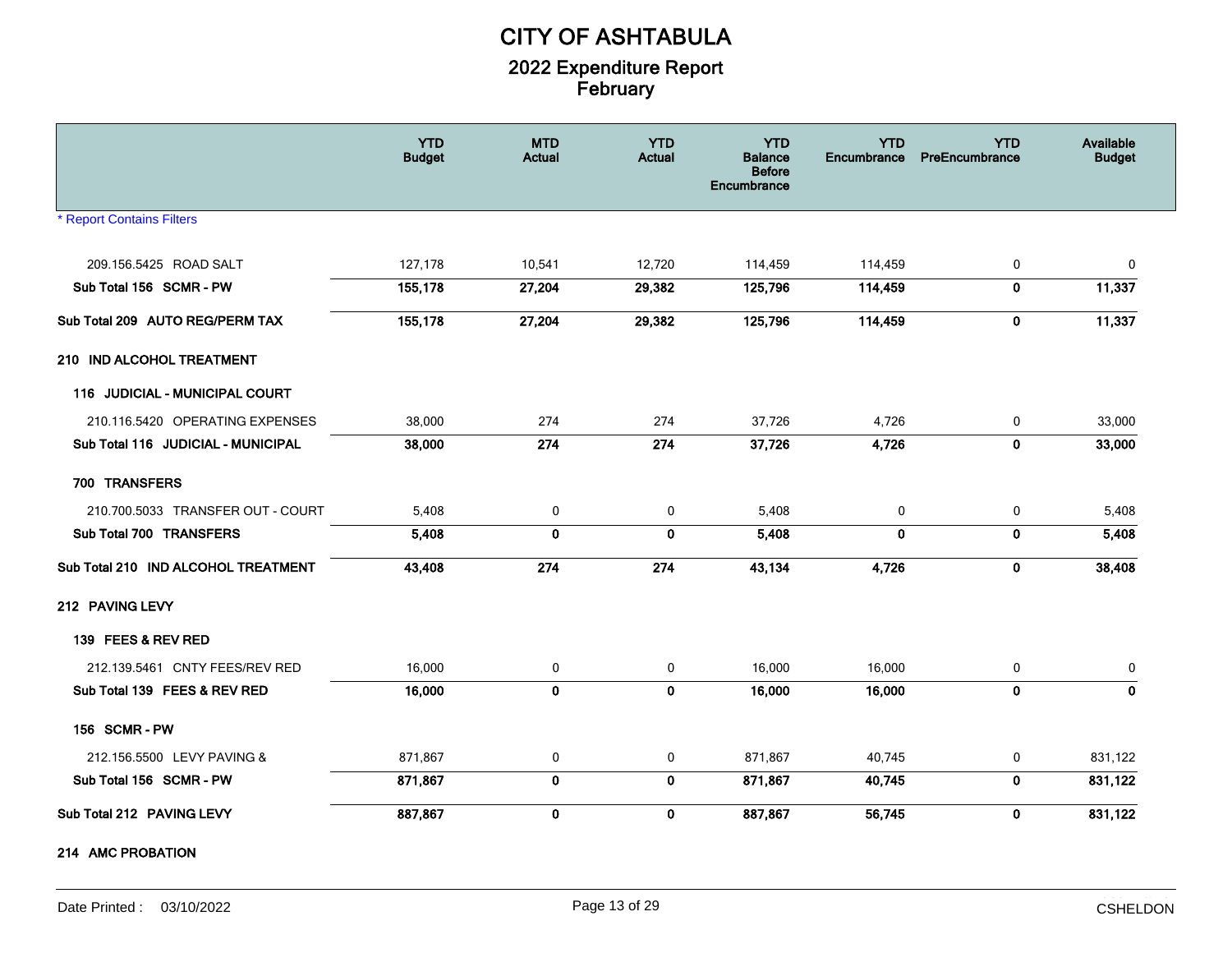|                                    | <b>YTD</b><br><b>Budget</b> | <b>MTD</b><br><b>Actual</b> | <b>YTD</b><br><b>Actual</b> | <b>YTD</b><br><b>Balance</b><br><b>Before</b><br>Encumbrance | <b>YTD</b><br>Encumbrance | <b>YTD</b><br>PreEncumbrance | Available<br><b>Budget</b> |
|------------------------------------|-----------------------------|-----------------------------|-----------------------------|--------------------------------------------------------------|---------------------------|------------------------------|----------------------------|
| Report Contains Filters            |                             |                             |                             |                                                              |                           |                              |                            |
| 116 JUDICIAL - MUNICIPAL COURT     |                             |                             |                             |                                                              |                           |                              |                            |
| 214.116.5101 SALARIES & WAGES      | 22,801                      | 1,688                       | 3,294                       | 19,507                                                       | 0                         | 0                            | 19,507                     |
| 214.116.5130 P.E.R.S.              | 3,231                       | 225                         | 450                         | 2,781                                                        | 0                         | 0                            | 2,781                      |
| 214.116.5131 PENSION PICKUP        | 1,154                       | 80                          | 161                         | 993                                                          | $\mathbf{0}$              | 0                            | 993                        |
| 214.116.5135 MANDATORY MEDICARE    | 339                         | 25                          | 48                          | 291                                                          | 0                         | $\mathbf 0$                  | 291                        |
| 214.116.5142 HEALTH INSURANCE      | 10,371                      | 843                         | 1,686                       | 8,685                                                        | 0                         | 0                            | 8,685                      |
| 214.116.5149 OTHER BENEFITS        | 430                         | 0                           | $\mathbf 0$                 | 430                                                          | 0                         | 0                            | 430                        |
| Sub Total 116 JUDICIAL - MUNICIPAL | 38,326                      | 2,861                       | 5,639                       | 32,687                                                       | $\bf{0}$                  | $\mathbf 0$                  | 32,687                     |
| 122 PROBATION                      |                             |                             |                             |                                                              |                           |                              |                            |
| 214.122.5420 OPERATING EXPENSES    | 5,400                       | 1,509                       | 1,509                       | 3,891                                                        | 3,891                     | 0                            | 0                          |
| Sub Total 122 PROBATION            | 5,400                       | 1,509                       | 1,509                       | 3,891                                                        | 3,891                     | $\mathbf{0}$                 | $\mathbf{0}$               |
| 700 TRANSFERS                      |                             |                             |                             |                                                              |                           |                              |                            |
| 214.700.5022 TRANSFER OUT -        | 232                         | 0                           | 0                           | 232                                                          | $\mathbf 0$               | 0                            | 232                        |
| Sub Total 700 TRANSFERS            | 232                         | $\mathbf 0$                 | $\mathbf 0$                 | 232                                                          | $\mathbf 0$               | $\mathbf 0$                  | 232                        |
| Sub Total 214 AMC PROBATION        | 43,958                      | 4,370                       | 7,148                       | 36,810                                                       | 3,891                     | $\mathbf 0$                  | 32,919                     |
| 215 AMC COMPUTER                   |                             |                             |                             |                                                              |                           |                              |                            |
| 116 JUDICIAL - MUNICIPAL COURT     |                             |                             |                             |                                                              |                           |                              |                            |
| 215.116.5320 PROFESSIONAL          | 39,000                      | 4,200                       | 8,400                       | 30,600                                                       | 26,600                    | 0                            | 4,000                      |
| 215.116.5420 OPERATING             | 10,000                      | 0                           | 0                           | 10,000                                                       | 5,000                     | 0                            | 5,000                      |
| Sub Total 116 JUDICIAL - MUNICIPAL | 49,000                      | 4,200                       | 8,400                       | 40,600                                                       | 31,600                    | $\mathbf 0$                  | 9,000                      |
| Sub Total 215 AMC COMPUTER         | 49,000                      | 4,200                       | 8,400                       | 40,600                                                       | 31,600                    | 0                            | 9,000                      |

#### 216 AMC SECURITY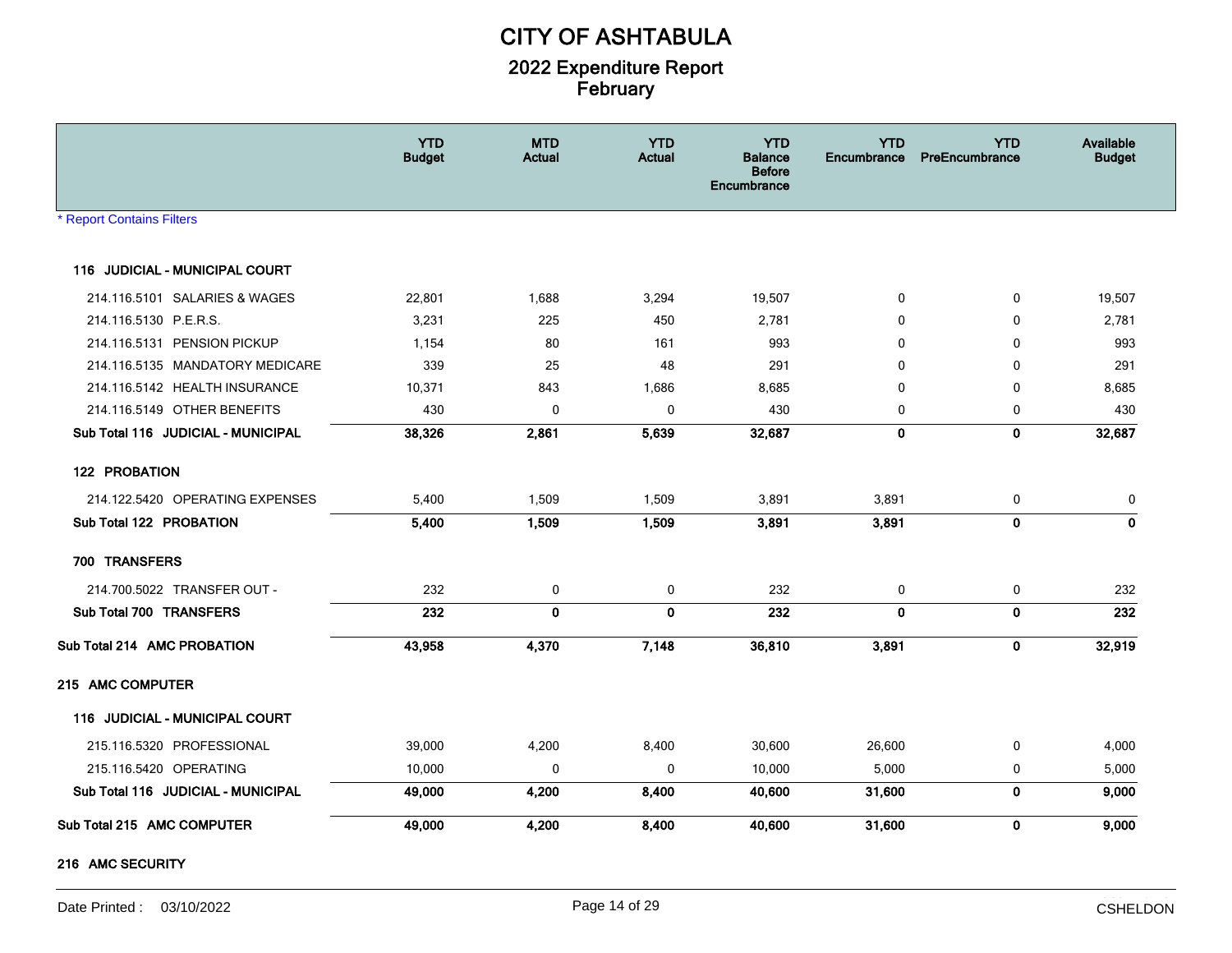|                                     | <b>YTD</b><br><b>Budget</b> | <b>MTD</b><br><b>Actual</b> | <b>YTD</b><br><b>Actual</b> | <b>YTD</b><br><b>Balance</b><br><b>Before</b><br>Encumbrance | <b>YTD</b><br><b>Encumbrance</b> | <b>YTD</b><br>PreEncumbrance | <b>Available</b><br><b>Budget</b> |
|-------------------------------------|-----------------------------|-----------------------------|-----------------------------|--------------------------------------------------------------|----------------------------------|------------------------------|-----------------------------------|
| * Report Contains Filters           |                             |                             |                             |                                                              |                                  |                              |                                   |
| 116 JUDICIAL - MUNICIPAL COURT      |                             |                             |                             |                                                              |                                  |                              |                                   |
| 216.116.5101 SALARIES & WAGES       | 25,790                      | 1,819                       | 4,651                       | 21,139                                                       | 0                                | 0                            | 21,139                            |
| 216.116.5130 P.E.R.S.               | 2,912                       | 222                         | 468                         | 2,444                                                        | 0                                | 0                            | 2,444                             |
| 216.116.5131 PENSION PICK-UP        | 1,040                       | 79                          | 167                         | 873                                                          | $\mathbf{0}$                     | $\Omega$                     | 873                               |
| 216.116.5135 MANDATORY MEDICARE     | 389                         | 28                          | 70                          | 319                                                          | 0                                | 0                            | 319                               |
| 216.116.5320 PROFESSIONAL           | 500                         | $\mathbf 0$                 | $\pmb{0}$                   | 500                                                          | $\mathbf{0}$                     | 0                            | 500                               |
| 216.116.5420 OPERATING              | 3,000                       | $\mathbf 0$                 | 0                           | 3,000                                                        | 3,000                            | 0                            | 0                                 |
| Sub Total 116 JUDICIAL - MUNICIPAL  | 33,631                      | 2,147                       | 5,356                       | 28,275                                                       | 3,000                            | $\mathbf 0$                  | 25,275                            |
| 700 TRANSFERS                       |                             |                             |                             |                                                              |                                  |                              |                                   |
| 216.700.5022 TRANSFER OUT -         | 258                         | $\mathbf 0$                 | $\mathbf 0$                 | 258                                                          | $\mathbf 0$                      | $\mathbf 0$                  | 258                               |
| Sub Total 700 TRANSFERS             | 258                         | $\mathbf 0$                 | $\mathbf 0$                 | 258                                                          | $\mathbf 0$                      | $\bf{0}$                     | 258                               |
| Sub Total 216 AMC SECURITY          | 33,889                      | 2,147                       | 5,356                       | 28,533                                                       | 3,000                            | $\mathbf 0$                  | 25,533                            |
| 217 LAW ENFORCEMENT TRUST           |                             |                             |                             |                                                              |                                  |                              |                                   |
| 117 SOLICITOR                       |                             |                             |                             |                                                              |                                  |                              |                                   |
| 217.117.5420 OPERATING              | 35,085                      | 4,082                       | 5,658                       | 29,427                                                       | 8,838                            | 0                            | 20,589                            |
| Sub Total 117 SOLICITOR             | 35,085                      | 4,082                       | 5,658                       | 29,427                                                       | 8,838                            | 0                            | 20,589                            |
| Sub Total 217 LAW ENFORCEMENT TRUST | 35,085                      | 4,082                       | 5,658                       | 29,427                                                       | 8,838                            | $\mathbf 0$                  | 20,589                            |
| 218 IDIAM                           |                             |                             |                             |                                                              |                                  |                              |                                   |
| 116 JUDICIAL - MUNICIPAL COURT      |                             |                             |                             |                                                              |                                  |                              |                                   |
| 218.116.5420 OPERATING              | 10,000                      | 0                           | 1,588                       | 8,412                                                        | 1,412                            | 0                            | 7,000                             |
| Sub Total 116 JUDICIAL - MUNICIPAL  | 10,000                      | $\mathbf 0$                 | 1,588                       | 8,412                                                        | 1,412                            | $\mathbf 0$                  | 7,000                             |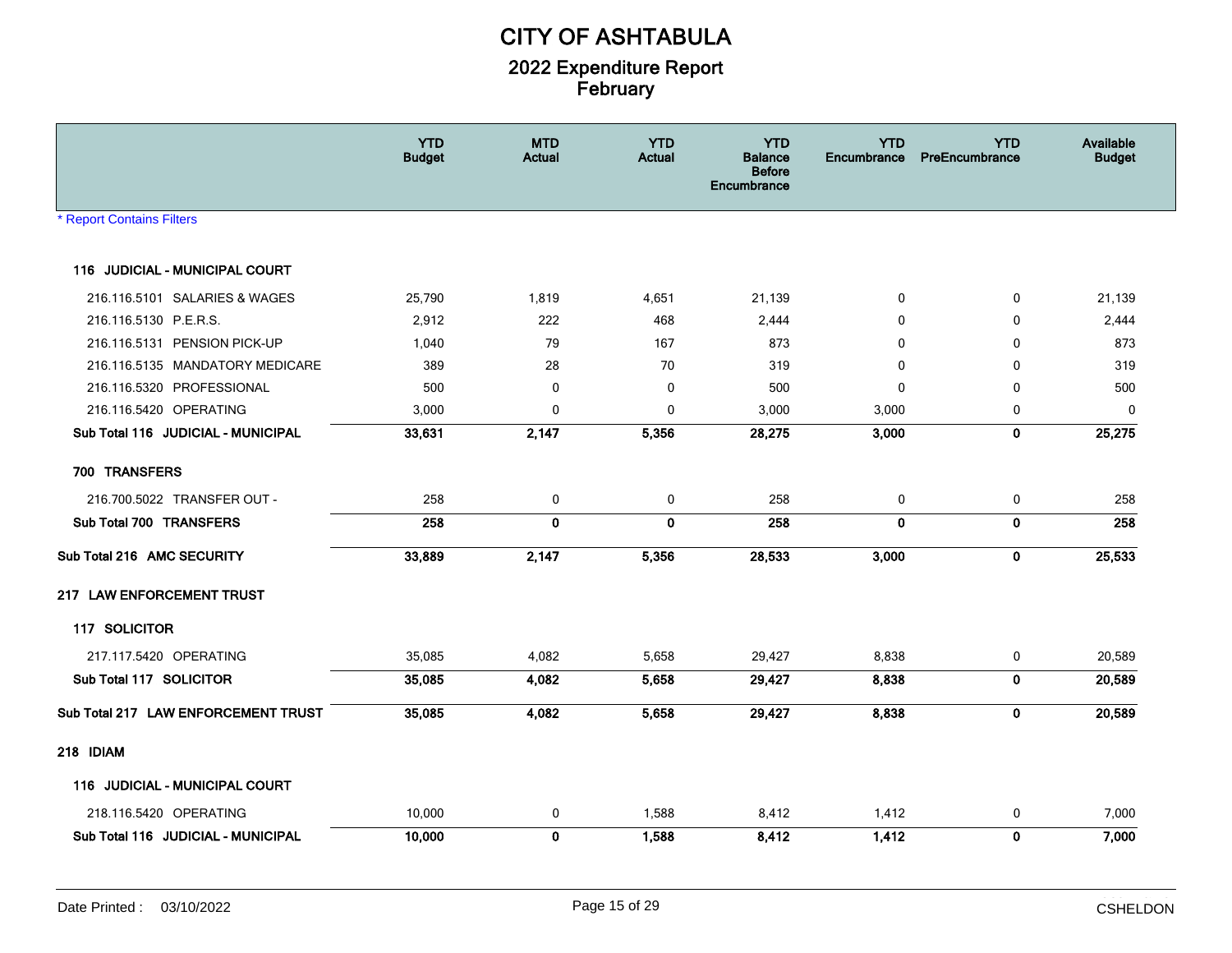|                                     | <b>YTD</b><br><b>Budget</b> | <b>MTD</b><br><b>Actual</b> | <b>YTD</b><br><b>Actual</b> | <b>YTD</b><br><b>Balance</b><br><b>Before</b><br>Encumbrance | <b>YTD</b><br>Encumbrance | <b>YTD</b><br>PreEncumbrance | Available<br><b>Budget</b> |
|-------------------------------------|-----------------------------|-----------------------------|-----------------------------|--------------------------------------------------------------|---------------------------|------------------------------|----------------------------|
| <b>* Report Contains Filters</b>    |                             |                             |                             |                                                              |                           |                              |                            |
| Sub Total 218 IDIAM                 | 10,000                      | $\mathbf 0$                 | 1,588                       | 8,412                                                        | 1,412                     | $\mathbf 0$                  | 7,000                      |
| 219 MOTOR VEHICLE LICENSE           |                             |                             |                             |                                                              |                           |                              |                            |
| 156 SCMR-PW                         |                             |                             |                             |                                                              |                           |                              |                            |
| 219.156.5320 PROFESSIONAL           | 33,501                      | 696                         | 2,176                       | 31,325                                                       | 6,325                     | 0                            | 25,000                     |
| 219.156.5420 OPERATING              | 7,500                       | $\mathbf 0$                 | $\pmb{0}$                   | 7,500                                                        | $\mathbf 0$               | $\mathbf 0$                  | 7,500                      |
| 219.156.5424 FUEL                   | 2,500                       | 2,228                       | 2,228                       | 272                                                          | 272                       | 0                            | 0                          |
| Sub Total 156 SCMR - PW             | 43,501                      | 2,924                       | 4,404                       | 39,097                                                       | 6,597                     | $\mathbf 0$                  | 32,500                     |
| Sub Total 219 MOTOR VEHICLE LICENSE | 43,501                      | 2,924                       | 4,404                       | 39,097                                                       | 6,597                     | $\mathbf 0$                  | 32,500                     |
| 220 COURT SPECIAL PROJECTS          |                             |                             |                             |                                                              |                           |                              |                            |
| 116 JUDICIAL - MUNICIPAL COURT      |                             |                             |                             |                                                              |                           |                              |                            |
| 220.116.5101 SALARIES & WAGES       | 53,194                      | 3,504                       | 9,520                       | 43,674                                                       | 0                         | $\mathbf 0$                  | 43,674                     |
| 220.116.5130 P.E.R.S                | 6,838                       | 412                         | 824                         | 6,014                                                        | $\mathbf{0}$              | $\Omega$                     | 6,014                      |
| 220.116.5131 PENSION PICK-UP        | 2,442                       | 147                         | 294                         | 2,148                                                        | $\mathbf 0$               | $\Omega$                     | 2,148                      |
| 220.116.5135 MANDATORY MEDICARE     | 804                         | 52                          | 141                         | 663                                                          | $\mathbf 0$               | $\mathbf 0$                  | 663                        |
| 220.116.5142 HEALTH INSURANCE       | 11,957                      | 972                         | 1,944                       | 10,013                                                       | 0                         | $\mathbf 0$                  | 10,013                     |
| 220.116.5149 OTHER BENEFITS         | 582                         | $\mathbf 0$                 | 0                           | 582                                                          | 0                         | $\Omega$                     | 582                        |
| 220.116.5420 RECOVERY COURT         | 5,200                       | 60                          | 60                          | 5,140                                                        | 4,940                     | $\mathbf 0$                  | 200                        |
| 220.116.5421 RECOVERY COURT         | 5,000                       | $\mathbf 0$                 | 0                           | 5,000                                                        | 0                         | $\mathbf 0$                  | 5,000                      |
| Sub Total 116 JUDICIAL - MUNICIPAL  | 86,017                      | 5,148                       | 12,785                      | 73,232                                                       | 4,940                     | $\mathbf 0$                  | 68,292                     |
| 300 JUDICIAL SPEC PROJ              |                             |                             |                             |                                                              |                           |                              |                            |
| 220.300.5570 COURT EQUIPMENT        | 75,000                      | 3,165                       | 3,165                       | 71,835                                                       | 71,835                    | 0                            | 0                          |
| Sub Total 300 JUDICIAL SPEC PROJ    | 75,000                      | 3,165                       | 3,165                       | 71,835                                                       | 71,835                    | $\mathbf 0$                  | 0                          |

700 TRANSFERS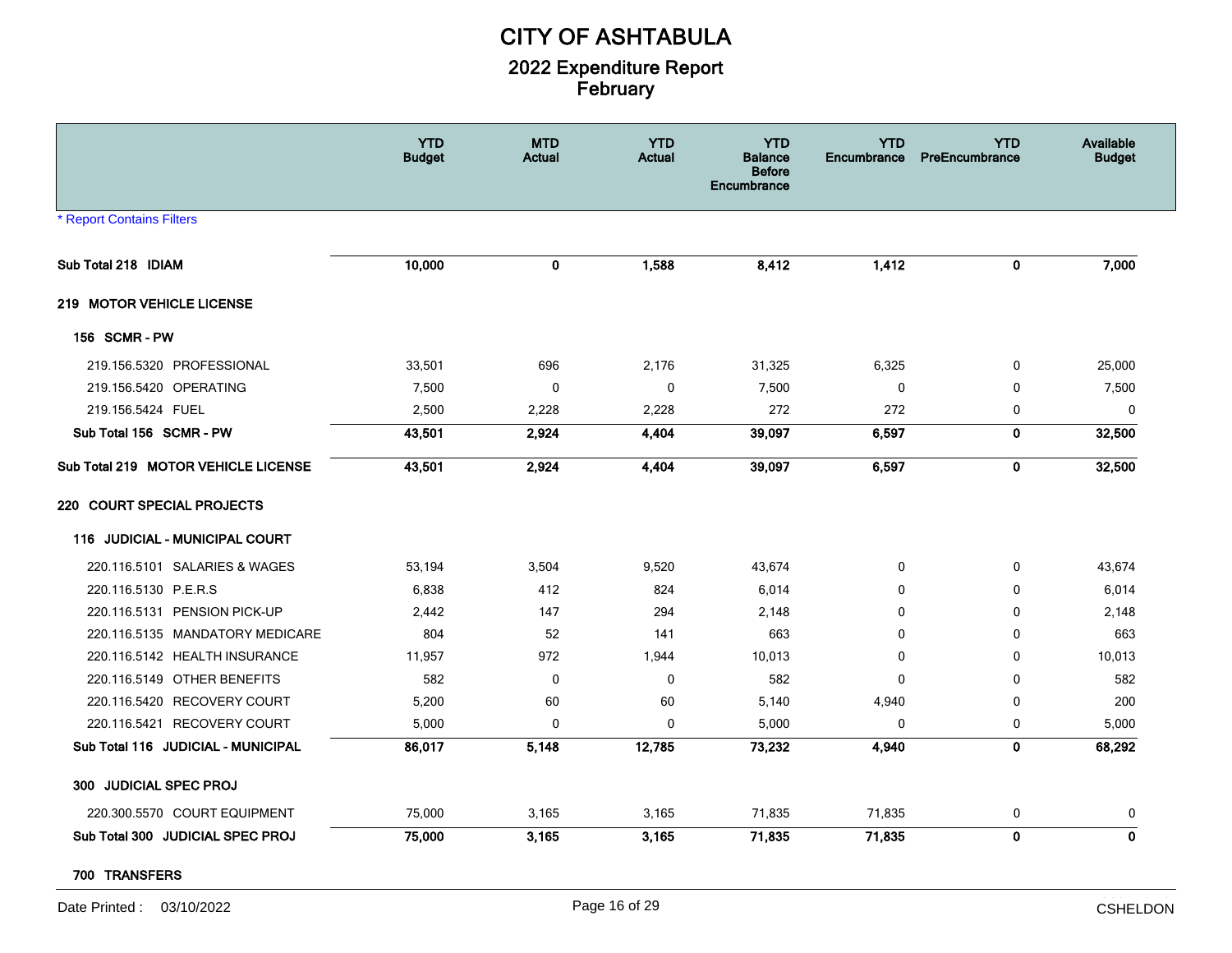|                                      | <b>YTD</b><br><b>Budget</b> | <b>MTD</b><br><b>Actual</b> | <b>YTD</b><br><b>Actual</b> | <b>YTD</b><br><b>Balance</b><br><b>Before</b><br>Encumbrance | <b>YTD</b><br>Encumbrance | <b>YTD</b><br>PreEncumbrance | Available<br><b>Budget</b> |
|--------------------------------------|-----------------------------|-----------------------------|-----------------------------|--------------------------------------------------------------|---------------------------|------------------------------|----------------------------|
| * Report Contains Filters            |                             |                             |                             |                                                              |                           |                              |                            |
| 220.700.5001 TRANSFER OUT -          | 5,000                       | 0                           | 0                           | 5,000                                                        | 0                         | 0                            | 5,000                      |
| 220.700.5022 TRANSFER OUT -          | 538                         | 0                           | $\mathbf 0$                 | 538                                                          | $\mathbf 0$               | 0                            | 538                        |
| 220.700.5024 TRANSFER OUT - AMC      | 25,000                      | 10,000                      | 10,000                      | 15,000                                                       | 0                         | 0                            | 15,000                     |
| 220.700.5025 TRANSFER OUT - AMC      | 10,000                      | 0                           | $\boldsymbol{0}$            | 10,000                                                       | 0                         | $\mathbf 0$                  | 10,000                     |
| Sub Total 700 TRANSFERS              | 40,538                      | 10,000                      | 10,000                      | 30,538                                                       | 0                         | 0                            | 30,538                     |
| Sub Total 220 COURT SPECIAL PROJECTS | 201,555                     | 18,313                      | 25,949                      | 175,606                                                      | 76,775                    | $\mathbf{0}$                 | 98,830                     |
| 225 SANITATION                       |                             |                             |                             |                                                              |                           |                              |                            |
| 139 FEES & REV RED                   |                             |                             |                             |                                                              |                           |                              |                            |
| 225.139.5461 COUNTY FEES             | 15,000                      | 0                           | 0                           | 15,000                                                       | 15,000                    | 0                            | 0                          |
| Sub Total 139 FEES & REV RED         | 15,000                      | $\mathbf 0$                 | $\mathbf 0$                 | 15,000                                                       | 15,000                    | $\mathbf{0}$                 | $\mathbf{0}$               |
| <b>140 GENERAL GOVERNMENT</b>        |                             |                             |                             |                                                              |                           |                              |                            |
| 225.140.5101 SALARIES & WAGES        | 130,582                     | 9,999                       | 19,717                      | 110,865                                                      | 0                         | 0                            | 110,865                    |
| 225.140.5109 OVERTIME                | 5,000                       | 6                           | 11                          | 4,989                                                        | $\Omega$                  | 0                            | 4,989                      |
| 225.140.5130 P.E.R.S.                | 19,189                      | 1,361                       | 2,726                       | 16,463                                                       | $\Omega$                  | 0                            | 16,463                     |
| 225.140.5131 PENSION PICK-UP         | 5,571                       | 388                         | 780                         | 4,791                                                        | 0                         | 0                            | 4,791                      |
| 225.140.5135 MANDATORY MEDICARE      | 2,085                       | 156                         | 299                         | 1,786                                                        | 0                         | 0                            | 1,786                      |
| 225.140.5142 HEALTH INSURANCE        | 51,777                      | 4,227                       | 8,455                       | 43,322                                                       | 0                         | $\mathbf 0$                  | 43,322                     |
| 225.140.5149 OTHER BENEFITS          | 4,087                       | 623                         | 676                         | 3,412                                                        | $\mathbf 0$               | 0                            | 3,412                      |
| 225.140.5220 TRAVEL & TRAINING       | 750                         | 0                           | 0                           | 750                                                          | $\mathbf{0}$              | 0                            | 750                        |
| 225.140.5320 PROFESSIONAL            | 35,662                      | 1,366                       | 3,837                       | 31,825                                                       | 29,239                    | 0                            | 2,586                      |
| 225.140.5420 OPERATING EXPENSES      | 1,110                       | 113                         | 140                         | 970                                                          | 414                       | 0                            | 556                        |
| Sub Total 140 GENERAL GOVERNMENT     | 255,813                     | 18,239                      | 36,639                      | 219,174                                                      | 29,653                    | 0                            | 189,521                    |
| <b>145 SANITATION</b>                |                             |                             |                             |                                                              |                           |                              |                            |
| 225.145.5101 SALARIES & WAGES        | 590,095                     | 42,421                      | 80,795                      | 509,300                                                      | 0                         | 0                            | 509,300                    |
| Date Printed: 03/10/2022             |                             |                             | Page 17 of 29               |                                                              |                           |                              | <b>CSHELDON</b>            |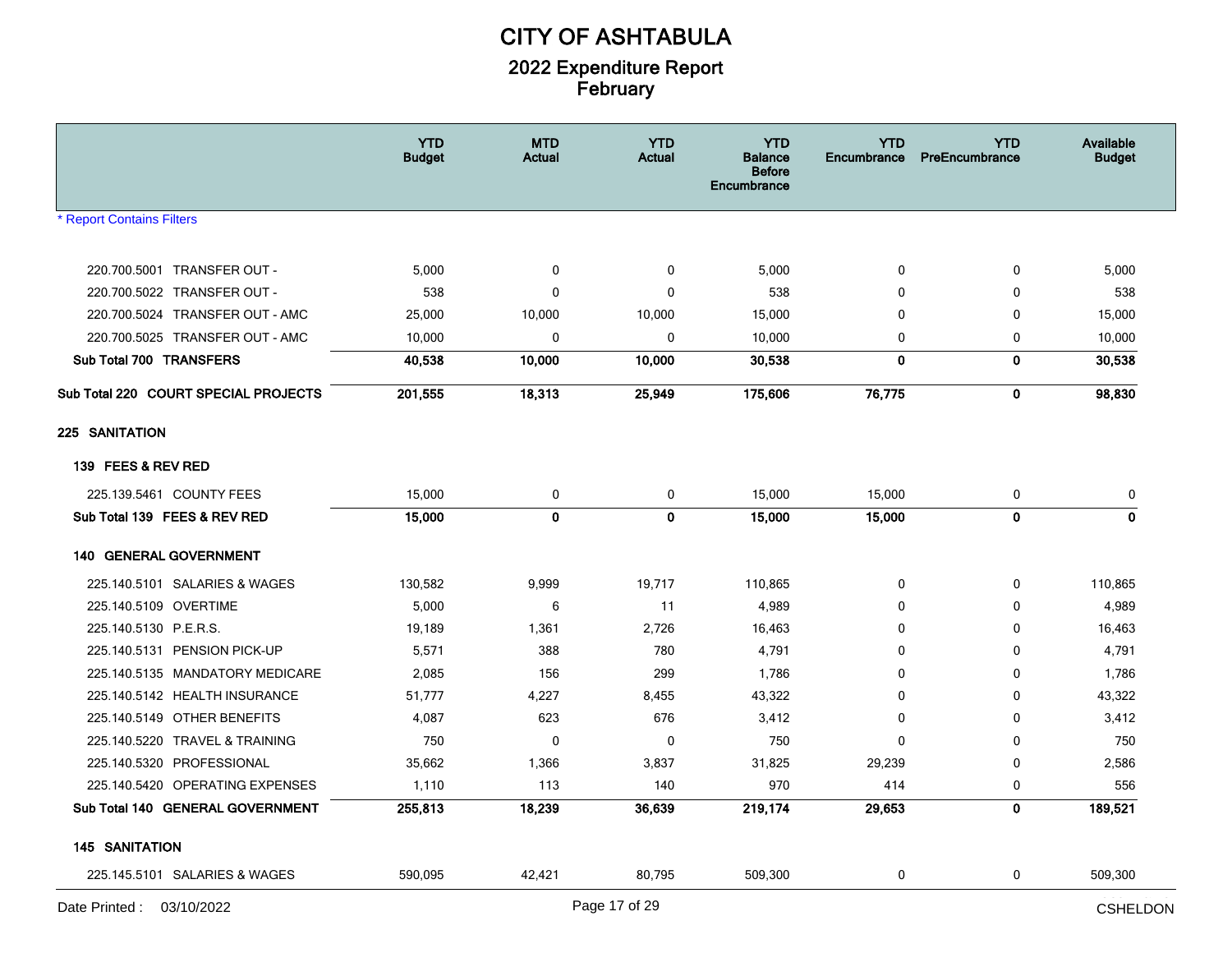|                                  | <b>YTD</b><br><b>Budget</b> | <b>MTD</b><br><b>Actual</b> | <b>YTD</b><br><b>Actual</b> | <b>YTD</b><br><b>Balance</b><br><b>Before</b><br>Encumbrance | <b>YTD</b><br><b>Encumbrance</b> | <b>YTD</b><br>PreEncumbrance | Available<br><b>Budget</b> |
|----------------------------------|-----------------------------|-----------------------------|-----------------------------|--------------------------------------------------------------|----------------------------------|------------------------------|----------------------------|
| * Report Contains Filters        |                             |                             |                             |                                                              |                                  |                              |                            |
| 225.145.5109 SALARIES & WAGES    | 55,000                      | 2,963                       | 9,247                       | 45,753                                                       | 0                                | 0                            | 45,753                     |
| 225.145.5130 P.E.R.S.            | 90,778                      | 6,210                       | 12,598                      | 78,180                                                       | $\mathbf{0}$                     | $\mathbf 0$                  | 78,180                     |
| 225.145.5131 PENSION PICK-UP     | 32,421                      | 2,218                       | 4,499                       | 27,922                                                       | 0                                | $\mathbf 0$                  | 27,922                     |
| 225.145.5135 MANDATORY MEDICARE  | 10,013                      | 765                         | 1,446                       | 8,567                                                        | $\mathbf{0}$                     | 0                            | 8,567                      |
| 225.145.5142 HEALTH INSURANCE    | 209,977                     | 14,013                      | 29,045                      | 180,932                                                      | $\mathbf{0}$                     | 0                            | 180,932                    |
| 225.145.5149 OTHER BENEFITS      | 25,895                      | 6,125                       | 7,175                       | 18,720                                                       | $\Omega$                         | $\mathbf{0}$                 | 18,720                     |
| 225.145.5220 TRAVEL & TRAINING   | 500                         | $\mathbf{0}$                | $\mathbf 0$                 | 500                                                          | $\mathbf{0}$                     | $\mathbf 0$                  | 500                        |
| 225.145.5310 UTILITIES           | 20,000                      | 2,286                       | 2,575                       | 17,425                                                       | 17,425                           | 0                            | $\mathbf 0$                |
| 225.145.5320 PROFESSIONAL        | 79,480                      | 9,283                       | 13,833                      | 65,647                                                       | 30,322                           | 0                            | 35,325                     |
| 225.145.5350 LIABILITY INSURANCE | 23,000                      | 10,581                      | 10,581                      | 12,419                                                       | 0                                | $\mathbf{0}$                 | 12,419                     |
| 225.145.5420 OPERATING EXPENSES  | 102,173                     | 3,178                       | 5,889                       | 96,284                                                       | 40,969                           | 0                            | 55,315                     |
| 225.145.5421 LANDFILL            | 499,641                     | 31,130                      | 31,130                      | 468,511                                                      | 455,188                          | 0                            | 13,324                     |
| 225.145.5424 FUEL                | 55,000                      | 22,189                      | 22,189                      | 32,811                                                       | 32,811                           | 0                            | 0                          |
| 225.145.5470 UNEMPLOYMENT        | 500                         | $\mathbf 0$                 | 0                           | 500                                                          | $\mathbf 0$                      | $\mathbf 0$                  | 500                        |
| 225.145.5500 CAPITAL / PI        | 150,000                     | $\mathbf 0$                 | 0                           | 150,000                                                      | 0                                | 0                            | 150,000                    |
| Sub Total 145 SANITATION         | 1,944,473                   | 153,360                     | 231,001                     | 1,713,472                                                    | 576,715                          | $\mathbf 0$                  | 1,136,757                  |
| 700 TRANSFERS                    |                             |                             |                             |                                                              |                                  |                              |                            |
| 225.700.5022 TRANSFER OUT -      | 8,107                       | 811                         | 1,621                       | 6,486                                                        | 0                                | $\pmb{0}$                    | 6,486                      |
| Sub Total 700 TRANSFERS          | 8,107                       | 811                         | 1,621                       | 6,486                                                        | $\mathbf{0}$                     | 0                            | 6,486                      |
| Sub Total 225 SANITATION         | 2,223,393                   | 172,410                     | 269,262                     | 1,954,131                                                    | 621,368                          | 0                            | 1,332,763                  |
| 231 FIRE PENSION                 |                             |                             |                             |                                                              |                                  |                              |                            |
| 130 FIRE PENSION                 |                             |                             |                             |                                                              |                                  |                              |                            |
| 231.130.5421 FIRE PENSION        | 400,970                     | 30,704                      | 60,682                      | 340,288                                                      | 0                                | 0                            | 340,288                    |
| Sub Total 130 FIRE PENSION       | 400,970                     | 30,704                      | 60,682                      | 340,288                                                      | $\mathbf{0}$                     | $\mathbf{0}$                 | 340,288                    |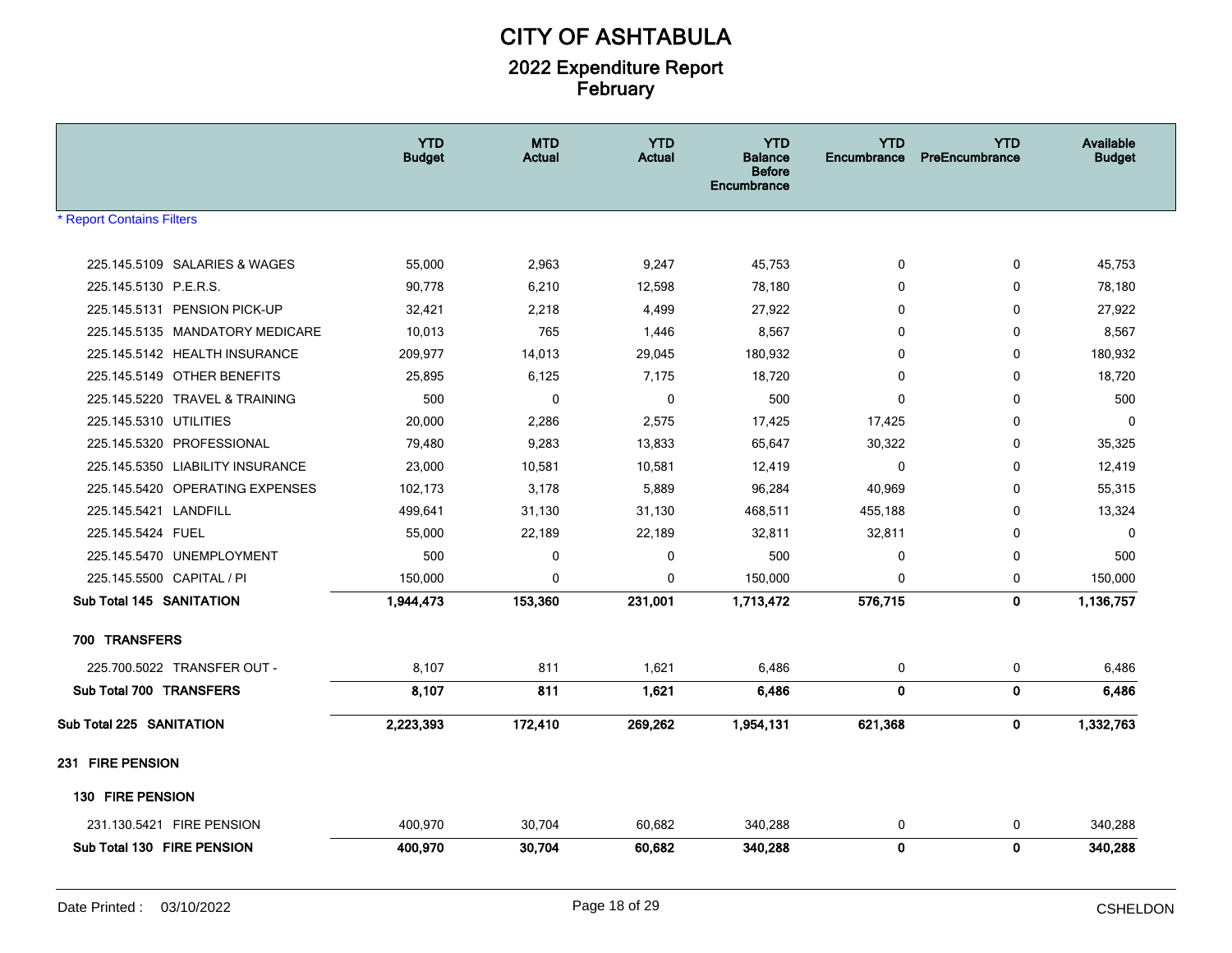|                                  | <b>YTD</b><br><b>Budget</b> | <b>MTD</b><br><b>Actual</b> | <b>YTD</b><br><b>Actual</b> | <b>YTD</b><br><b>Balance</b><br><b>Before</b><br>Encumbrance | <b>YTD</b><br>Encumbrance | <b>YTD</b><br>PreEncumbrance | Available<br><b>Budget</b> |
|----------------------------------|-----------------------------|-----------------------------|-----------------------------|--------------------------------------------------------------|---------------------------|------------------------------|----------------------------|
| <b>* Report Contains Filters</b> |                             |                             |                             |                                                              |                           |                              |                            |
| 139 FEES & REV RED               |                             |                             |                             |                                                              |                           |                              |                            |
| 231.139.5461 COUNTY/STATE FEES   | 5,600                       | 0                           | 0                           | 5,600                                                        | 5,600                     | 0                            | 0                          |
| Sub Total 139 FEES & REV RED     | 5,600                       | $\mathbf 0$                 | $\mathbf 0$                 | 5,600                                                        | 5,600                     | $\mathbf 0$                  | $\mathbf 0$                |
| Sub Total 231 FIRE PENSION       | 406,570                     | 30,704                      | 60,682                      | 345,888                                                      | 5,600                     | 0                            | 340,288                    |
| 232 POLICE PENSION               |                             |                             |                             |                                                              |                           |                              |                            |
| 139 FEES & REV RED               |                             |                             |                             |                                                              |                           |                              |                            |
| 232.139.5461 COUNTY/STATE FEES   | 5,600                       | $\mathbf 0$                 | 0                           | 5,600                                                        | 5,600                     | $\mathbf 0$                  | $\pmb{0}$                  |
| Sub Total 139 FEES & REV RED     | 5,600                       | $\mathbf 0$                 | $\mathbf 0$                 | 5,600                                                        | 5,600                     | $\pmb{0}$                    | $\mathbf 0$                |
| 141 POLICE PENSION               |                             |                             |                             |                                                              |                           |                              |                            |
| 232.141.5421 POLICE PENSION      | 458,128                     | 33,607                      | 69,183                      | 388,945                                                      | 0                         | $\mathbf 0$                  | 388,945                    |
| Sub Total 141 POLICE PENSION     | 458,128                     | 33,607                      | 69,183                      | 388,945                                                      | $\mathbf 0$               | $\mathbf 0$                  | 388,945                    |
| Sub Total 232 POLICE PENSION     | 463,728                     | 33,607                      | 69,183                      | 394,545                                                      | 5,600                     | $\pmb{0}$                    | 388,945                    |
| 233 PARKS & RECREATION           |                             |                             |                             |                                                              |                           |                              |                            |
| 139 FEES & REV RED               |                             |                             |                             |                                                              |                           |                              |                            |
| 233.139.5461 CNTY FEES/REV RED   | 5,800                       | 0                           | 0                           | 5,800                                                        | 5,800                     | 0                            | 0                          |
| Sub Total 139 FEES & REV RED     | 5,800                       | $\mathbf 0$                 | $\pmb{0}$                   | 5,800                                                        | 5,800                     | $\pmb{0}$                    | $\mathbf 0$                |
| 158 PARKS & REC                  |                             |                             |                             |                                                              |                           |                              |                            |
| 233.158.5101 SALARIES & WAGES -  | 84,077                      | $\mathbf 0$                 | $\mathbf 0$                 | 84,077                                                       | 0                         | 0                            | 84,077                     |
| 233.158.5109 OVERTIME            | 5,000                       | $\Omega$                    | $\mathbf 0$                 | 5,000                                                        | $\Omega$                  | $\Omega$                     | 5,000                      |
| 233.158.5130 P.E.R.S.            | 12,471                      | $\Omega$                    | 0                           | 12,471                                                       | $\Omega$                  | $\Omega$                     | 12,471                     |
| 233.158.5131 PENSION PICK UP     | 4,454                       | $\mathbf 0$                 | 0                           | 4,454                                                        | $\Omega$                  | $\mathbf{0}$                 | 4,454                      |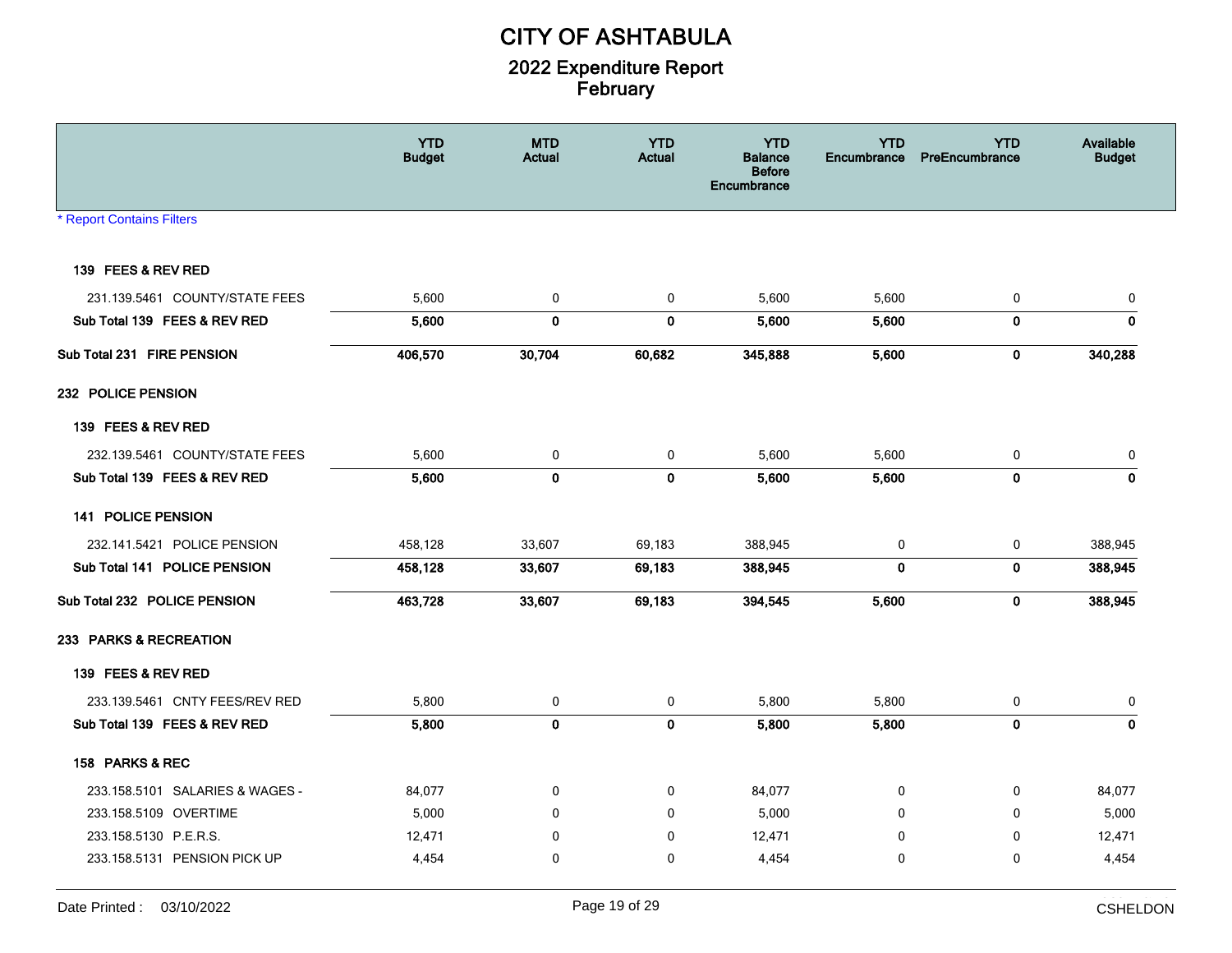|                                     | <b>YTD</b><br><b>Budget</b> | <b>MTD</b><br><b>Actual</b> | <b>YTD</b><br><b>Actual</b> | <b>YTD</b><br><b>Balance</b><br><b>Before</b><br>Encumbrance | <b>YTD</b><br>Encumbrance | <b>YTD</b><br>PreEncumbrance | Available<br><b>Budget</b> |
|-------------------------------------|-----------------------------|-----------------------------|-----------------------------|--------------------------------------------------------------|---------------------------|------------------------------|----------------------------|
| <b>* Report Contains Filters</b>    |                             |                             |                             |                                                              |                           |                              |                            |
| 233.158.5135 MANDATORY MEDICARE     | 1,439                       | 0                           | 0                           | 1,439                                                        | 0                         | 0                            | 1,439                      |
| 233.158.5149 OTHER BENEFITS         | 6,150                       | $\mathbf 0$                 | $\mathbf 0$                 | 6,150                                                        | $\mathbf{0}$              | $\Omega$                     | 6,150                      |
| 233.158.5320 PROFESSIONAL           | 45,000                      | $\mathbf 0$                 | 0                           | 45,000                                                       | 40,000                    | $\mathbf 0$                  | 5,000                      |
| 233.158.5420 OPERATING EXPENSES     | 20,000                      | $\Omega$                    | $\mathbf 0$                 | 20,000                                                       | $\mathbf{0}$              | $\Omega$                     | 20,000                     |
| 233.158.5424 FUEL                   | 5,500                       | 181                         | 181                         | 5,319                                                        | 5,319                     | $\Omega$                     | $\mathbf 0$                |
| 233.158.5501 PARK IMPROVEMENTS      | 373,000                     | 0                           | $\pmb{0}$                   | 373,000                                                      | 0                         | 0                            | 373,000                    |
| Sub Total 158 PARKS & REC           | 557,091                     | 181                         | 181                         | 556,910                                                      | 45,319                    | $\mathbf 0$                  | 511,591                    |
| 700 TRANSFERS                       |                             |                             |                             |                                                              |                           |                              |                            |
| 233.700.5022 TRANSFER OUT -         | 953                         | 0                           | 0                           | 953                                                          | 0                         | 0                            | 953                        |
| Sub Total 700 TRANSFERS             | 953                         | $\mathbf 0$                 | $\mathbf 0$                 | 953                                                          | $\mathbf{0}$              | $\mathbf 0$                  | 953                        |
| Sub Total 233 PARKS & RECREATION    | 563,844                     | 181                         | 181                         | 563,663                                                      | 51,119                    | $\mathbf 0$                  | 512,544                    |
| 240 MARINA FUND                     |                             |                             |                             |                                                              |                           |                              |                            |
| 179 MARINA                          |                             |                             |                             |                                                              |                           |                              |                            |
| 240.179.5520 PORT AUTHORITY         | 13,475                      | 0                           | 0                           | 13,475                                                       | 13,475                    | 0                            | 0                          |
| Sub Total 179 MARINA                | 13,475                      | $\mathbf 0$                 | $\mathbf 0$                 | 13,475                                                       | 13,475                    | $\mathbf 0$                  | $\mathbf 0$                |
| Sub Total 240 MARINA FUND           | 13,475                      | $\mathbf 0$                 | $\mathbf 0$                 | 13,475                                                       | 13,475                    | $\mathbf 0$                  | $\mathbf 0$                |
| 261 LOCAL FISCAL RECOVERY FUND      |                             |                             |                             |                                                              |                           |                              |                            |
| 135 Not Defined                     |                             |                             |                             |                                                              |                           |                              |                            |
| 261.135.5500 CAPITAL OUTLAY         | 194,417                     | 11,514                      | 11,514                      | 182,903                                                      | 182,903                   | 0                            | 0                          |
| Sub Total 135 Not Defined           | 194,417                     | 11,514                      | 11,514                      | 182,903                                                      | 182,903                   | 0                            | $\mathbf 0$                |
| Sub Total 261 LOCAL FISCAL RECOVERY | 194,417                     | 11,514                      | 11,514                      | 182,903                                                      | 182,903                   | $\mathbf 0$                  | $\mathbf 0$                |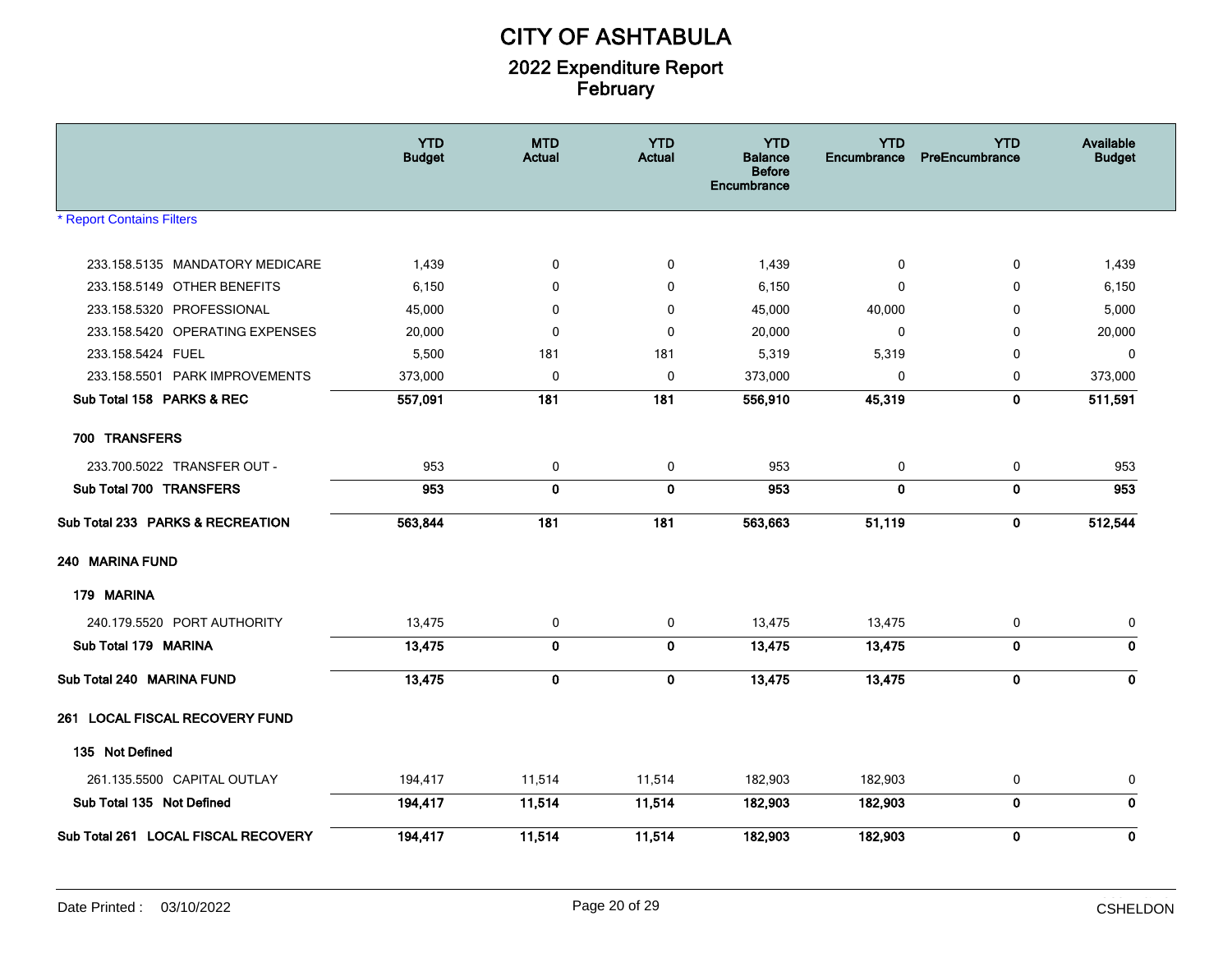|                                  | <b>YTD</b><br><b>Budget</b> | <b>MTD</b><br>Actual | <b>YTD</b><br><b>Actual</b> | <b>YTD</b><br><b>Balance</b><br><b>Before</b><br>Encumbrance | <b>YTD</b><br>Encumbrance | <b>YTD</b><br>PreEncumbrance | Available<br><b>Budget</b> |
|----------------------------------|-----------------------------|----------------------|-----------------------------|--------------------------------------------------------------|---------------------------|------------------------------|----------------------------|
| <b>* Report Contains Filters</b> |                             |                      |                             |                                                              |                           |                              |                            |
| 263 POLICE GRANTS                |                             |                      |                             |                                                              |                           |                              |                            |
| 118 POLICE                       |                             |                      |                             |                                                              |                           |                              |                            |
| 263.118.5421 HOMELAND SECURITY - | 68,374                      | 0                    | 0                           | 68,374                                                       | 0                         | 0                            | 68,374                     |
| Sub Total 118 POLICE             | 68,374                      | $\pmb{0}$            | $\bf{0}$                    | 68,374                                                       | $\mathbf 0$               | $\bf{0}$                     | 68,374                     |
| Sub Total 263 POLICE GRANTS      | 68,374                      | $\pmb{0}$            | $\pmb{0}$                   | 68,374                                                       | $\pmb{0}$                 | $\pmb{0}$                    | 68,374                     |
| 264 FIRE GRANTS                  |                             |                      |                             |                                                              |                           |                              |                            |
| <b>124 FIRE</b>                  |                             |                      |                             |                                                              |                           |                              |                            |
| 264.124.5550 EQUIPMENT           | 3,000                       | $\mathbf 0$          | $\mathbf 0$                 | 3,000                                                        | 0                         | 0                            | 3,000                      |
| Sub Total 124 FIRE               | 3,000                       | $\mathbf 0$          | $\bf{0}$                    | 3,000                                                        | $\mathbf 0$               | $\bf{0}$                     | 3,000                      |
| Sub Total 264 FIRE GRANTS        | 3,000                       | $\mathbf 0$          | $\bf{0}$                    | 3,000                                                        | $\mathbf 0$               | $\bf{0}$                     | 3,000                      |
| 290 CDBG                         |                             |                      |                             |                                                              |                           |                              |                            |
| 169 Not Defined                  |                             |                      |                             |                                                              |                           |                              |                            |
| 290.169.5412 ADMIN- ALLOCATION   | 5,000                       | $\mathbf 0$          | $\mathbf 0$                 | 5,000                                                        | 2,000                     | $\mathbf 0$                  | 3,000                      |
| 290.169.5592 ALLOCATION          | 95,000                      | $\mathbf 0$          | $\mathbf 0$                 | 95,000                                                       | $\mathbf 0$               | 0                            | 95,000                     |
| Sub Total 169 Not Defined        | 100,000                     | $\mathbf 0$          | $\mathbf 0$                 | 100,000                                                      | 2,000                     | $\mathbf 0$                  | 98,000                     |
| 180 ECON DEV RLF                 |                             |                      |                             |                                                              |                           |                              |                            |
| 290.180.5425 ECON DEV PROJECT    | 55,600                      | 0                    | 0                           | 55,600                                                       | 0                         | 0                            | 55,600                     |
| Sub Total 180 ECON DEV RLF       | 55,600                      | $\mathbf 0$          | $\pmb{0}$                   | 55,600                                                       | $\mathbf{0}$              | $\mathbf 0$                  | 55,600                     |
| Sub Total 290 CDBG               | 155,600                     | $\pmb{0}$            | $\pmb{0}$                   | 155,600                                                      | 2,000                     | $\pmb{0}$                    | 153,600                    |

291 HOUSING CODE ENFRCMT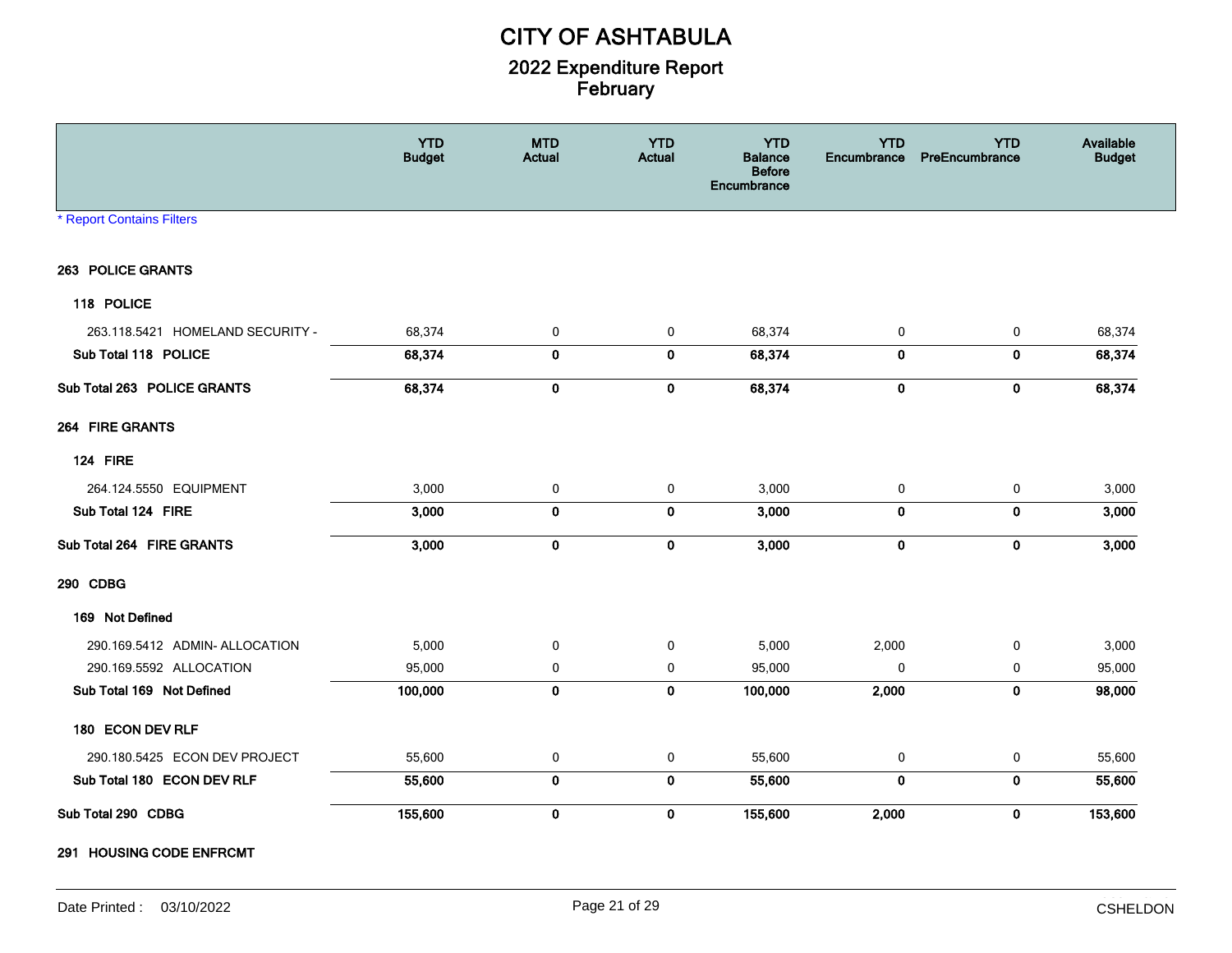|                                    | <b>YTD</b><br><b>Budget</b> | <b>MTD</b><br><b>Actual</b> | <b>YTD</b><br><b>Actual</b> | <b>YTD</b><br><b>Balance</b><br><b>Before</b><br>Encumbrance | <b>YTD</b><br><b>Encumbrance</b> | <b>YTD</b><br>PreEncumbrance | Available<br><b>Budget</b> |
|------------------------------------|-----------------------------|-----------------------------|-----------------------------|--------------------------------------------------------------|----------------------------------|------------------------------|----------------------------|
| <b>Report Contains Filters</b>     |                             |                             |                             |                                                              |                                  |                              |                            |
|                                    |                             |                             |                             |                                                              |                                  |                              |                            |
| 139 FEES & REV RED                 |                             |                             |                             |                                                              |                                  |                              |                            |
| 291.139.5461 COUNTY FEES           | 1,000                       | 0                           | 0                           | 1,000                                                        | 1,000                            | 0                            | 0                          |
| Sub Total 139 FEES & REV RED       | 1,000                       | $\mathbf 0$                 | $\mathbf 0$                 | 1,000                                                        | 1,000                            | $\mathbf 0$                  | $\mathbf 0$                |
| 140 GENERAL GOVERNMENT             |                             |                             |                             |                                                              |                                  |                              |                            |
| 291.140.5470 UNEMPLOYMENT          | 500                         | $\mathbf 0$                 | 0                           | 500                                                          | 0                                | 0                            | 500                        |
| Sub Total 140 GENERAL GOVERNMENT   | 500                         | $\mathbf 0$                 | $\mathbf{0}$                | 500                                                          | $\mathbf 0$                      | $\mathbf{0}$                 | 500                        |
| 185 CODE ENFORCEMENT               |                             |                             |                             |                                                              |                                  |                              |                            |
| 291.185.5101 SALARIES & WAGES      | 194,544                     | 14,407                      | 28,327                      | 166,217                                                      | 0                                | 0                            | 166,217                    |
| 291.185.5109 SALARIES & WAGES      | 2,500                       | 0                           | 119                         | 2,381                                                        | 0                                | 0                            | 2,381                      |
| 291.185.5130 P.E.R.S.              | 28,166                      | 1,965                       | 3,942                       | 24,224                                                       | 0                                | 0                            | 24,224                     |
| 291.185.5131 PENSION PICK-UP       | 10,059                      | 702                         | 1,408                       | 8,651                                                        | $\Omega$                         | 0                            | 8,651                      |
| 291.185.5135 MANDATORY MEDICARE    | 3,014                       | 230                         | 436                         | 2,578                                                        | 0                                | 0                            | 2,578                      |
| 291.185.5142 HEALTH INSURANCE      | 83,823                      | 6,650                       | 13,421                      | 70,402                                                       | $\mathbf{0}$                     | 0                            | 70,402                     |
| 291.185.5149 OTHER BENFITS         | 6,578                       | 1,313                       | 1,313                       | 5,266                                                        | 0                                | 0                            | 5,266                      |
| 291.185.5220 TRAVEL & TRAINING     | 860                         | 700                         | 700                         | 160                                                          | 0                                | 0                            | 160                        |
| 291.185.5320 PROFESSIONAL          | 8,400                       | 71                          | 124                         | 8,276                                                        | 1,000                            | 0                            | 7,276                      |
| 291.185.5420 OPERATING EXPENSES    | 9,600                       | 171                         | 271                         | 9,329                                                        | 2,329                            | $\mathbf 0$                  | 7,000                      |
| 291.185.5424 FUEL                  | 2,000                       | 524                         | 524                         | 1,476                                                        | 1,476                            | 0                            | $\Omega$                   |
| Sub Total 185 CODE ENFORCEMENT     | 349,544                     | 26,733                      | 50,586                      | 298,959                                                      | 4,805                            | $\mathbf 0$                  | 294,154                    |
| 700 TRANSFERS                      |                             |                             |                             |                                                              |                                  |                              |                            |
| 291.700.5022 TRANSFER OUT -        | 2,036                       | 204                         | 407                         | 1,629                                                        | 0                                | 0                            | 1,629                      |
| Sub Total 700 TRANSFERS            | 2,036                       | 204                         | 407                         | 1,629                                                        | $\mathbf 0$                      | $\bf{0}$                     | 1,629                      |
| Sub Total 291 HOUSING CODE ENFRCMT | 353,080                     | 26,936                      | 50,993                      | 302,087                                                      | 5,805                            | $\mathbf 0$                  | 296,283                    |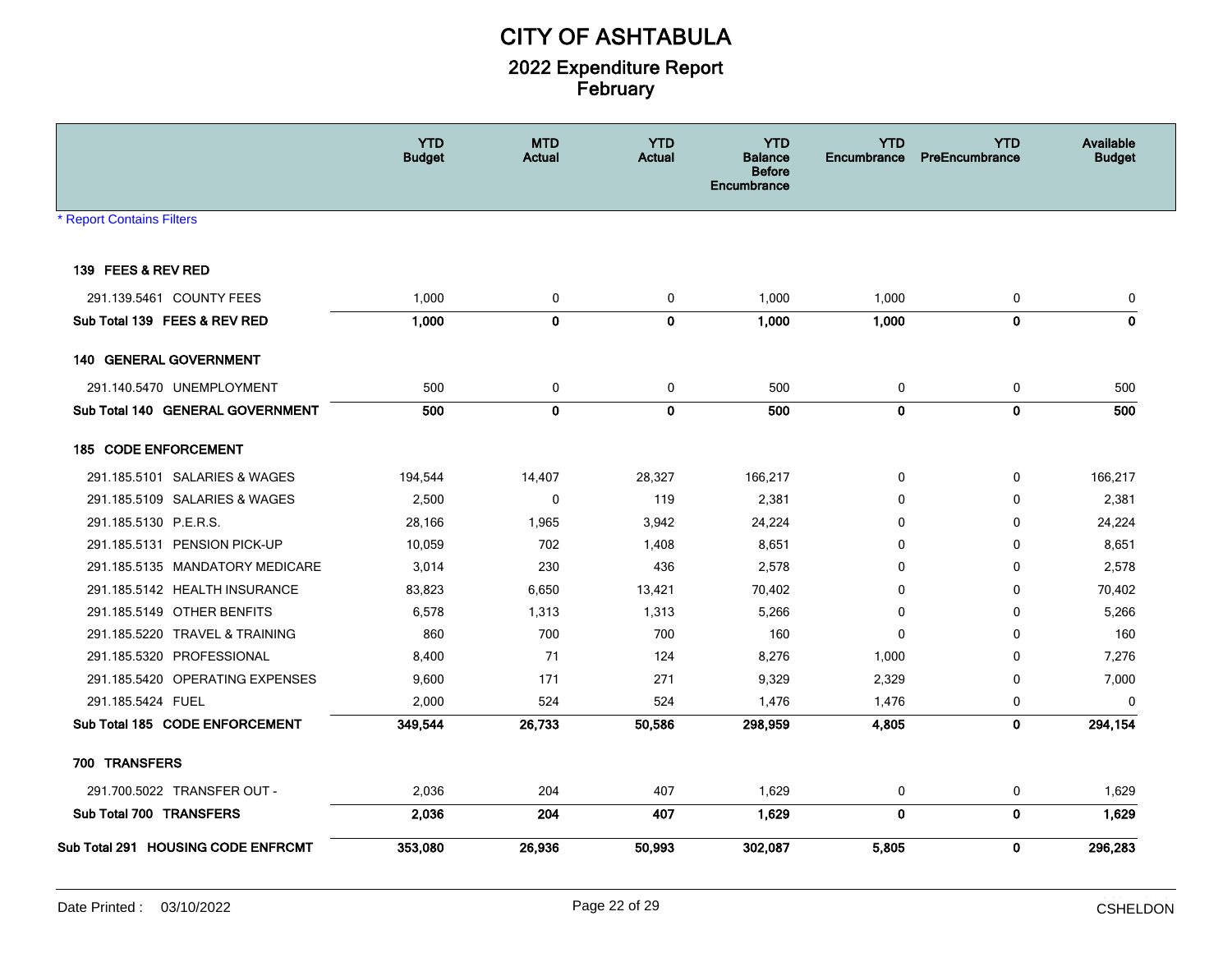|                                   | <b>YTD</b><br><b>Budget</b> | <b>MTD</b><br><b>Actual</b> | <b>YTD</b><br><b>Actual</b> | <b>YTD</b><br><b>Balance</b><br><b>Before</b><br>Encumbrance | <b>YTD</b><br>Encumbrance | <b>YTD</b><br>PreEncumbrance | Available<br><b>Budget</b> |
|-----------------------------------|-----------------------------|-----------------------------|-----------------------------|--------------------------------------------------------------|---------------------------|------------------------------|----------------------------|
| <b>Report Contains Filters</b>    |                             |                             |                             |                                                              |                           |                              |                            |
| 412 PERM IMPROVEMENT              |                             |                             |                             |                                                              |                           |                              |                            |
| 139 FEES & REV RED                |                             |                             |                             |                                                              |                           |                              |                            |
| 412.139.5461 COUNTY/STATE FEES    | 10,000                      | 0                           | 0                           | 10,000                                                       | 10,000                    | $\mathbf 0$                  | 0                          |
| 412.139.5465 CITY INCOME TAX      | 10,000                      | 795                         | 795                         | 9,205                                                        | 9,205                     | 0                            | $\mathbf 0$                |
| Sub Total 139 FEES & REV RED      | 20,000                      | 795                         | 795                         | 19,205                                                       | 19,205                    | $\mathbf 0$                  | $\mathbf 0$                |
| 200 CAPITAL                       |                             |                             |                             |                                                              |                           |                              |                            |
| 412.200.5504 EQUIP/SW/VEH/SVCS    | 6,964                       | 0                           | 0                           | 6,964                                                        | 6,964                     | 0                            | $\mathbf 0$                |
| 412.200.5527 PUBLIC WORKS EQUIP   | 127,000                     | 0                           | 0                           | 127,000                                                      | 112,000                   | 0                            | 15,000                     |
| 412.200.5529 SIDEWALKS            | 20,000                      | 0                           | 0                           | 20,000                                                       | $\mathbf 0$               | 0                            | 20,000                     |
| 412.200.5530 STORM BASINS         | 235,959                     | 9,878                       | 15,258                      | 220,701                                                      | 145,701                   | 0                            | 75,000                     |
| 412.200.5551 POLICE EQUIPMENT     | 554,088                     | 0                           | 0                           | 554,088                                                      | 554,088                   | 0                            | $\mathbf 0$                |
| 412.200.5552 LAND & BUILDINGS     | 286,000                     | 0                           | 0                           | 286,000                                                      | 7,950                     | 0                            | 278,050                    |
| 412.200.5559 MISC EXPENSES        | 100,000                     | 0                           | 0                           | 100,000                                                      | $\mathbf{0}$              | 0                            | 100,000                    |
| 412.200.5571 COURT CAPITAL        | 30,000                      | 0                           | 0                           | 30,000                                                       | 30,000                    | 0                            | $\mathbf{0}$               |
| Sub Total 200 CAPITAL             | 1,360,011                   | 9,878                       | 15,258                      | 1,344,753                                                    | 856,703                   | $\mathbf 0$                  | 488,050                    |
| 201 CAPITAL IMP STREETS           |                             |                             |                             |                                                              |                           |                              |                            |
| 412.201.5554 STREET PAVING        | 191,130                     | 32,945                      | 32,945                      | 158,185                                                      | 158,185                   | 0                            | 0                          |
| Sub Total 201 CAPITAL IMP STREETS | 191,130                     | 32,945                      | 32,945                      | 158,185                                                      | 158,185                   | $\mathbf 0$                  | $\mathbf 0$                |
| 552 DEBT SERVICE                  |                             |                             |                             |                                                              |                           |                              |                            |
| 412.552.5860 DEBT SERVICE -       | 571,165                     | 0                           | 103,856                     | 467,310                                                      | 437,602                   | $\mathbf 0$                  | 29,708                     |
| 412.552.5861 DEBT SERVICE -       | 129,532                     | 0                           | 10,032                      | 119,500                                                      | 119,427                   | 0                            | 72                         |
| Sub Total 552 DEBT SERVICE        | 700,697                     | $\mathbf 0$                 | 113,888                     | 586,809                                                      | 557,029                   | $\mathbf 0$                  | 29,780                     |
| Sub Total 412 PERM IMPROVEMENT    | 2,271,838                   | 43,618                      | 162,886                     | 2,108,953                                                    | 1,591,122                 | $\bf{0}$                     | 517,831                    |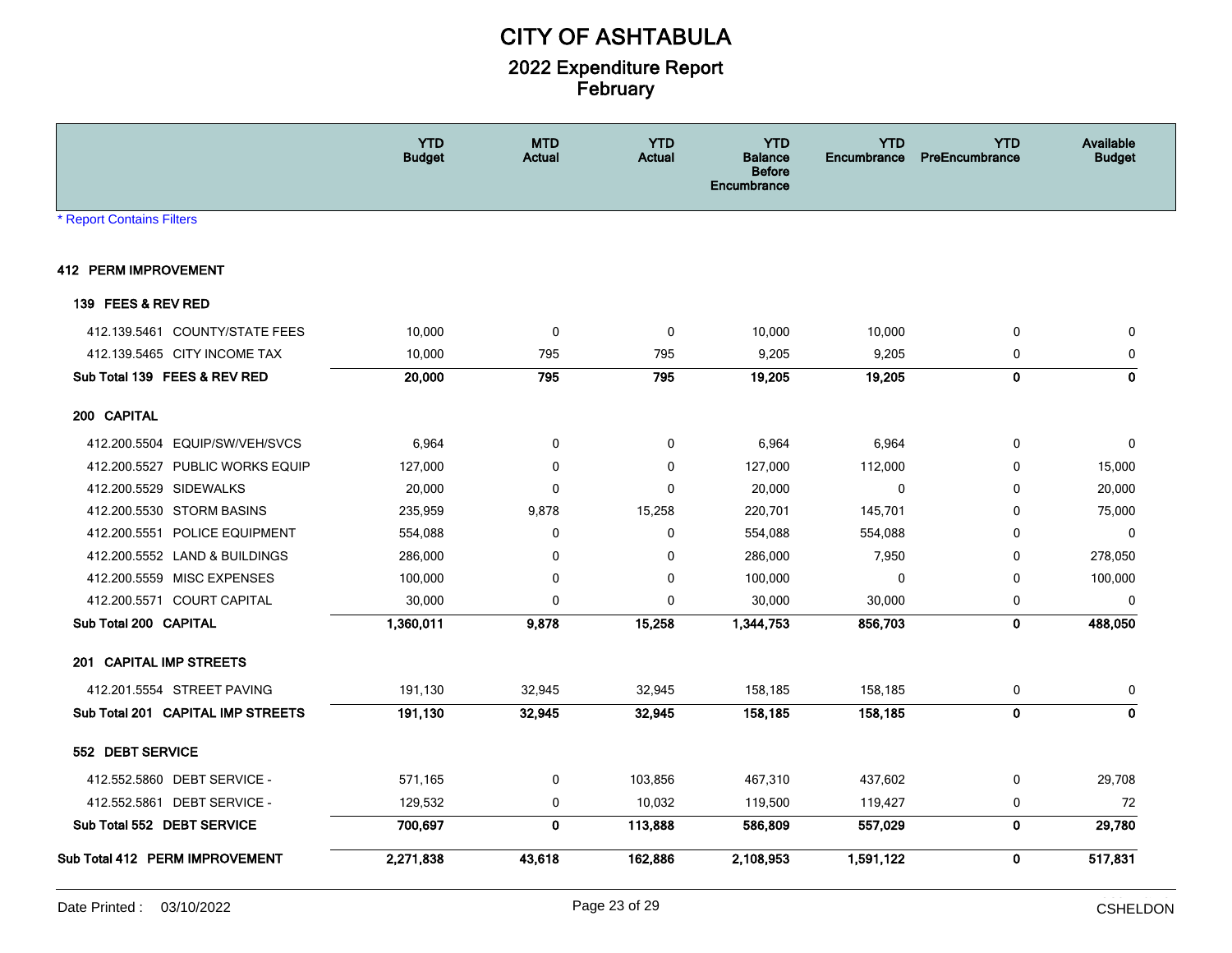|                                  | <b>YTD</b><br><b>Budget</b> | <b>MTD</b><br><b>Actual</b> | <b>YTD</b><br><b>Actual</b> | <b>YTD</b><br><b>Balance</b><br><b>Before</b><br>Encumbrance | <b>YTD</b><br><b>Encumbrance</b> | <b>YTD</b><br><b>PreEncumbrance</b> | Available<br><b>Budget</b> |
|----------------------------------|-----------------------------|-----------------------------|-----------------------------|--------------------------------------------------------------|----------------------------------|-------------------------------------|----------------------------|
| <b>* Report Contains Filters</b> |                             |                             |                             |                                                              |                                  |                                     |                            |
| 503 WPC/WASTEWATER               |                             |                             |                             |                                                              |                                  |                                     |                            |
| 139 FEES & REV RED               |                             |                             |                             |                                                              |                                  |                                     |                            |
| 503.139.5461 COUNTY FEES         | 25,000                      | 0                           | 0                           | 25,000                                                       | 25,000                           | 0                                   | 0                          |
| Sub Total 139 FEES & REV RED     | 25,000                      | $\mathbf 0$                 | $\mathbf 0$                 | 25,000                                                       | 25,000                           | $\mathbf 0$                         | $\mathbf 0$                |
| <b>140 GENERAL GOVERNMENT</b>    |                             |                             |                             |                                                              |                                  |                                     |                            |
| 503.140.5101 SALARIES & WAGES    | 233,595                     | 17,753                      | 35,066                      | 198,529                                                      | 0                                | 0                                   | 198,529                    |
| 503.140.5109 SALARIES & WAGES    | 5,000                       | 13                          | 26                          | 4,974                                                        | $\mathbf{0}$                     | 0                                   | 4,974                      |
| 503.140.5130 P.E.R.S.            | 33,757                      | 2,426                       | 4,843                       | 28,914                                                       | $\mathbf{0}$                     | $\mathbf 0$                         | 28,914                     |
| 503.140.5131 PENSION PICK-UP     | 9,064                       | 637                         | 1,277                       | 7,787                                                        | $\mathbf{0}$                     | $\mathbf 0$                         | 7,787                      |
| 503.140.5135 MANDATORY MEDICARE  | 3,664                       | 288                         | 542                         | 3,122                                                        | 0                                | 0                                   | 3,122                      |
| 503.140.5142 HEALTH INSURANCE    | 81,976                      | 6,527                       | 13,052                      | 68,924                                                       | 0                                | $\mathbf 0$                         | 68,924                     |
| 503.140.5149 OTHER BENEFITS      | 7,562                       | 837                         | 959                         | 6,603                                                        | 0                                | 0                                   | 6,603                      |
| 503.140.5199 RETIRE/COMP ABS     | $\mathbf 0$                 | 1,122                       | 1,122                       | $-1,122$                                                     | 0                                | 0                                   | $-1,122$                   |
| 503.140.5220 TRAVEL & TRAINING   | 1,750                       | 0                           | 0                           | 1,750                                                        | 0                                | 0                                   | 1,750                      |
| 503.140.5310 UTILITIES           | 26,535                      | 1,710                       | 4,687                       | 21,848                                                       | 21,848                           | 0                                   | 0                          |
| 503.140.5320 PROFESSIONAL        | 74,777                      | 3,472                       | 7,932                       | 66,845                                                       | 64,221                           | 0                                   | 2,624                      |
| 503.140.5420 OPERATING EXPENSES  | 2,240                       | 263                         | 326                         | 1,914                                                        | 728                              | 0                                   | 1,186                      |
| Sub Total 140 GENERAL GOVERNMENT | 479,920                     | 35,046                      | 69,832                      | 410,088                                                      | 86,798                           | $\mathbf 0$                         | 323,290                    |
| <b>150 WASTEWATER TREATMENT</b>  |                             |                             |                             |                                                              |                                  |                                     |                            |
| 503.150.5101 SALARIES & WAGES    | 699,682                     | 50,865                      | 100,903                     | 598,779                                                      | 0                                | 0                                   | 598,779                    |
| 503.150.5109 SALARIES & WAGES    | 100,000                     | 3,300                       | 10,605                      | 89,395                                                       | $\mathbf{0}$                     | $\mathbf 0$                         | 89,395                     |
| 503.150.5130 P.E.R.S.            | 113,493                     | 8,024                       | 15,930                      | 97,563                                                       | $\mathbf{0}$                     | 0                                   | 97,563                     |
| 503.150.5131 PENSION PICK-UP     | 40,533                      | 2,866                       | 5,689                       | 34,844                                                       | 0                                | $\mathbf 0$                         | 34,844                     |
| 503.150.5135 MANDATORY MEDICARE  | 12,537                      | 1,029                       | 1,890                       | 10,647                                                       | 0                                | 0                                   | 10,647                     |
| 503.150.5142 HEALTH INSURANCE    | 256,586                     | 18,376                      | 36,615                      | 219,971                                                      | 0                                | $\mathbf 0$                         | 219,971                    |
|                                  |                             |                             |                             |                                                              |                                  |                                     |                            |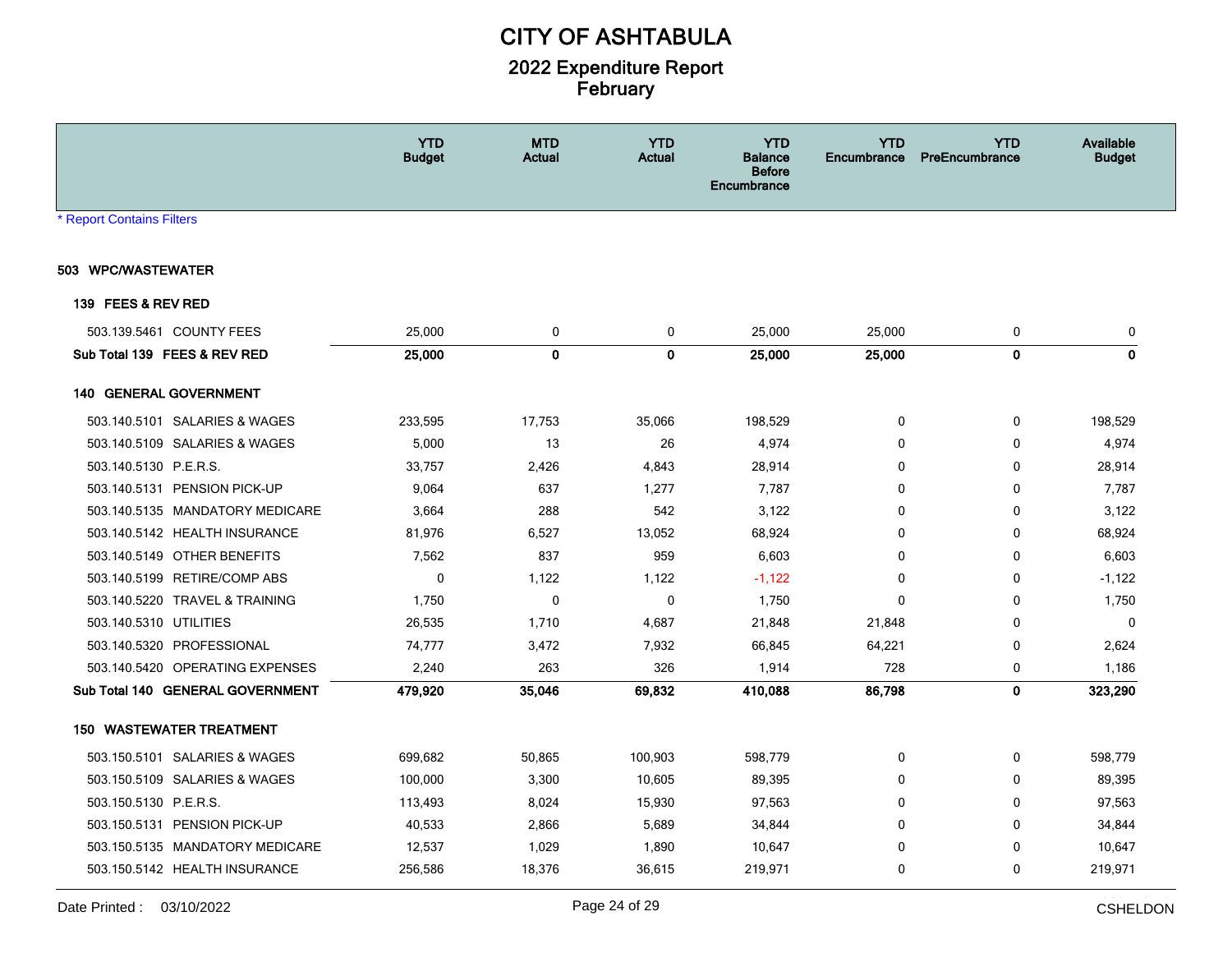|                                   | <b>YTD</b><br><b>Budget</b> | <b>MTD</b><br><b>Actual</b> | <b>YTD</b><br><b>Actual</b> | <b>YTD</b><br><b>Balance</b><br><b>Before</b><br>Encumbrance | <b>YTD</b><br><b>Encumbrance</b> | <b>YTD</b><br>PreEncumbrance | Available<br><b>Budget</b> |
|-----------------------------------|-----------------------------|-----------------------------|-----------------------------|--------------------------------------------------------------|----------------------------------|------------------------------|----------------------------|
| <b>Report Contains Filters</b>    |                             |                             |                             |                                                              |                                  |                              |                            |
|                                   |                             |                             |                             |                                                              |                                  |                              |                            |
| 503.150.5149 OTHER BENEFITS       | 23,930                      | 4,225                       | 4,625                       | 19,305                                                       | $\mathbf 0$                      | 0                            | 19,305                     |
| 503.150.5199 RETIRE/COMP ABS      | 11,032                      | 11,192                      | 11,192                      | $-160$                                                       | $\Omega$                         | $\mathbf 0$                  | $-160$                     |
| 503.150.5220 TRAVEL & TRAINING    | 10,000                      | 362                         | 362                         | 9,638                                                        | 4,448                            | 0                            | 5,190                      |
| 503.150.5310 UTILITIES            | 445,000                     | 26,773                      | 56,031                      | 388,969                                                      | 388,969                          | $\mathbf 0$                  | 0                          |
| 503.150.5320 PROFESSIONAL         | 226,578                     | 23,012                      | 30,792                      | 195,786                                                      | 108,749                          | 0                            | 87,037                     |
| 503.150.5321<br>PRE-TREATMENT     | 66,000                      | 5,857                       | 5,857                       | 60,143                                                       | 16,177                           | $\mathbf 0$                  | 43,967                     |
| 503.150.5350 LIABILITY INSURANCE  | 118,000                     | 42,325                      | 42,325                      | 75,675                                                       | $\mathbf 0$                      | 0                            | 75,675                     |
| 503.150.5420 OPERATING EXPENSES   | 150,471                     | 12,050                      | 17,641                      | 132,831                                                      | 40,556                           | 0                            | 92,274                     |
| 503.150.5421 CHEMICALS            | 148,377                     | 16,757                      | 16,757                      | 131,619                                                      | 41,619                           | 0                            | 90,000                     |
| 503.150.5424 FUEL                 | 13,500                      | 5,003                       | 5,003                       | 8,497                                                        | 3,497                            | 0                            | 5,000                      |
| 503.150.5433 SLUDGE REMOVAL       | 25,000                      | 0                           | 0                           | 25,000                                                       | 0                                | 0                            | 25,000                     |
| 503.150.5470 UNEMPLOYMENT         | 500                         | 0                           | $\mathbf 0$                 | 500                                                          | $\mathbf 0$                      | 0                            | 500                        |
| 503.150.5550 EQUIPMENT            | 100,572                     | $\Omega$                    | 572                         | 100,000                                                      | 11,100                           | $\mathbf 0$                  | 88,900                     |
| 503.150.5870 COUNTY SEWER         | 559,447                     | 70,061                      | 84,508                      | 474,939                                                      | 469,093                          | 0                            | 5,846                      |
| Sub Total 150 WASTEWATER          | 3,121,238                   | 302,078                     | 447,296                     | 2,673,942                                                    | 1,084,207                        | $\mathbf 0$                  | 1,589,735                  |
| <b>151 SANITARY SEWER SYSTEM</b>  |                             |                             |                             |                                                              |                                  |                              |                            |
| 503.151.5101 SALARIES & WAGES -   | 166,052                     | 12,019                      | 24,209                      | 141,843                                                      | $\mathbf 0$                      | 0                            | 141,843                    |
| 503.151.5109 SALARIES & WAGES     | 16,500                      | 1,693                       | 5,510                       | 10,990                                                       | $\mathbf 0$                      | $\mathbf 0$                  | 10,990                     |
| 503.151.5130 P.E.R.S.             | 26,179                      | 2,241                       | 4,145                       | 22,034                                                       | 0                                | 0                            | 22,034                     |
| 503.151.5131 PENSION PICK-UP      | 9,350                       | 800                         | 1,480                       | 7,870                                                        | 0                                | 0                            | 7,870                      |
| 503.151.5135 MANDATORY MEDICARE   | 2,793                       | 222                         | 459                         | 2,334                                                        | 0                                | 0                            | 2,334                      |
| 503.151.5142 HEALTH INSURANCE     | 77,509                      | 5,943                       | 11,835                      | 65,674                                                       | $\Omega$                         | $\Omega$                     | 65,674                     |
| 503.151.5149 OTHER BENEFITS       | 6,878                       | 1,313                       | 1,313                       | 5,566                                                        | $\Omega$                         | 0                            | 5,566                      |
| 503.151.5320 PROFESSIONAL         | 5,000                       | 0                           | $\mathbf 0$                 | 5,000                                                        | $\mathbf 0$                      | 0                            | 5,000                      |
| 503.151.5420 OPERATING EXPENSES - | 89,000                      | 10,125                      | 14,125                      | 74,875                                                       | 34,875                           | 0                            | 40,000                     |
| 503.151.5426 CHECK VALVES         | 15,000                      | 2,000                       | 2,000                       | 13,000                                                       | 0                                | 0                            | 13,000                     |
| Sub Total 151 SANITARY SEWER      | 414,261                     | 36,356                      | 65,076                      | 349,185                                                      | 34,875                           | 0                            | 314,310                    |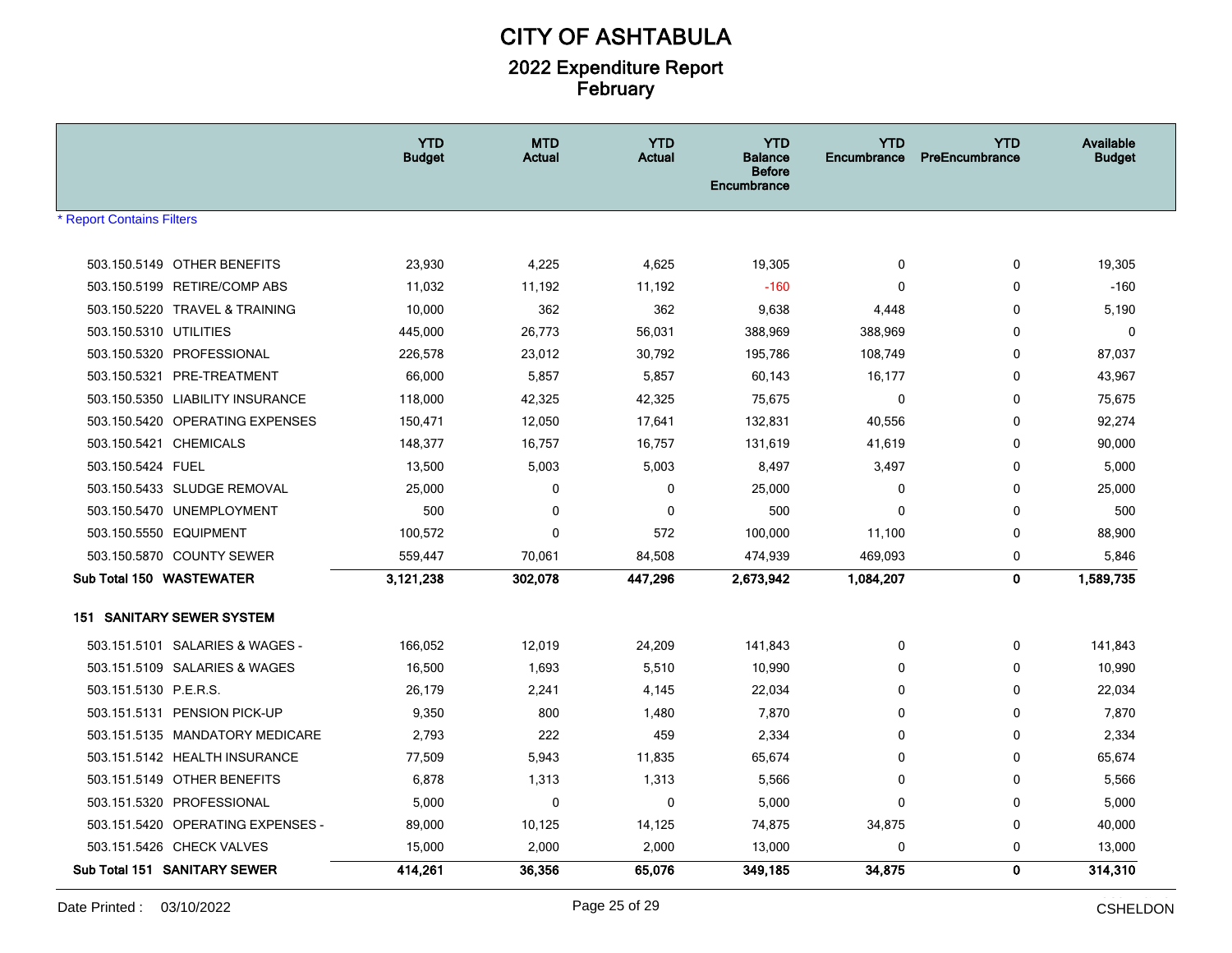|                                     | <b>YTD</b><br><b>Budget</b> | <b>MTD</b><br>Actual | <b>YTD</b><br><b>Actual</b> | <b>YTD</b><br><b>Balance</b><br><b>Before</b><br><b>Encumbrance</b> | <b>YTD</b><br>Encumbrance | <b>YTD</b><br>PreEncumbrance | Available<br><b>Budget</b> |
|-------------------------------------|-----------------------------|----------------------|-----------------------------|---------------------------------------------------------------------|---------------------------|------------------------------|----------------------------|
| <b>Report Contains Filters</b>      |                             |                      |                             |                                                                     |                           |                              |                            |
| 700 TRANSFERS                       |                             |                      |                             |                                                                     |                           |                              |                            |
| 503.700.5022 TRANSFER OUT -         | 12,702                      | 1,270                | 2,540                       | 10,162                                                              | 0                         | $\pmb{0}$                    | 10,162                     |
| Sub Total 700 TRANSFERS             | 12,702                      | 1,270                | 2,540                       | 10,162                                                              | 0                         | $\mathbf 0$                  | 10,162                     |
| Sub Total 503 WPC/WASTEWATER        | 4,053,120                   | 374,749              | 584,743                     | 3,468,377                                                           | 1,230,880                 | $\mathbf 0$                  | 2,237,497                  |
| 504 WPC CAPITAL                     |                             |                      |                             |                                                                     |                           |                              |                            |
| 139 FEES & REV RED                  |                             |                      |                             |                                                                     |                           |                              |                            |
| 504.139.5461 DUES & FEES            | 20,000                      | 0                    | 0                           | 20,000                                                              | 20,000                    | 0                            | 0                          |
| Sub Total 139 FEES & REV RED        | 20,000                      | $\pmb{0}$            | $\pmb{0}$                   | 20,000                                                              | 20,000                    | $\pmb{0}$                    | $\pmb{0}$                  |
| <b>WASTEWATER TREATMENT</b><br>150  |                             |                      |                             |                                                                     |                           |                              |                            |
| 504.150.5500 WWTP IMP               | 15,482                      | 481                  | 4,679                       | 10,803                                                              | 10,803                    | $\mathbf 0$                  | 0                          |
| 504.150.5525 SEWER SYSTEM IMP       | 458,417                     | 11,514               | 11,514                      | 446,903                                                             | 182,903                   | $\mathbf 0$                  | 264,000                    |
| 504.150.5550 VEHICLES/EQUIP/IMP     | 1,382,790                   | 10,656               | 10,656                      | 1,372,134                                                           | 630,737                   | 0                            | 741,396                    |
| Sub Total 150 WASTEWATER            | 1,856,688                   | 22,651               | 26,849                      | 1,829,839                                                           | 824,443                   | $\mathbf 0$                  | 1,005,396                  |
| <b>153 INTEREST BEARING DEBT</b>    |                             |                      |                             |                                                                     |                           |                              |                            |
| 504.153.5860 PRINCIPLE-WWTP         | 358,906                     | 0                    | 179,902                     | 179,004                                                             | 179,004                   | 0                            | 0                          |
| 504.153.5861 INTEREST - WWTP        | 105,420                     | $\mathbf 0$          | 52,261                      | 53,159                                                              | 53,159                    | $\mathbf 0$                  | $\mathbf 0$                |
| Sub Total 153 INTEREST BEARING DEBT | 464,326                     | $\mathbf 0$          | 232,163                     | 232,163                                                             | 232,163                   | $\mathbf 0$                  | $\mathbf{0}$               |
| 154 NON INTEREST BEARING DEBT       |                             |                      |                             |                                                                     |                           |                              |                            |
| 504.154.5860 PRINCIPLE              | 58,235                      | 27,068               | 27,068                      | 31,168                                                              | 31,168                    | 0                            | 0                          |
| Sub Total 154 NON INTEREST BEARING  | 58,235                      | 27,068               | 27,068                      | 31,168                                                              | 31,168                    | $\mathbf 0$                  | $\mathbf{0}$               |
| Sub Total 504 WPC CAPITAL           | 2,399,249                   | 49,719               | 286,079                     | 2,113,169                                                           | 1,107,773                 | $\bf{0}$                     | 1,005,396                  |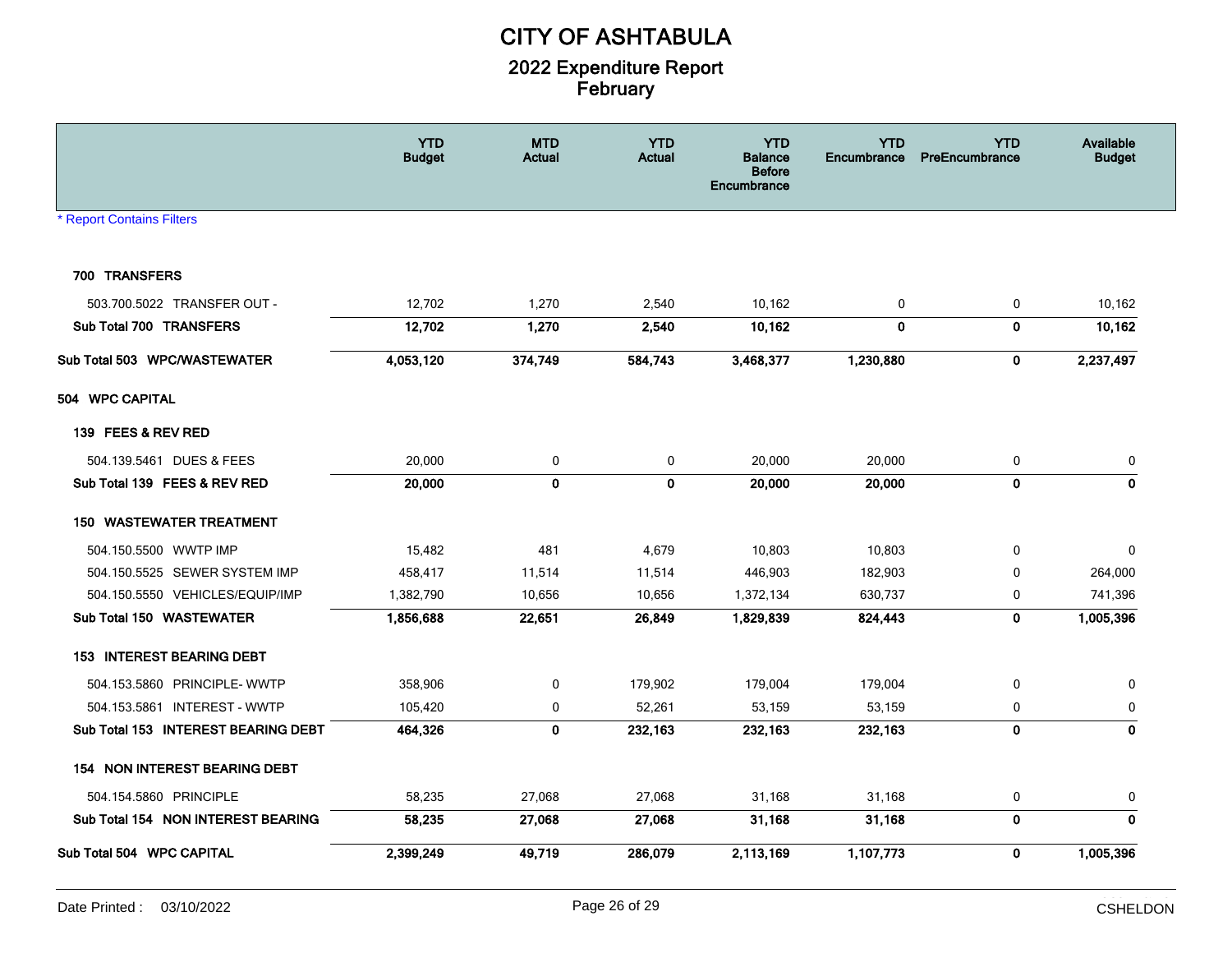|                                     | <b>YTD</b><br><b>Budget</b> | <b>MTD</b><br><b>Actual</b> | <b>YTD</b><br><b>Actual</b> | <b>YTD</b><br><b>Balance</b><br><b>Before</b><br><b>Encumbrance</b> | <b>YTD</b><br>Encumbrance | <b>YTD</b><br>PreEncumbrance | Available<br><b>Budget</b> |
|-------------------------------------|-----------------------------|-----------------------------|-----------------------------|---------------------------------------------------------------------|---------------------------|------------------------------|----------------------------|
| <b>* Report Contains Filters</b>    |                             |                             |                             |                                                                     |                           |                              |                            |
| 602 SELF INSURANCE                  |                             |                             |                             |                                                                     |                           |                              |                            |
| <b>140 GENERAL GOVERNMENT</b>       |                             |                             |                             |                                                                     |                           |                              |                            |
| 602.140.5320 PROFESSIONAL &         | 38,500                      | 0                           | 1,000                       | 37,500                                                              | 32,985                    | $\mathbf 0$                  | 4,515                      |
| 602.140.5662 CLAIMS & JUDGEMENTS    | 2,812,262                   | 469,393                     | 478,518                     | 2,333,744                                                           | 2,039,732                 | 0                            | 294,012                    |
| Sub Total 140 GENERAL GOVERNMENT    | 2,850,762                   | 469,393                     | 479,518                     | 2,371,244                                                           | 2,072,717                 | $\pmb{0}$                    | 298,527                    |
| Sub Total 602 SELF INSURANCE        | 2,850,762                   | 469,393                     | 479,518                     | 2,371,244                                                           | 2,072,717                 | 0                            | 298,527                    |
| 622 WORKERS' COMPENSATION           |                             |                             |                             |                                                                     |                           |                              |                            |
| <b>140 GENERAL GOVERNMENT</b>       |                             |                             |                             |                                                                     |                           |                              |                            |
| 622.140.5320 PROFESSIONAL &         | 20,821                      | 13,384                      | 13,384                      | 7,437                                                               | 7,437                     | $\mathbf 0$                  | $\mathbf 0$                |
| 622.140.5662 CLAIMS & JUDGEMENTS    | 97,000                      | 11,475                      | 11,475                      | 85,525                                                              | 85,525                    | 0                            | 0                          |
| Sub Total 140 GENERAL GOVERNMENT    | 117,821                     | 24,859                      | 24,859                      | 92,962                                                              | 92,962                    | $\bf{0}$                     | $\mathbf 0$                |
| Sub Total 622 WORKERS' COMPENSATION | 117,821                     | 24,859                      | 24,859                      | 92,962                                                              | 92,962                    | $\mathbf 0$                  | $\mathbf 0$                |
| 801 JEDD-1 - SAYBROOK TWP DEPOT RD  |                             |                             |                             |                                                                     |                           |                              |                            |
| <b>401 JEDD DISTRIBUTIONS</b>       |                             |                             |                             |                                                                     |                           |                              |                            |
| 801.401.5530 DISTRIBUTIONS          | 51,326                      | 0                           | 0                           | 51,326                                                              | 23,326                    | 0                            | 28,000                     |
| Sub Total 401 JEDD DISTRIBUTIONS    | 51,326                      | $\mathbf 0$                 | $\pmb{0}$                   | 51,326                                                              | 23,326                    | $\mathbf 0$                  | 28,000                     |
| Sub Total 801 JEDD-1 - SAYBROOK TWP | 51,326                      | $\mathbf 0$                 | $\bf{0}$                    | 51,326                                                              | 23,326                    | $\mathbf{0}$                 | 28,000                     |
| 802 JEDD-2 ASHTABULA TWP            |                             |                             |                             |                                                                     |                           |                              |                            |
| <b>140 GENERAL GOVERNMENT</b>       |                             |                             |                             |                                                                     |                           |                              |                            |
| 802.140.5530 DISTRIBUTIONS          | 24,417                      | 0                           | $\mathbf 0$                 | 24,417                                                              | 6,417                     | 0                            | 18,000                     |
| Sub Total 140 GENERAL GOVERNMENT    | 24,417                      | $\mathbf 0$                 | $\mathbf 0$                 | 24,417                                                              | 6,417                     | $\mathbf 0$                  | 18,000                     |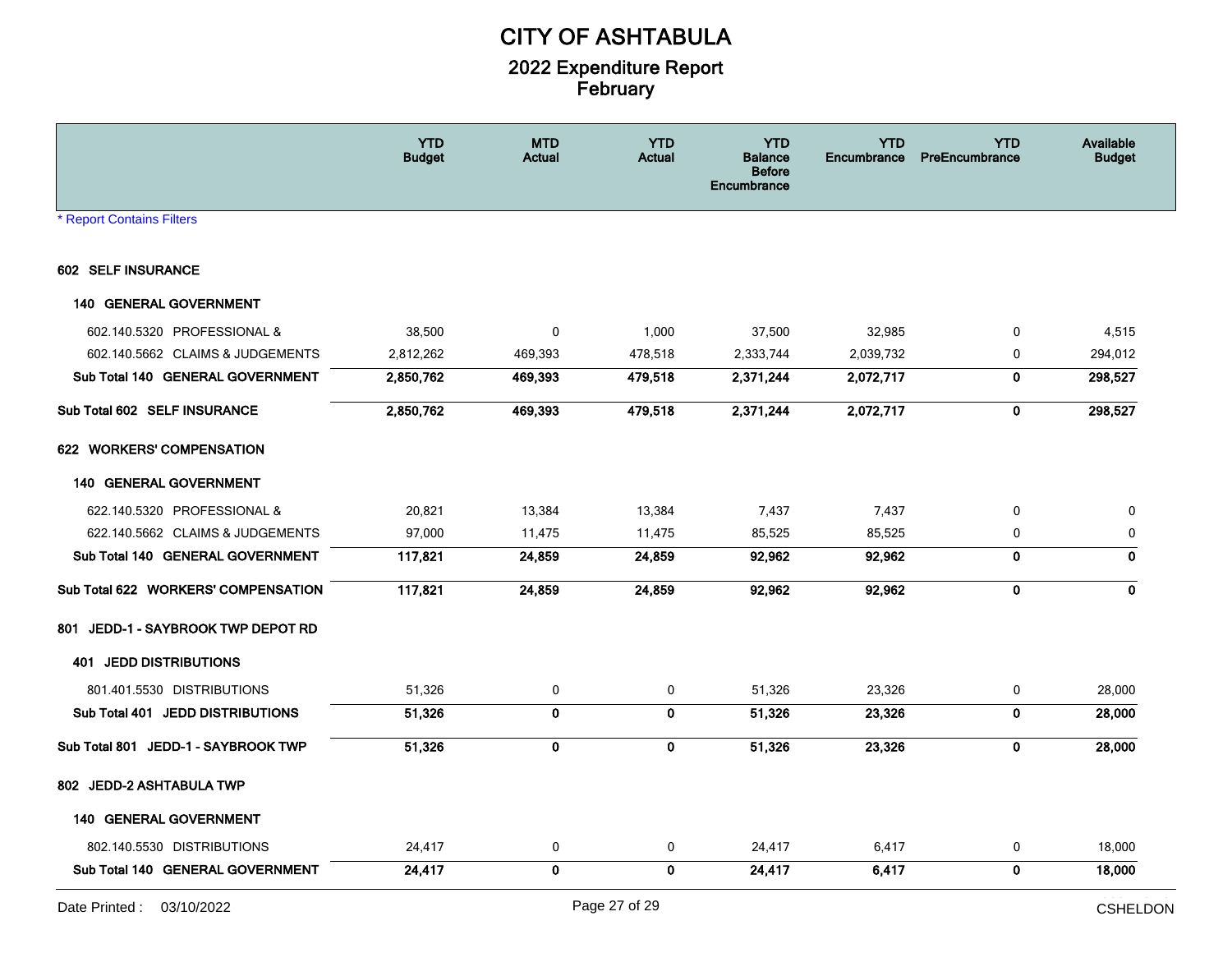|                                      | <b>YTD</b><br><b>Budget</b> | <b>MTD</b><br><b>Actual</b> | <b>YTD</b><br><b>Actual</b> | <b>YTD</b><br><b>Balance</b><br><b>Before</b><br>Encumbrance | <b>YTD</b><br>Encumbrance | <b>YTD</b><br>PreEncumbrance | Available<br><b>Budget</b> |
|--------------------------------------|-----------------------------|-----------------------------|-----------------------------|--------------------------------------------------------------|---------------------------|------------------------------|----------------------------|
| <b>* Report Contains Filters</b>     |                             |                             |                             |                                                              |                           |                              |                            |
| Sub Total 802 JEDD-2 ASHTABULA TWP   | 24,417                      | 0                           | 0                           | 24,417                                                       | 6,417                     | 0                            | 18,000                     |
| 834 LAW LIBRARY                      |                             |                             |                             |                                                              |                           |                              |                            |
| 172 1/2 STATE PATROL FINES           |                             |                             |                             |                                                              |                           |                              |                            |
| 834.172.5485 LAW LIBRARY             | 32,072                      | 0                           | 2,072                       | 30,000                                                       | 30,000                    | 0                            | 0                          |
| Sub Total 172 1/2 STATE PATROL FINES | 32,072                      | 0                           | 2,072                       | 30,000                                                       | 30,000                    | 0                            | 0                          |
| Sub Total 834 LAW LIBRARY            | 32,072                      | 0                           | 2,072                       | 30,000                                                       | 30,000                    | 0                            | $\mathbf{0}$               |
| 871 FIRE ESCROW FUND                 |                             |                             |                             |                                                              |                           |                              |                            |
| 400 FIRE ESCROW                      |                             |                             |                             |                                                              |                           |                              |                            |
| 871.400.5750 RETURN OF DEPOSIT       | 89,375                      | 13,000                      | 13,000                      | 76,375                                                       | $\mathbf 0$               | 0                            | 76,375                     |
| Sub Total 400 FIRE ESCROW            | 89,375                      | 13,000                      | 13,000                      | 76,375                                                       | 0                         | 0                            | 76,375                     |
| Sub Total 871 FIRE ESCROW FUND       | 89,375                      | 13,000                      | 13,000                      | 76,375                                                       | $\mathbf 0$               | $\mathbf 0$                  | 76,375                     |
| Report Total:                        | 31,639,892                  | 2,563,337                   | 4,481,597                   | 27,158,295                                                   | 8,963,651                 | 0                            | 18,194,644                 |